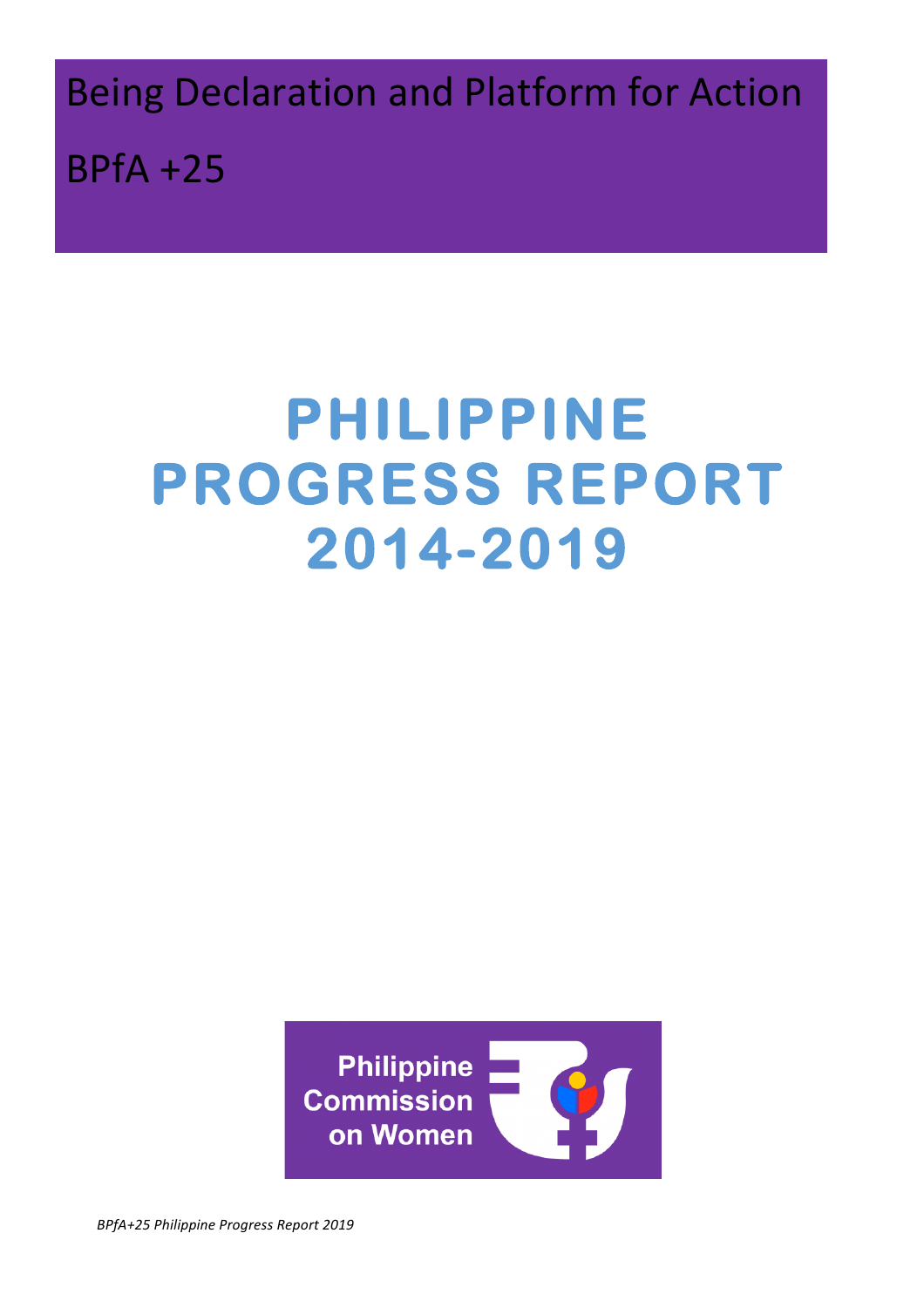## **Table of Contents**

|                                                                                                                                                                                                                                                                                                                                                                            | Page No.                         |
|----------------------------------------------------------------------------------------------------------------------------------------------------------------------------------------------------------------------------------------------------------------------------------------------------------------------------------------------------------------------------|----------------------------------|
| List of Acronyms                                                                                                                                                                                                                                                                                                                                                           | Ϊİ                               |
| List of Tables and Figures                                                                                                                                                                                                                                                                                                                                                 | vii                              |
| List of Annexes                                                                                                                                                                                                                                                                                                                                                            | Viii                             |
| <b>Introduction</b>                                                                                                                                                                                                                                                                                                                                                        | 1                                |
| <b>Section 1:</b><br>Priorities, Achievements, Challenges and Setbacks                                                                                                                                                                                                                                                                                                     | 3                                |
| <b>Section 2:</b><br>Progress Across the Critical Areas of Concerns                                                                                                                                                                                                                                                                                                        | 19                               |
| Inclusive Development, Shared Prosperity and Decent Work<br>1.<br>Poverty Eradication, Social Protection and Social Services<br>2.<br>Freedom from Violence, Stigma and Stereotypes<br>3.<br>Participation, Accountability and Gender-responsive Institutions<br>4.<br>5. Peaceful and inclusive societies<br>6. Environmental Conservation, Protection and Rehabilitation | 19<br>23<br>30<br>37<br>44<br>46 |
| <b>Section 3:</b><br><b>National Institutions and Processes</b>                                                                                                                                                                                                                                                                                                            | 51                               |
| <b>Section 4:</b>                                                                                                                                                                                                                                                                                                                                                          | 56                               |

Data and Statistics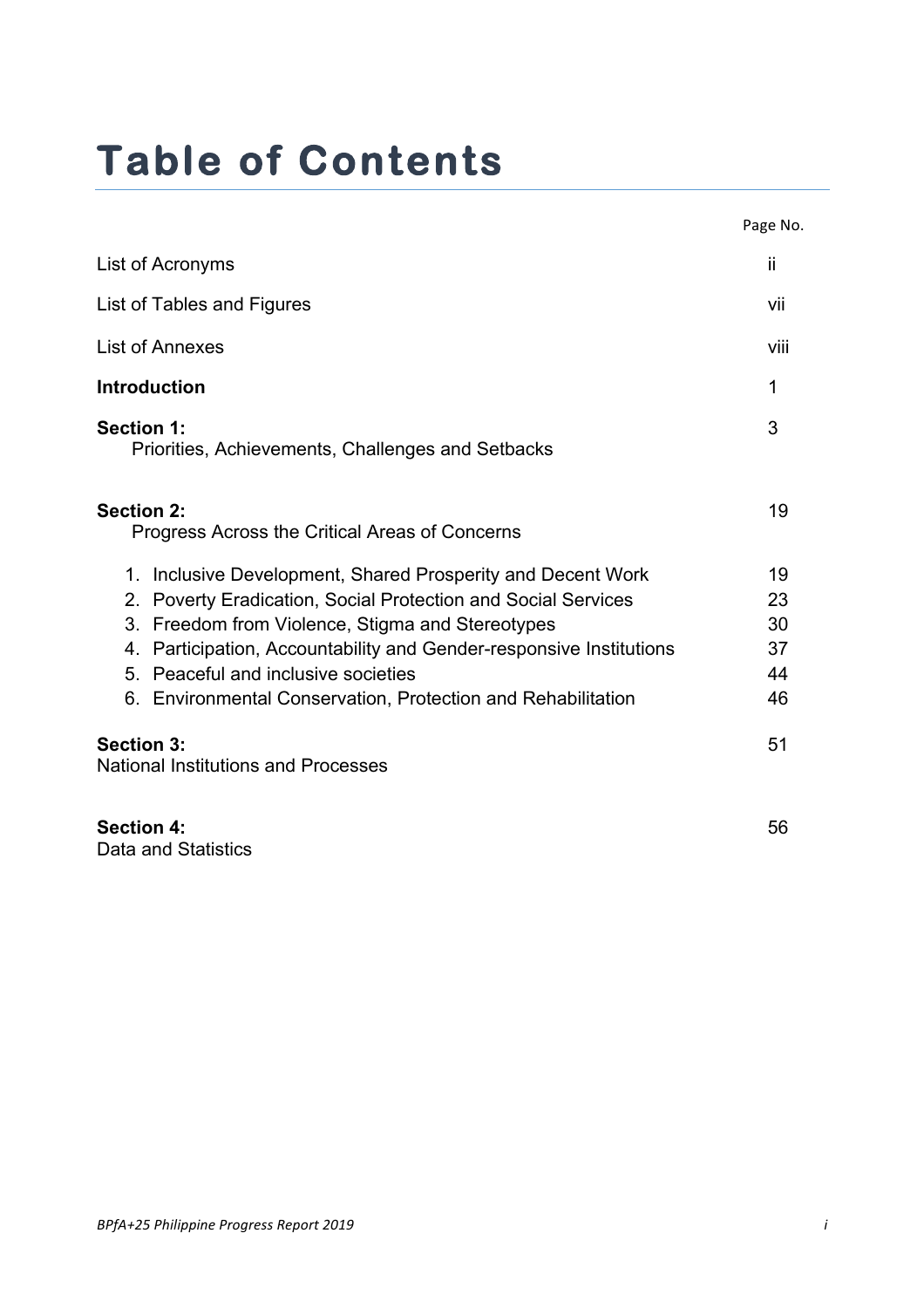## **List of Acronyms**

| 4Ps              | Pantawid Pamilyang Pilipino Program                                         |
|------------------|-----------------------------------------------------------------------------|
| <b>ACTIP</b>     | <b>ASEAN Convention on Trafficking in Persons</b>                           |
| <b>ADOs</b>      | <b>Anti-Discrimination Ordinances</b>                                       |
| <b>ADVOCOM</b>   | Advocacy and Communications Committee                                       |
| <b>AIDS</b>      | Acquired Immunodeficiency Syndrome                                          |
| <b>APCICT</b>    | Asian and Pacific Training Centre for ICT for Development                   |
| <b>APIS</b>      | Annual Poverty Indicator Survey                                             |
| <b>ARBOs</b>     | Agrarian Reform Beneficiary Organization                                    |
| ARMM             | Autonomous Region of Muslim Mindanao                                        |
| ARs              | <b>Accomplishment Reports</b>                                               |
| <b>ARTA</b>      | Anti-Red Tape Act                                                           |
| <b>ASEAN</b>     | Association of Southeast Asian Nations                                      |
| <b>ASKI</b>      | Alalay sa Kaunlaran                                                         |
| <b>AWEN</b>      | <b>ASEAN Women Entrepreneurs Network</b>                                    |
| <b>BAR</b>       | <b>Bureau of Agricultural Research</b>                                      |
| <b>BBL</b>       | Bangsamoro Basic Law                                                        |
| <b>BCPC</b>      | Barangay Councils for the Protection of Children                            |
| <b>BFAR</b>      | Bureau of Fisheries and Aquatic Resources                                   |
| <b>BMCRRP</b>    | Bangon Marawi Comprehensive Rehabilitation and Recovery Program             |
|                  | Accountable and Transparent Barangays                                       |
| <b>BPBH</b>      | Balik Pinay! Balik Hanapbuhay Program                                       |
| <b>BPFA</b>      | Beijing Declaration and Platform for Action                                 |
| <b>BTA</b>       | <b>Bangsamoro Transition Authority</b>                                      |
| <b>BWSC</b>      | Bureau of Workers with Special Concerns                                     |
| CAAT             | <b>Collaborative Action Against Trafficking</b>                             |
| CARL             | Comprehensive Agrarian Reform Law                                           |
| <b>CARP</b>      | Comprehensive Agrarian Reform Program                                       |
| <b>CBDRRMPs</b>  | Community-Based Disaster Risk Reduction and Management Plans                |
| <b>CBLDMS</b>    | Competency-Based Learning and Development Management System                 |
| <b>CCAT-VAWC</b> | City Committee on Anti-Trafficking and Violence Against Women and Their     |
|                  | Children                                                                    |
| CCC              | <b>Climate Change Commission</b>                                            |
| <b>CCT</b>       | <b>Conditional Cash Transfer</b>                                            |
| <b>CDP</b>       | <b>Comprehensive Development Plans</b>                                      |
| <b>CEDAW</b>     | Convention on the Elimination of All Forms of Discrimination Against Women  |
| <b>CFLGA</b>     | <b>Child-Friendly Local Governance Audit</b>                                |
| <b>CHED</b>      | Commission on Higher Education                                              |
| <b>CHRP</b>      | Commission on Human Rights of the Philippines                               |
| <b>CIAGV</b>     | Comprehensive Intervention Against Gender-Based Violence                    |
| <b>CLOA</b>      | Certificates of Land Ownership                                              |
| <b>COA</b>       | <b>Commission on Audit</b>                                                  |
| <b>COMELEC</b>   | <b>Commission on Elections</b>                                              |
| <b>CPD</b>       | Commission on Population and Development                                    |
| <b>CrFS</b>      | <b>Climate Resiliency Field Schools</b>                                     |
| <b>CSC</b>       | <b>Civil Service Commission</b>                                             |
| <b>CSE</b>       | <b>Comprehensive Sexual Education</b>                                       |
| CSI              | <b>Civil Service Institute</b>                                              |
| CSOs             | <b>Civil Society Organizations</b>                                          |
| <b>CSRPDV</b>    | Counseling Services for Rehabilitation of Perpetrators of Domestic Violence |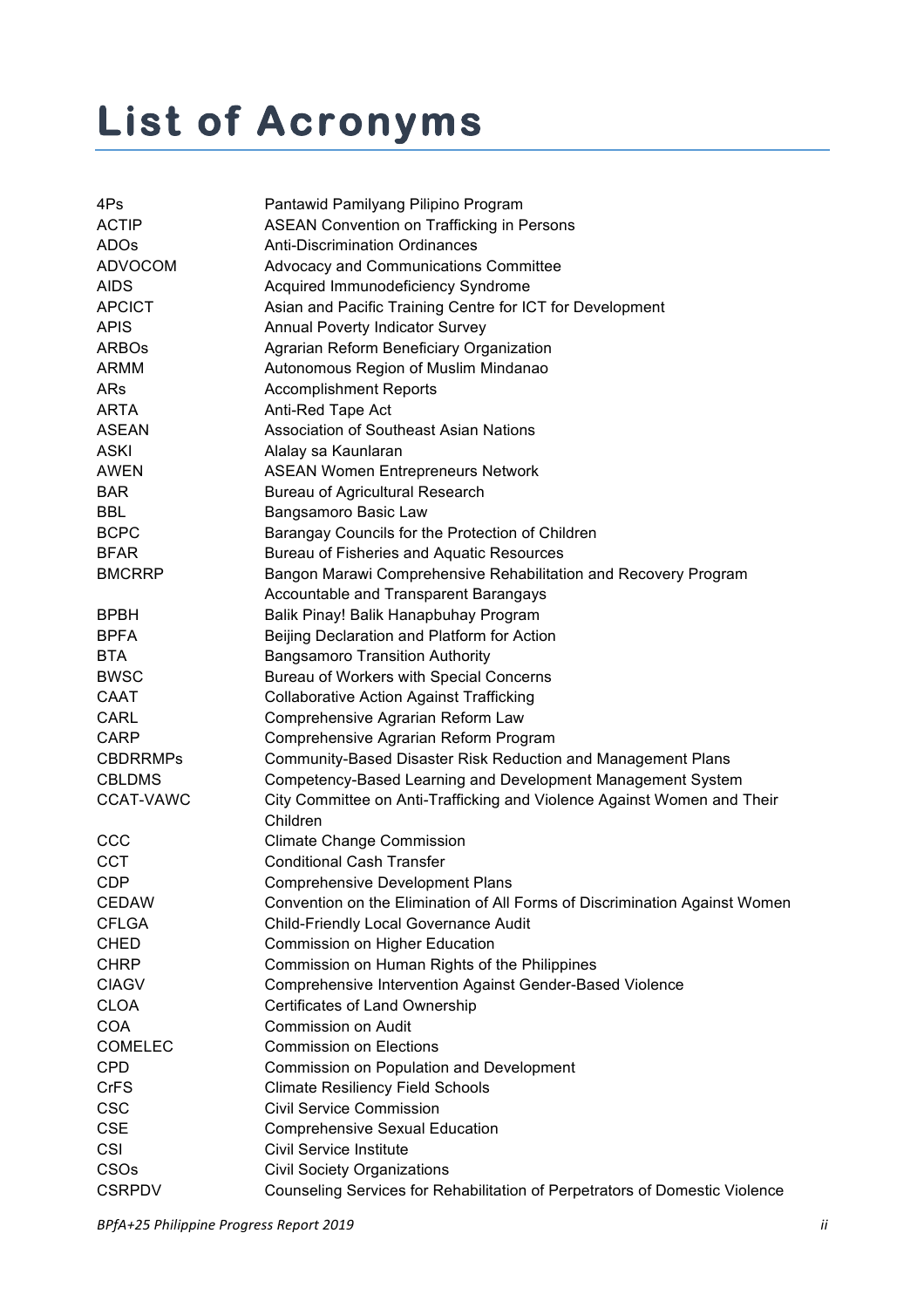| DA             | Department of Agriculture                                                      |
|----------------|--------------------------------------------------------------------------------|
| <b>DAR</b>     | Department of Agrarian Reform                                                  |
| <b>DENR</b>    | Department of Environment and Natural Resources                                |
| DepEd          | Department of Education                                                        |
| <b>DFA</b>     | Department of Foreign Affairs                                                  |
| <b>DICT</b>    | Department of Information and Communications Technology                        |
| <b>DILEEP</b>  | DOLE Integrated Livelihood and Emergency Employment Programs                   |
| <b>DILG</b>    | Department of the Interior and Local Government                                |
| <b>DILP</b>    | DOLE Integrated Livelihood Program                                             |
| <b>DND</b>     | Department of National Defense                                                 |
| <b>DOH</b>     | Department of Health                                                           |
| <b>DOJ</b>     | Department of Justice                                                          |
| <b>DOLE</b>    | Department of Labor and Employment                                             |
| <b>DOST</b>    | Department of Science and Technology                                           |
| <b>DOT</b>     | Department of Tourism                                                          |
| <b>DRRM</b>    | Disaster Risk Reduction and Management                                         |
| DRRM-CCA       |                                                                                |
|                | Disaster Risk Reduction and Management-Climate Change Adaptation               |
| <b>DSWD</b>    | Department of Social Welfare and Development                                   |
| DTI            | Department of Trade and Industry                                               |
| <b>EAPP</b>    | Establishment of Emergency Accessible Polling Places                           |
| <b>ECBRPP</b>  | Enhanced Competency-based Recruitment, Promotion and Placement                 |
| eNGP           | <b>Enhanced National Greening Program</b>                                      |
| EO             | <b>Executive Order</b>                                                         |
| <b>EOP</b>     | <b>Equal Opportunity Principle</b>                                             |
| <b>FIES</b>    | Family Income and Expenditure Survey                                           |
| <b>FLEMMS</b>  | Functional Literacy, Education and Mass Media Survey                           |
| <b>FMB</b>     | Forest Management Bureau                                                       |
| <b>FNSP</b>    | Families in Need of Special Protection                                         |
| FP.            | <b>Family Planning</b>                                                         |
| <b>FPCBT</b>   | Family Planning Competency-Based Training                                      |
| FY.            | <b>Fiscal Year</b>                                                             |
| GAA            | Girls Advocacy Alliance                                                        |
| GAD            | Gender and Development                                                         |
| GADtimpala     | GAD Transformation and Institutionalization through Mainstreaming of Programs, |
|                | Agenda, Linkages and Advocacies                                                |
| <b>GBVIE</b>   | Gender-Based Violence in Emergencies                                           |
| <b>GCF</b>     | <b>Green Climate Fund</b>                                                      |
| <b>GCM</b>     | Global Compact for Safe, Orderly and Regular Migration                         |
| GeRL           | Gender-Responsive Local Government Unit                                        |
| <b>GEWE</b>    | Gender Equality and Women Empowerment                                          |
| <b>GFMG</b>    | Gender-Fair Media Guidebook                                                    |
| <b>GGRVCA</b>  | Greening the Gender Responsive Value Chain Analysis                            |
| <b>GIDA</b>    | Geographically Isolated and Disadvantaged Areas                                |
| GOCCs          | Government-Owned and Controlled Corporations                                   |
| GOs            | <b>Government Offices</b>                                                      |
| <b>GPB</b>     | Gender and Development Plans and Budget                                        |
| <b>GREAT</b>   | Gender Responsive Economic Activities for the Transformation of Women          |
| <b>HEIS</b>    | <b>Higher Education Institutions</b>                                           |
| <b>HEMB</b>    | Health Emergency Management Bureau                                             |
| <b>HGDG</b>    | Harmonized Gender and Development Guidelines                                   |
| <b>HIV</b>     | Human Immunodeficiency Virus                                                   |
| <b>HRBA</b>    | Human Rights-Based Approaches                                                  |
| <b>HRO</b>     | Human Rights Observatory                                                       |
| <b>IAC-GCS</b> | Inter-Agency Committee on Gender and Children Statistics                       |
|                |                                                                                |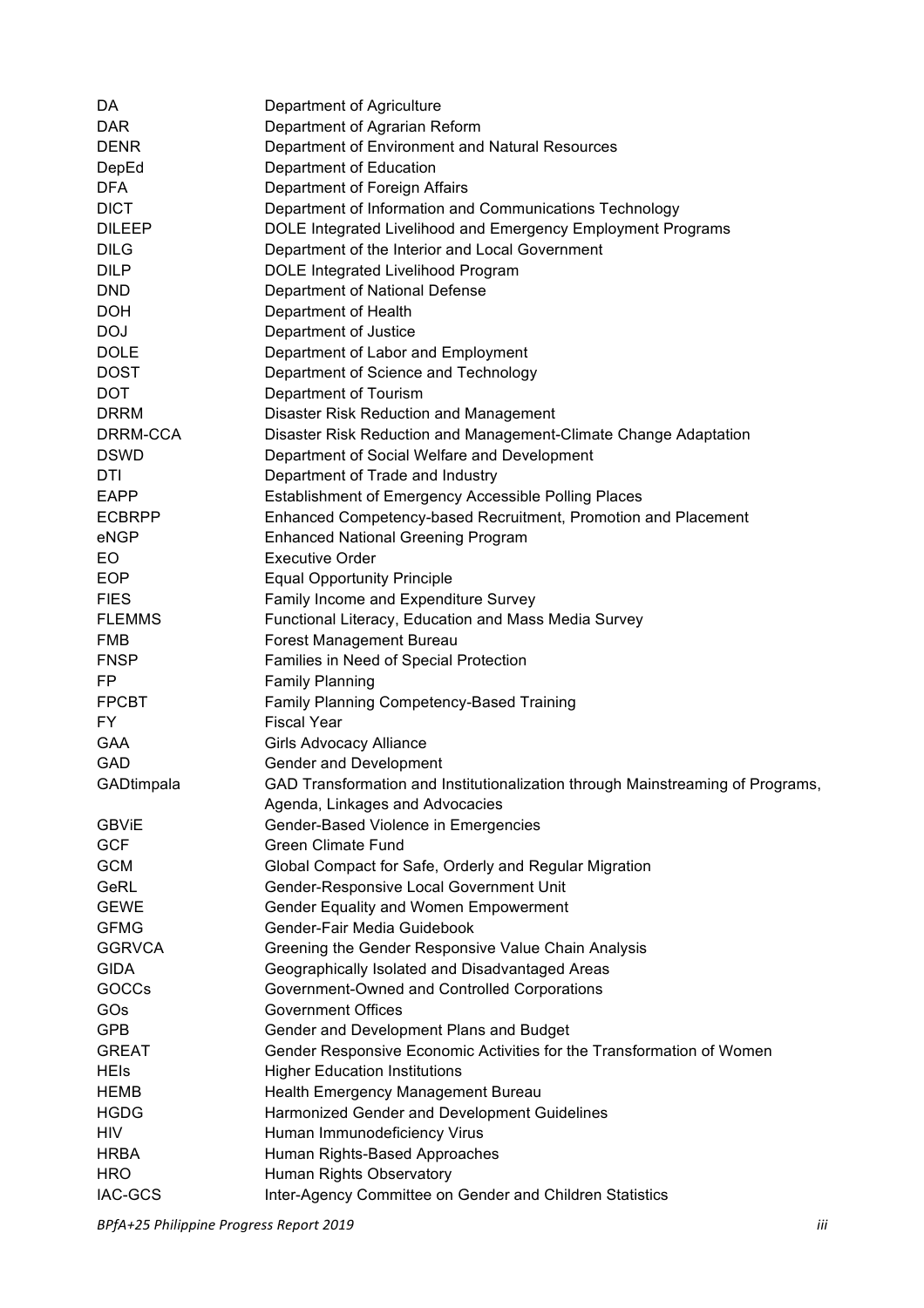| <b>IACAT</b>   | Inter-Agency Council Against Trafficking                                             |
|----------------|--------------------------------------------------------------------------------------|
| <b>IACVAWC</b> | Inter-Agency Council on Violence Against Women and Their Children                    |
| <b>ICSC</b>    | Institute for Climate and Sustainable Cities                                         |
| <b>ICT</b>     | Information and Communications Technology                                            |
| IDI            | Inclusive Development Index                                                          |
| <b>IDPs</b>    | <b>Internally Displaced Persons</b>                                                  |
| <b>IDRT</b>    | <b>IACAT Disaster Rapid Response Task Force</b>                                      |
| <b>IEC</b>     | Information, Education and Communication                                             |
| <b>ILO</b>     | International Labor Organization                                                     |
| <b>ILS</b>     | Institute for Labor Studies                                                          |
| IP             | <b>Indigenous Peoples</b>                                                            |
| <b>IPCC</b>    | Intergovernmental Panel on Climate Change                                            |
| <b>IRR</b>     | Implementing Rules and Regulations                                                   |
| IT-BPM         |                                                                                      |
| <b>JMC</b>     | Information Technology-Business Process Management<br>Joint Memorandum Circular      |
|                |                                                                                      |
| <b>KEGs</b>    | <b>Key Employment Generators</b>                                                     |
| <b>KRA</b>     | <b>Key Result Areas</b>                                                              |
| LCAT-VAWC      | Local Committee on Anti-Trafficking and Violence Against Women and Their<br>Children |
| <b>LDRRMPs</b> | Local Disaster Risk Reduction and Management Plans                                   |
| <b>LFS</b>     | Labor Force Survey                                                                   |
| <b>LGA</b>     | <b>Local Government Academy</b>                                                      |
| <b>LGUs</b>    | <b>Local Government Units</b>                                                        |
| <b>LIS</b>     | Learner Information System                                                           |
| <b>LUCs</b>    | <b>Local Universities and Colleges</b>                                               |
| M&E            | Monitoring and Evaluation                                                            |
| MCAT-VAWC      | Municipal Committee on Anti-Trafficking and Violence Against Women and Their         |
|                | Children                                                                             |
| <b>MCCT</b>    | <b>Modified Conditional Cash Transfer</b>                                            |
| <b>MCW</b>     | Magna Carta of Women                                                                 |
| <b>MCWIE</b>   | Magna Carta of Workers in the Informal Economy                                       |
| <b>MGEC</b>    | Media and Gender Equality Committee                                                  |
| <b>MILF</b>    | Moro Islamic Liberation Front                                                        |
| <b>MISP</b>    | Minimum Initial Service Package                                                      |
| MOU            | Memorandum of Understanding                                                          |
| <b>MOVE</b>    | Men Opposed to Violence Against Women Everywhere                                     |
| <b>MSMED</b>   | Micro, Small and Medium Enterprises Development                                      |
| <b>MSMEs</b>   | Micro, Small and Medium Enterprises                                                  |
| <b>NAP</b>     | <b>National Action Plan</b>                                                          |
| <b>NAP YPS</b> | National Action Plan for Youth, Peace and Security                                   |
|                |                                                                                      |
| <b>NAPWPS</b>  | National Action Plan on Women, Peace and Security                                    |
| <b>NBB</b>     | No Balance Billing                                                                   |
| <b>NCCAP</b>   | National Climate Change Action Plan                                                  |
| <b>NDHS</b>    | National Demographic Health Survey                                                   |
| <b>NDRRM</b>   | National Disaster Risk Reduction and Management                                      |
| <b>NDRRMP</b>  | National Disaster Risk Reduction and Management Plan                                 |
| <b>NEDA</b>    | National Economic and Development Authority                                          |
| <b>NGAs</b>    | <b>National Government Agencies</b>                                                  |
| <b>NHIP</b>    | National Health Insurance Program                                                    |
| <b>NHRI</b>    | National Human Rights Institution                                                    |
| <b>NPFP</b>    | National Program on Family Planning                                                  |
| <b>NRCO</b>    | National Reintegration Center for OFWs                                               |
| <b>NSCWPS</b>  | National Steering Committee on Women, Peace and Security                             |
| <b>NVR</b>     | <b>National Voluntary Review</b>                                                     |

*BPfA+25 Philippine Progress Report 2019 iv*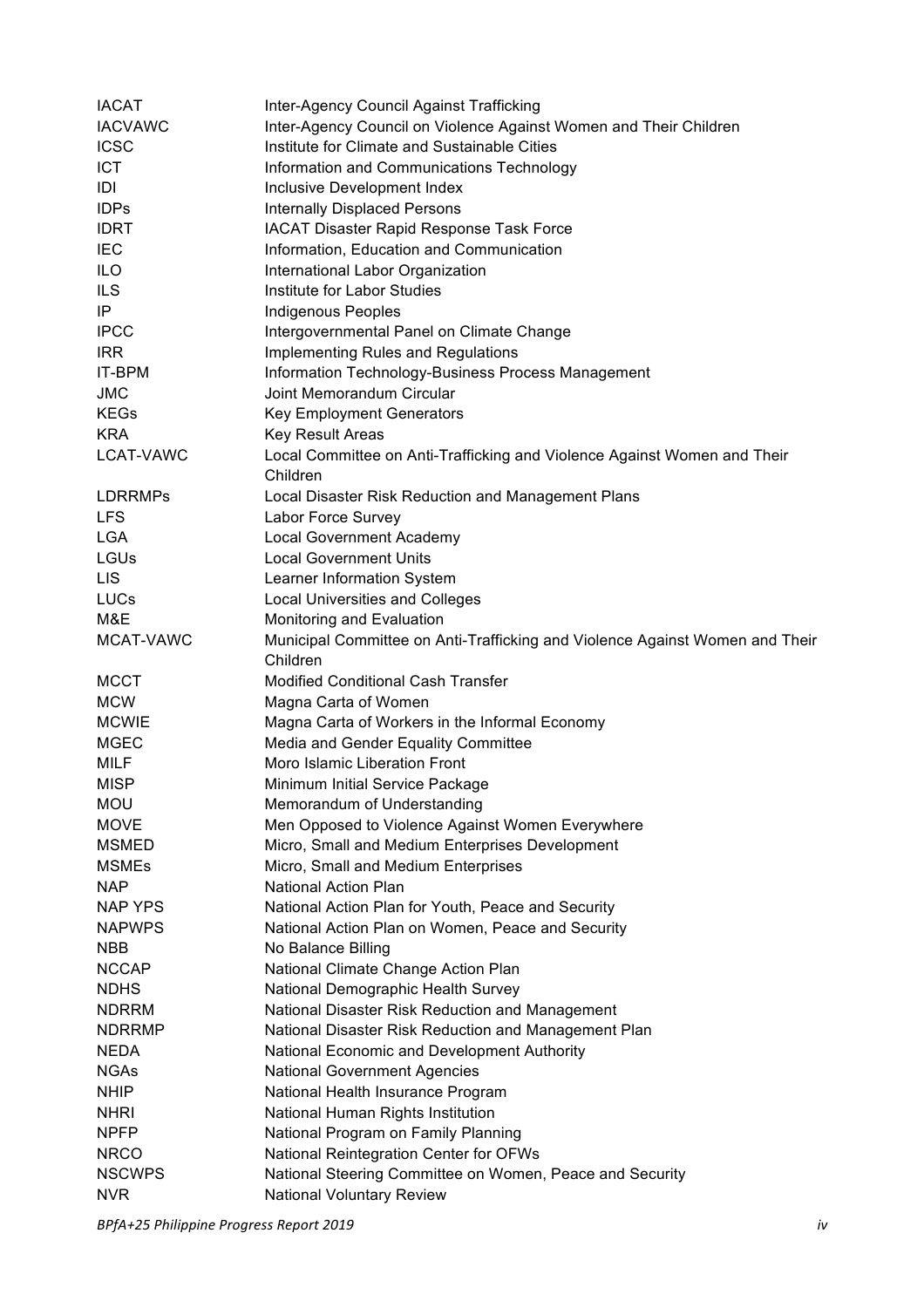| <b>NWPC</b>            | National Wages and Productivity Commission                                                |
|------------------------|-------------------------------------------------------------------------------------------|
| <b>OCD</b>             | Office of Civil Defense                                                                   |
| <b>OFWs</b>            | Overseas Filipino Workers                                                                 |
| OP                     | Office of the President                                                                   |
| <b>OPAPP</b>           | Office of the Presidential Adviser on Peace Process                                       |
| <b>ORAOHRA</b>         | Omnibus Rules on Appointments and other Human Resource Actions                            |
| <b>OSEC</b>            | Online Sexual Exploitation of Children                                                    |
| PA                     | Philippine Army                                                                           |
| <b>PAMB</b>            | Protected Area Management Board                                                           |
| <b>PAPs</b>            | Programs, Activities, and Projects                                                        |
| PCAT-VAWC              | Provincial Committee on Anti-Trafficking and Violence Against Women and Their             |
|                        | Children                                                                                  |
| <b>PCW</b>             | Philippine Commission on Women                                                            |
| <b>PDP</b>             | Philippine Development Plan                                                               |
| <b>PESFA</b>           | <b>Private Education Student Financial Assistance</b>                                     |
| <b>PHILMECH</b>        | Post-Harvest Development and Mechanization                                                |
| <b>PKKK</b>            | Pambansang Koalisyon ng Kababaihan sa Kanayunan                                           |
| <b>PLHIV</b>           | People Living with HIV                                                                    |
| <b>PMA</b>             | Philippine Military Academy                                                               |
| <b>PNP</b>             | <b>Philippine National Police</b>                                                         |
| PNP-WPC                | Philippine National Police Women and Child Protection Center                              |
| <b>POPCOM</b>          | Commission on Population                                                                  |
| <b>POS</b>             | Point of Service                                                                          |
| PRIME-HRM              | Program to Institutionalize Meritocracy and Excellence in Human                           |
|                        | <b>Resource Management</b>                                                                |
| PRRM                   | <b>Philippine Rural Reconstruction Movement</b>                                           |
| <b>PSA</b>             | <b>Philippine Statistics Authority</b>                                                    |
| <b>PSG</b>             | <b>Policy Studies Group</b>                                                               |
| R <sub>1</sub>         | <b>Rice Watch Action Network</b>                                                          |
| <b>RCBW</b>            | Regional Commission on Bangsamoro Women                                                   |
| <b>RDP</b>             | <b>Regional Development Plans</b>                                                         |
| <b>RICs</b>            | <b>Rural Improvement Clubs</b>                                                            |
| <b>RPC</b>             | <b>Revised Penal Code</b>                                                                 |
| RPFP4LFE               | Responsible Parenthood and Family Planning for Labor Force Empowerment                    |
| <b>RPRH</b>            | Responsible Parenthood and Reproductive Health                                            |
| <b>SDGIFP</b>          | Sustainable Development Goals Indicator Focal Point (SDGIFP)                              |
| <b>SDGs</b>            | Sustainable Development Goals                                                             |
| <b>SGBV</b>            | Sexual and Gender-Based Violence                                                          |
| <b>SGLG</b>            | Seal of Good Local Good Governance                                                        |
| <b>SIKAT</b>           | Sentro ng Ikakaunlad ng Katutubong Agham at Teknolohiya                                   |
| <b>SMEs</b>            | Small and Medium Enterprises                                                              |
| <b>SOGIE</b>           | Sexual Orientation and Gender Identity and Expression                                     |
| <b>SRH</b><br>SRO-CARP | Sexual and Reproductive Health                                                            |
| SSS                    | Self-Reliant Organization-Comprehensive Agrarian Reform Program<br>Social Security System |
| <b>STAR</b>            | Sari-sari Training and Access to Resources                                                |
| <b>STEP</b>            | Special Training for Employment Program                                                   |
| STI                    | Sexually Transmitted Infection                                                            |
| <b>SUCs</b>            | <b>State Universities and Colleges</b>                                                    |
| TeamBRE                | Team Balikatan and Rescue in Emergencies                                                  |
| <b>TESDA</b>           | <b>Technical Education and Skills Development Authority</b>                               |
| <b>TFBM</b>            | Task Force Bangon Marawi                                                                  |
| TIP                    | Technological Institute of the Philippines                                                |
| TIP                    | <b>Trafficking in Persons</b>                                                             |
|                        |                                                                                           |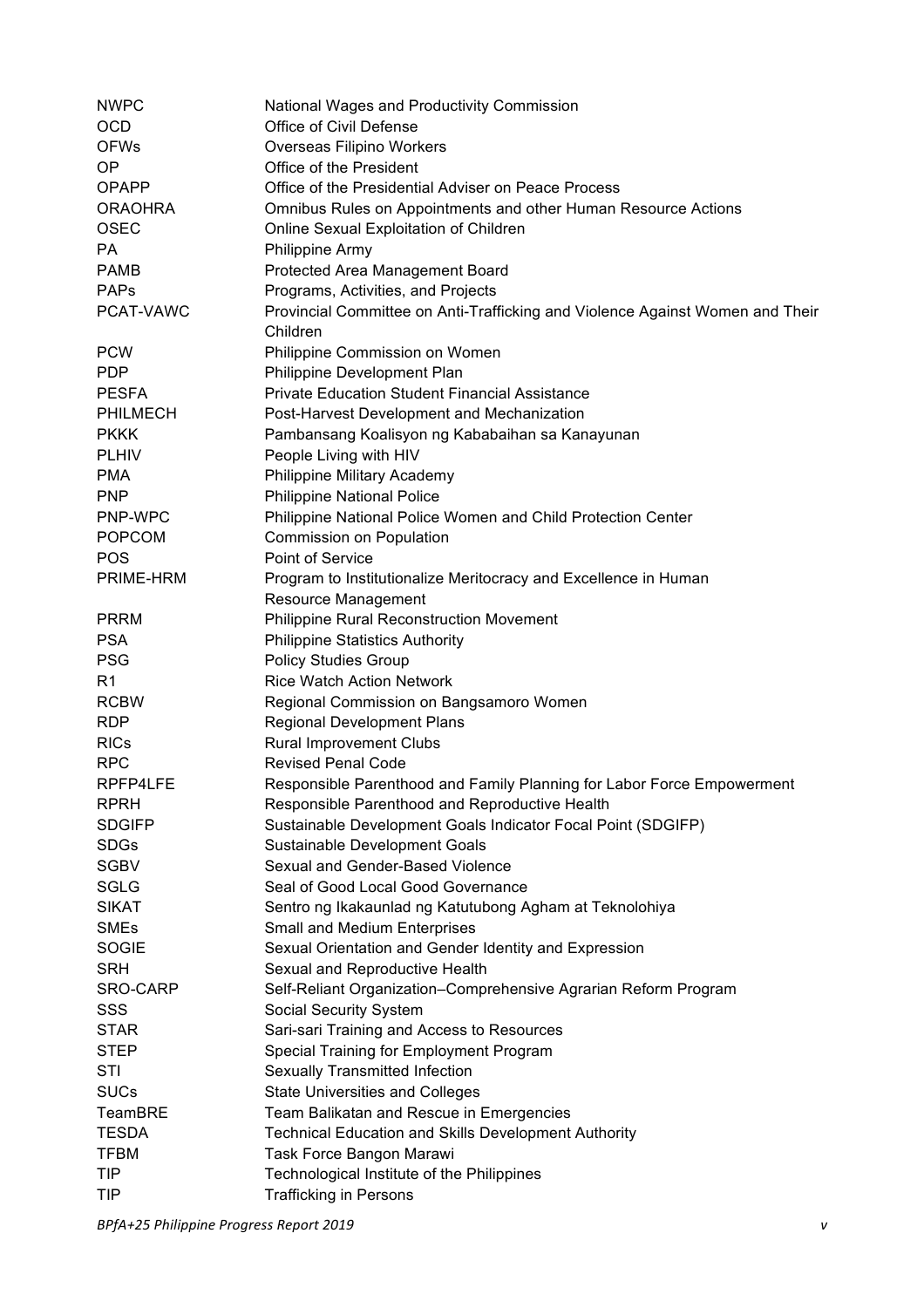| <b>TRAIN</b>   | Tax Reform for Acceleration and Inclusion                          |
|----------------|--------------------------------------------------------------------|
| <b>TUPAD</b>   | Tulong Panghanapbuhay sa Ating Disadvantaged/Displaced Workers     |
| <b>TVET</b>    | <b>Technical-Vocational Education and Training</b>                 |
| <b>TVIs</b>    | <b>Technical-Vocational Institutions</b>                           |
| <b>TVPA</b>    | <b>Trafficking Victims Act</b>                                     |
| <b>TWGs</b>    | <b>Technical Working Groups</b>                                    |
| <b>TWSP</b>    | Training for Work Scholarship Program                              |
| <b>UAQTEA</b>  | Universal Access to Quality Tertiary Education                     |
| <b>UCT</b>     | <b>Unconditional Cash Transfer</b>                                 |
| UN OCHA        | United Nations Office for Coordination of Humanitarian Affairs     |
| <b>UNCSW</b>   | United Nations Commission on the Status of Women                   |
| <b>UNFCCC</b>  | United Nations Framework Convention on Climate Change              |
| <b>UNFPA</b>   | United Nations Population Fund                                     |
| <b>UNGA</b>    | <b>UN General Assembly</b>                                         |
| <b>UNHCR</b>   | United Nations High Commissioner for Refugees                      |
| <b>UNICEF</b>  | <b>United Nations Children's Fund</b>                              |
| <b>UniFAST</b> | Unified Student Financial Assistance System for Tertiary Education |
| <b>UNISDR</b>  | United Nations International Strategy for Disaster Reduction       |
| <b>UNSCR</b>   | United Nations Security Council Resolutions                        |
| <b>UNSCRs</b>  | United Nations Security Council Resolutions                        |
| <b>VAW</b>     | Violence Against Women                                             |
| <b>VAWC</b>    | Violence Against Women and Children                                |
| <b>WATGB</b>   | Women About to Give Birth                                          |
| <b>WCPDs</b>   | Women and Children Desks                                           |
| <b>WCPUs</b>   | Women and Children Protection Units                                |
| WE-Care        | Women's Economic Empowerment and Care                              |
| <b>WE-ICT</b>  | Women Empowerment-ICT                                              |
| <b>WEF</b>     | World Economic Forum                                               |
| <b>WFS</b>     | Women Friendly Space                                               |
| <b>WIFI</b>    | Women ICT Frontier Initiative                                      |
| <b>WMEs</b>    | Women Micro-Entrepreneurs                                          |
| <b>WPLA</b>    | Women's Priority Legislative Agenda                                |
| <b>WPS</b>     | Women, Peace and Security                                          |
|                |                                                                    |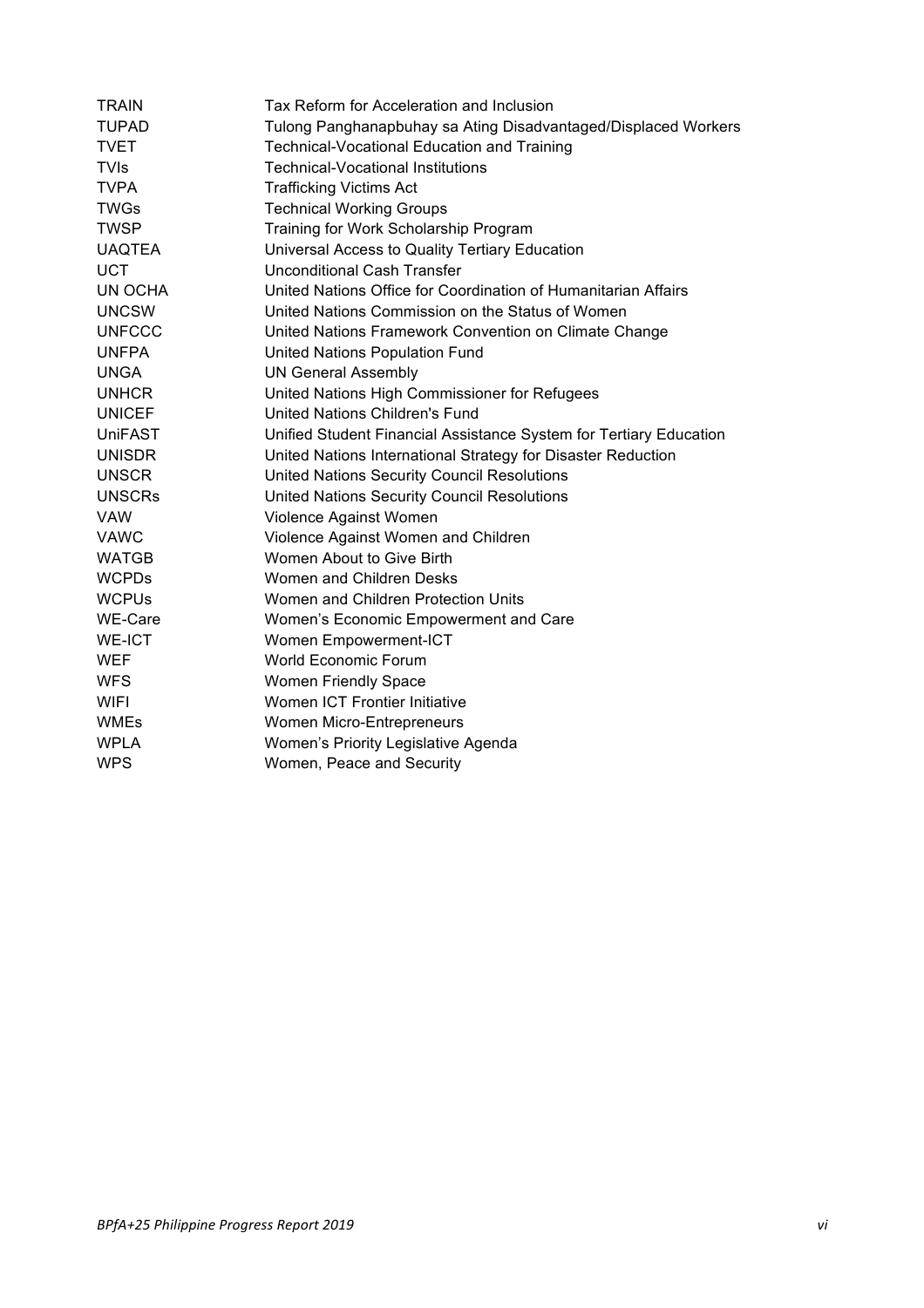## **List of Tables and Figures**

Table 1: Ranking of the Philippines in the Global Gender Gap Index (GGI) 2014-2018

Table 2: Number of Registered Voters by Sex in May, 2019 National and Local Elections<sup>1</sup>

Table 3: No. of Candidates per Elective Position by Sex (As of March 30, 2019) in May 2019 National and Local Elections<sup>2</sup>

Figure 1. No. of men and women participants in the NGP per region, as of December 31, 2018.

Figure 2. Number of land patents issued by sex in the Philippines from 2015-2016

<sup>1</sup> https://www.comelec.gov.ph/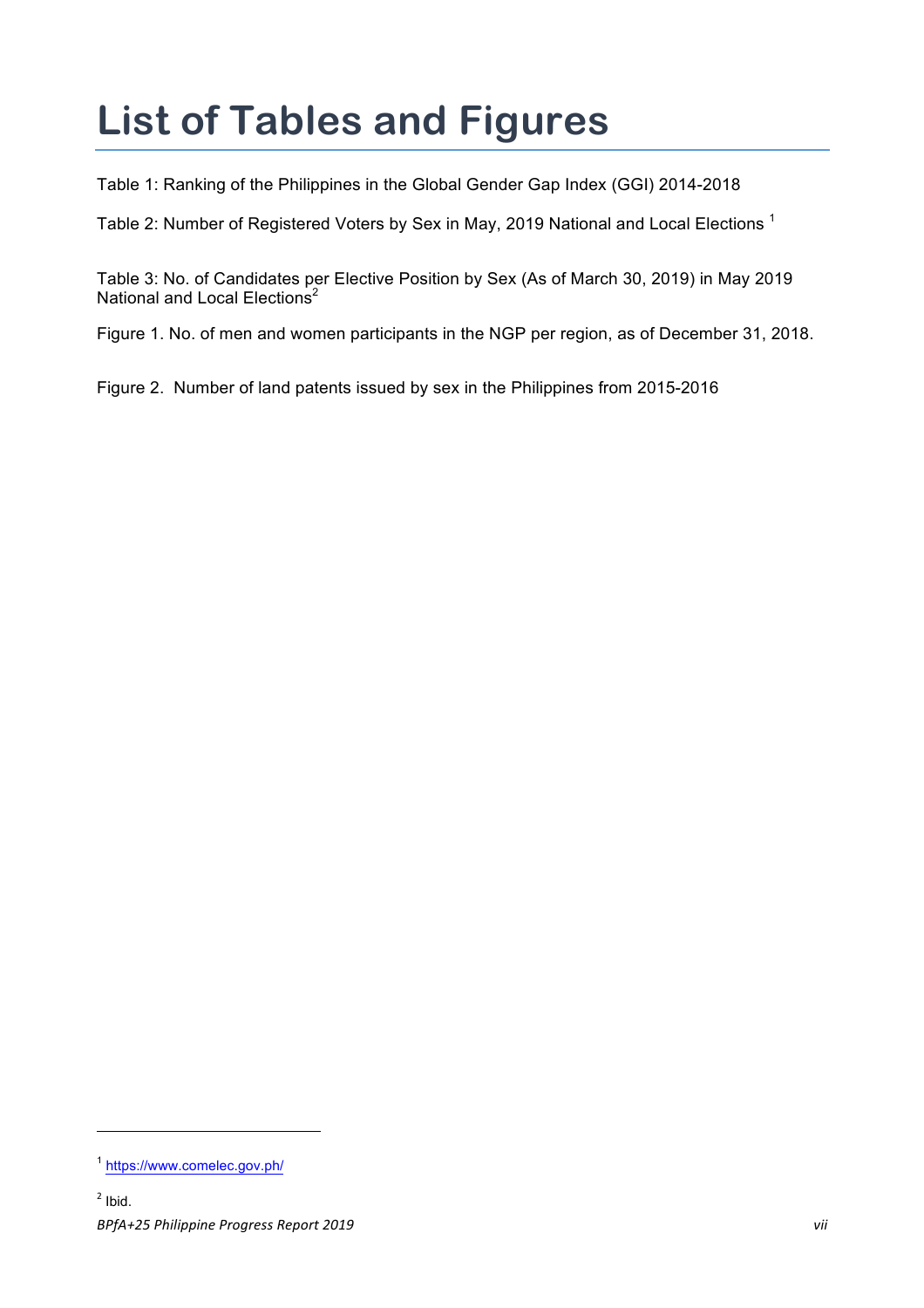## **List of Annexes**

Annex 1: Statistics on Education – National Summary of Official Enrollment in All Grade Levels

- Annex 2: NDHS data on VAW
- Annex 3: List of policies on Gender-based Violence
- Annex 4: List of Philippine SDG Indicators.
- Annex 5: List of the Supplemental Philippine Gender-Specific Indicator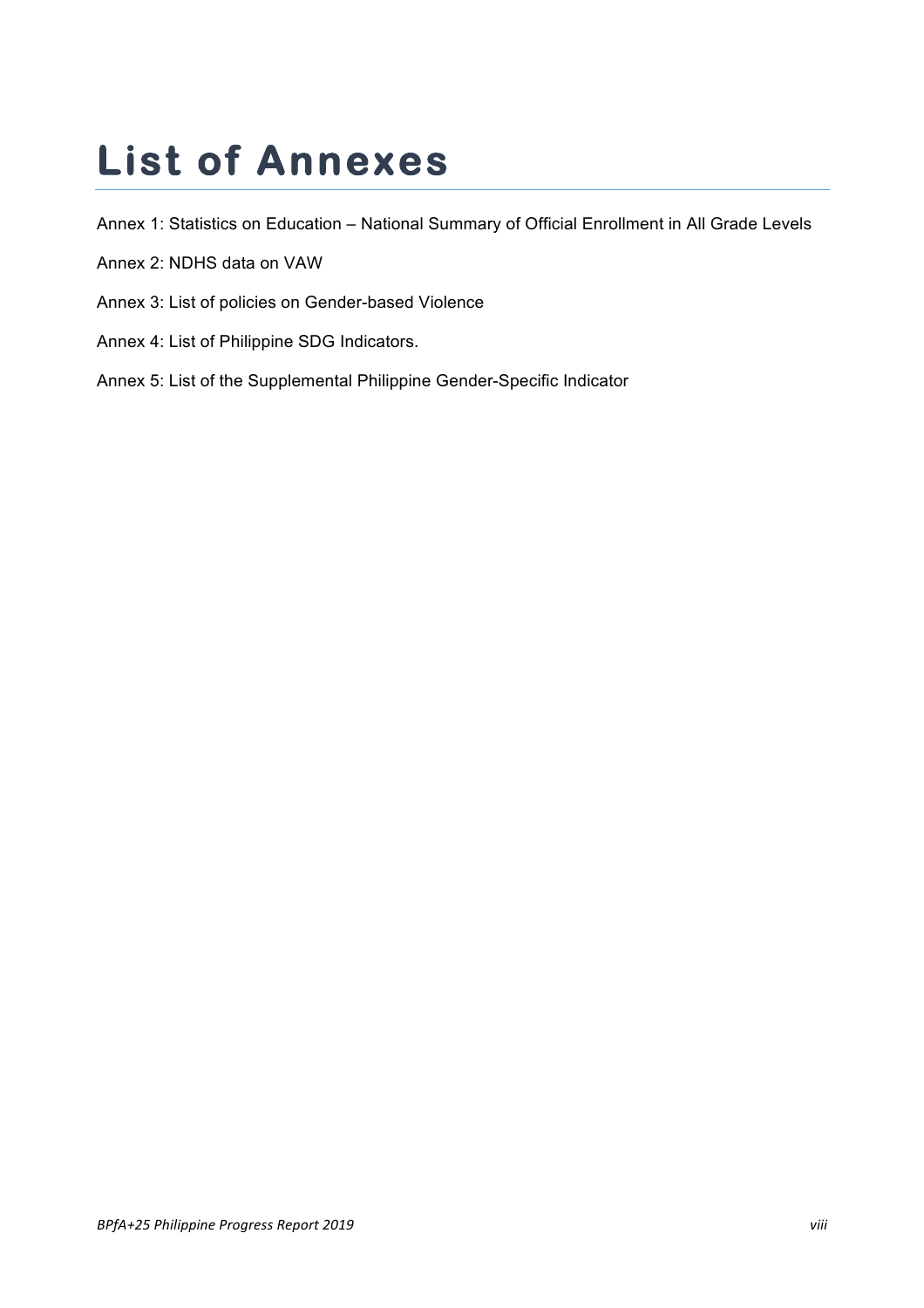## **Introduction**

The Fourth World Conference on Women in 1995 resulted in the adoption of the Beijing Declaration and Platform of Action (BPfA, which, along with the Convention on the Elimination of All Forms of Discrimination Against Women (CEDAW) is considered the major blueprint for gender equality and the empowerment of women. Every five years, UN member states report on their progress in implementing this blueprint. 2020 will thus be a pivotal year as the BPFA turns twenty-five (25) and the Agenda for Sustainable Development 2030 (the 2030 Agenda) and its Sustainable Development Goals (SDGs) will turn five.

This BPfA+25 Progress Report is a product of a national review that takes stock of achievements, challenges and set-backs in its implementation and recommends strategic directions to advance gender equality and the empowerment of Filipino women. Following the guidance note for national reviews provided to member states, the report took account of the five-year progress along the 12 critical areas of concern clustered into six overarching dimensions for alignment with the 2030 Agenda. The report has 4 parts: Section 1 – Priorities, Major Achievements, Challenges, and Setbacks; Section 2 – Progress Across the 12 Areas of Concerns; Section 3 – National Institutions and Processes; and Section 4 – Data and Statistics.

The report also considers the medium-term national and sectoral development plans like the Philippine Development Plan 2019-2022, the Women's Empowerment, Development and Gender Equality (Women's EDGE) 2013-2016, and the current Gender Equality and Women's Empowerment (GEWE) Plan, 2019-2025. The progress, achievements as well as the challenges mentioned in this report, will aid the different stakeholders on their need to design, implement, monitor and evaluate policies, plans, programs and projects supporting GEWE outcomes and other results in the next five years.

The Philippine Commission on Women (PCW) heads the national steering committee (NSC) which spearheaded the national review process involving a whole-of-government and whole-ofnation approach. The NSC is composed of the heads of the six technical working groups (TWGs) each representing the six overarching dimensions, namely; (1) Inclusive development, shared prosperity and decent work, (2) Poverty eradication, social protection and social services, (3) Freedom from violence, stigma and stereotypes, (4) Participation, accountability and genderresponsive institutions, (5) Peaceful and inclusive societies, and; (6) Environmental conservation, protection and rehabilitation. Each TWG is headed by a national government agency as its lead convenor and a civil society organization as co-convenor with multistakeholder representatives as members. This served as a mechanism which facilitated and ensured that relevant accomplishments, gaps and challenges under each of the 12 critical areas of concern during the last five years are gathered and consolidated in this report.

The preparation of the BPfA+25 Philippine Progress Report involved various multi-sectoral stakeholders. The kick-off activity was conducted last January 30, 2019 with 120 participants from government agencies, civil society organizations, women's rights organizations with a strong presence at the grassroots level, academe, private sector, and international development partners. It was followed by a series of sub-national consultation workshops for the island clusters; Luzon, Visayas and Mindanao. The 3-part consultation gathered 173 participants from non-government organizations (NGOs), local government units (LGUs), regional government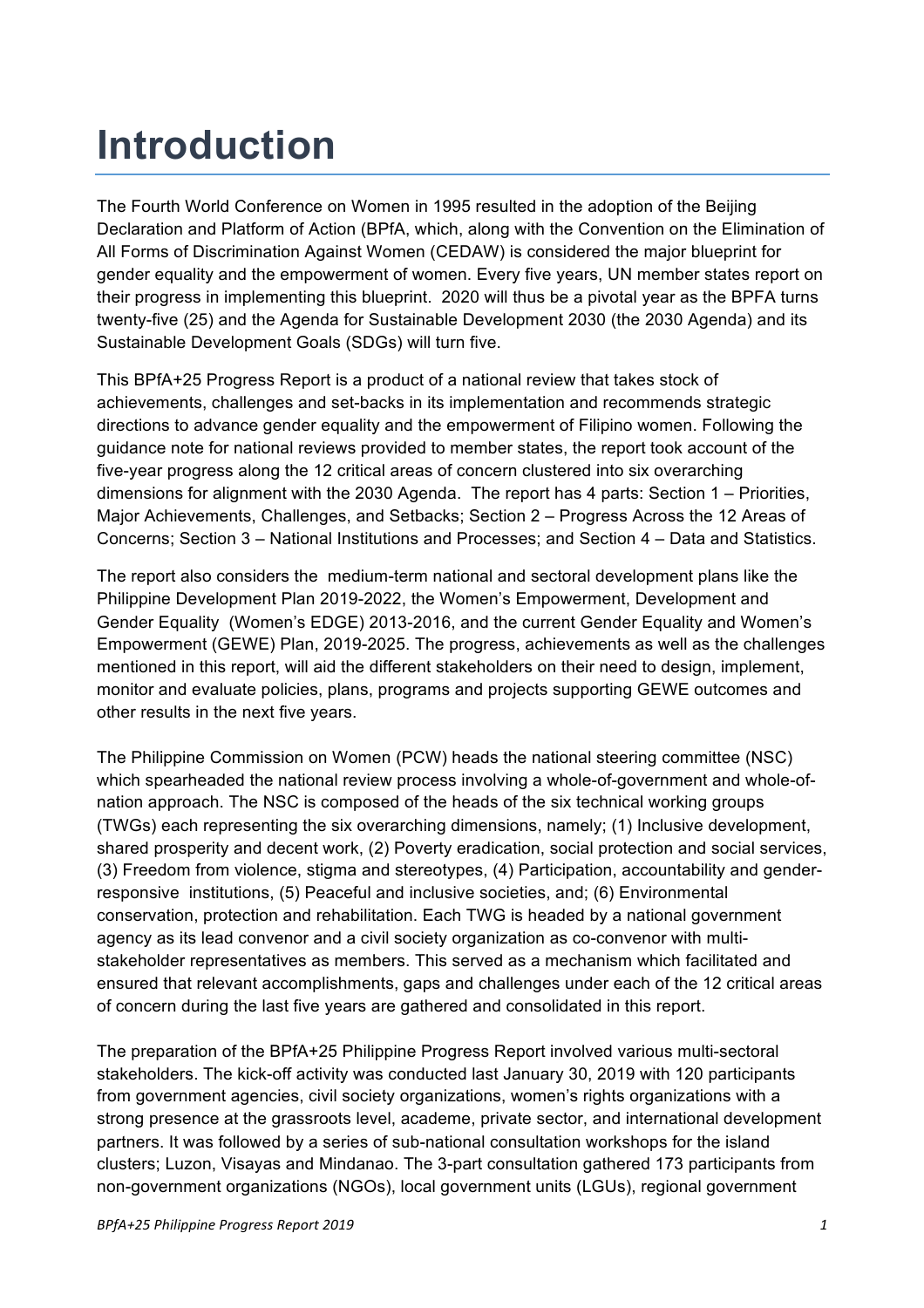agencies, state universities and colleges, and people's organizations. The BPfA+25 Consultation culminated in a national consultation and validation workshop held on March 28-29 with 134 multi-stakeholder representatives. The PCW ensures that voices of the marginalized groups were heard in the consultations. Present were rural women, women migrant workers, union members, workers in the informal economy, urban poor, indigenous women, Bangsamoro women, Muslim women, persons with hearing disability, and youth. PCW acknowledges the support of UN Women for making the regional and national consultations possible.

The national review process was promoted through traditional and new media. The PCW put up a BPfA+25 microsite in the PCW's website to post information, documents and updates relevant to the conduct of BPfA related activities for access of stakeholders. #BPFA25PH was also used as the official handle for the promotion through social media.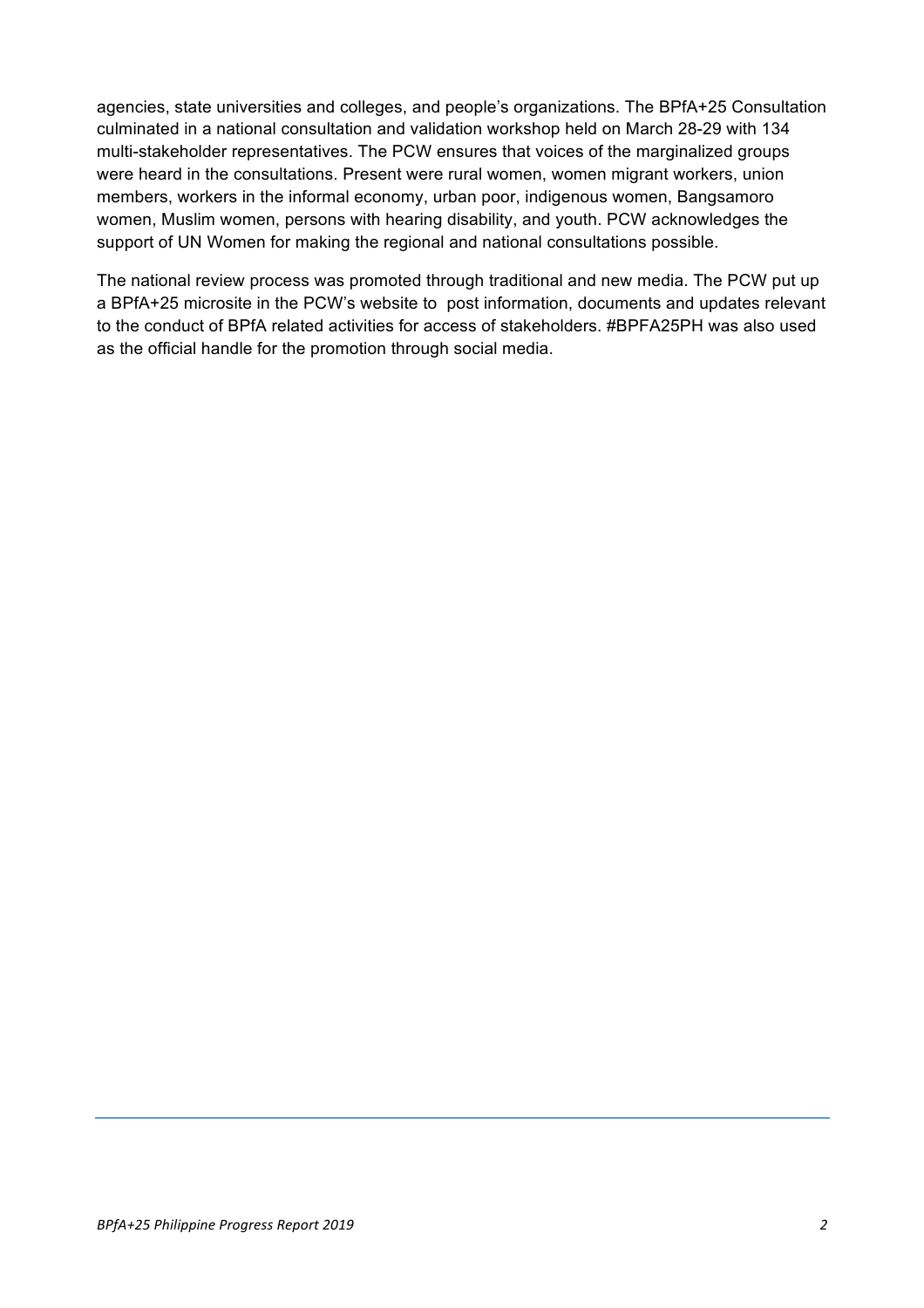### **Section One** Priorities, Achievements, Challenges and Setbacks

#### *I. Major Achievements and Challenges from 2014 to 2019*

1. In terms of overall progress, the Philippines maintains its good standing in bridging the global gender inequalities. The World Economic Forum (WEF)'s Global Gender Gap Report 2018 lists the Philippines as  $8<sup>th</sup>$  most gender equal country in the world and only Asian country in the top 10 most gender equal countries. The WEF reports that this ranking is attributed to improved economic participation and opportunity due to increase in wage equality for similar work, and closing in the gender gap in educational attainment.

|              | <b>Key Areas</b>                             | Rank |                              |                |              |                |              |              |              |              |              |
|--------------|----------------------------------------------|------|------------------------------|----------------|--------------|----------------|--------------|--------------|--------------|--------------|--------------|
|              |                                              |      | 2014<br>2015<br>2016<br>2017 |                |              |                |              |              |              |              | 2018         |
|              |                                              | Rank | <b>Score</b>                 | Rank           | <b>Score</b> | Rank           | <b>Score</b> | Rank         | <b>Score</b> | Rank         | <b>Score</b> |
|              | <b>Global Gender Gap</b>                     | 9    | 0.781                        | $\overline{7}$ | 0.790        | $\overline{7}$ | 0.786        | 10           | 0.790        | 8            | 0.799        |
| <b>Index</b> |                                              |      |                              |                |              |                |              |              |              |              |              |
| ٠            | Economic<br>participation<br>and opportunity | 24   | 0.778                        | 16             | 0.799        | 21             | 0.780        | 25           | 0.764        | 14           | 0.801        |
| $\bullet$    | Educational<br>attainment                    | 1    | 1.000                        | 34             | 1.000        | $\mathbf{1}$   | 1.000        | $\mathbf{1}$ | 1.000        | $\mathbf{1}$ | 1.000        |
| ٠            | Health and<br>survival                       | 1    | 0.980                        | $\mathbf{1}$   | 0.980        | 1              | 0.980        | 36           | 0.979        | 42           | 0.979        |
| ٠            | Political<br>empowerment                     | 17   | 0.368                        | 17             | 0.382        | 17             | 0.386        | 13           | 0.416        | 13           | 0.416        |

| Table 1: Ranking of the Philippines in the Global Gender Gap Index (GGI) 2014-2018 |  |  |
|------------------------------------------------------------------------------------|--|--|
|                                                                                    |  |  |

*Source: World Economic Forum (WEF)*

2. The Philippines continues to make considerable progress in closing the gender gap in education with more women enrolling and completing secondary, tertiary, and technical and vocational compared to men. As in the previous reporting period, more women are functionally literate than men, with 92.7% literacy rate noted among women compared to 88.7 among men (FLEMMS 2013). The Department of Education (DepEd) data as of December 10, 2018 shows a good performance in basic education (kindergarten to senior high school) based on its Learner Information System (LIS). The number of enrolled among girls and boys are more or less same however, boys' enrollment rate (50.82% or 13,731,995) is greater than girls (49.18% or 13,286,514) *(*Annex 1: National Summary of Official enrollment in All Grade Levels**).** In 2017, more than one million women finished technical and vocational education and courses, outnumbering men by 130,070. Net enrollment ratio was also generally higher among females in all levels at 54.2% compared to only 51.8% among males which indicate that more girls tend to stay longer in school compared to boys (FLEMMS 2013). In tertiary level for instance, many more women than men pursue higher education most of whom are pursuing Business Administration and related courses (CHED, 2017-2018).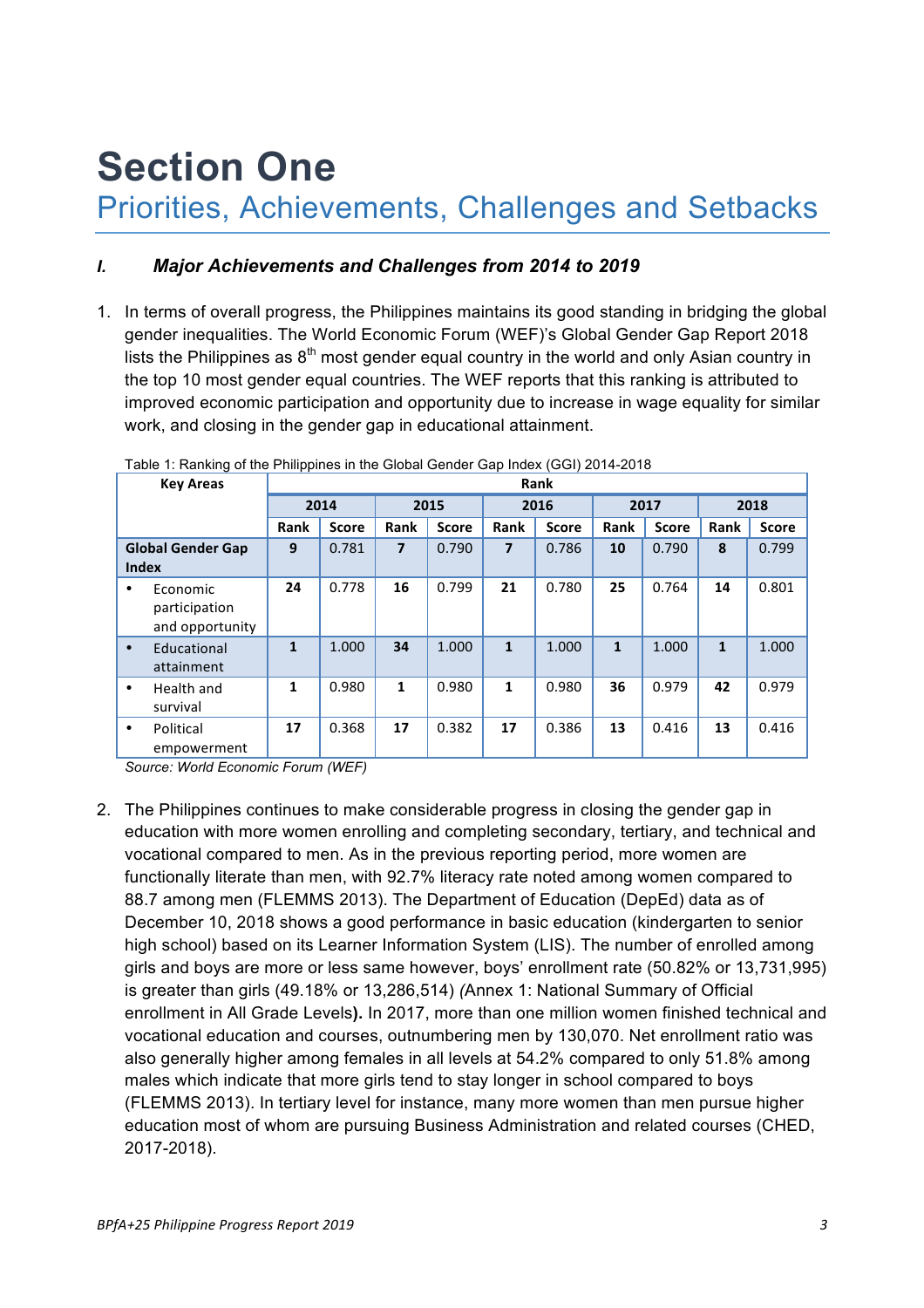- 3. The technical-vocational education and training (TVET) programs of the Technical Education and Skills Development Authority (TESDA) also yields a high accomplishment with 11,268,688 enrollees with 10,384,574 graduates from 2014-2018. Majority of enrollees or 5,946,396 (53%) are female while 5,322,292 (47%) are male. Similarly, 53% of graduates or 5,505,059 are female compared to 47% or 4,879,519 male. Likewise, in public and private higher education, more women are enrolled or 4,259,274(55.36%) from 2015-2017 as against to 3,435,051(44.64%) enrolled men. Completion rate from 2014-2016, totaled to 1,278,049 wherein, 58.21% or 743,966 are female while 41.79% or 534,083 are male<sup>3</sup>.However, majority of female enrollees and graduates from TVET are found in *'soft'* sectors such as garments, tourism, community development, healthcare and other services while in higher education many more women pursue Business Administration and related courses.
- 4. On women economic empowerment achievement, the Philippines is among the 121 World Trade Organization (WTO) Members who supported the Joint Declaration on Trade and Women's Economic Empowerment during the 11<sup>th</sup> WTO Ministerial Conference in Buenos Aires in 2017, which aimed to remove trade barriers for women's economic empowerment and increase women's participation in trade through the creation of more gender-responsive policies.
- 5. The Family Planning program is a national mandated priority public health program to attain the country's national health development. It is a health intervention program for the improvement of the health and welfare of mothers, children and other members of the family. However, the devolved set-up of the government leads to fragmentation in operation and service delivery of the program which limits the access of Filipinos, especially women, to full range of FP methods as prescribed by the Responsible Parenthood and Reproductive Health Law of 2012. The lifting of the temporary restraining order and the Issuance of Executive Order No. 12 (Attaining and Sustaining Zero Unmet Need for Modern Family Planning) in 2017 enabled the Department of Health (DOH) to intensify their mission.
- 6. The enactment of RA 11210 or the *105-Day Extended Maternity Leave Law* after a decade of legislative lobbying and advocacy - marks a significant milestone for realizing the rights, welfare and full potential of Filipino women. The law extended the previous 60-day paid maternity leave benefits to 105 days. In addition, mothers are given the option to extend for an additional 30 days leave without pay. It also grants additional 15 days paid maternity leave to female solo parents. Cognizant of the shared roles that men and women hold in childcare, the law also grants the father of child the option to share 7 out of the 105 days, increasing paternity leave form 7 days to 14 days.
- 7. The constitutionality of RA 9262 or the Anti-Violence Against Women and Their Children Act of 2004 was upheld by the Supreme Court of the Philippines in a unanimous decision from a case of *Garcia v. Drilon, G.R. No. 179267* which was promulgated on June 25, 2013. The Court said that RA 9262 is based on a valid classification brought about by the unequal power relationship between men and women and that women are the usual and most likely victims of violence. It likewise declared that the enactment of RA 9262 aims to address the discrimination brought about by the biases and prejudices against women, and that the

*<sup>3</sup> Higher Education enrollment and completion rate https://ched.gov.ph/higher-education-institutions-data/*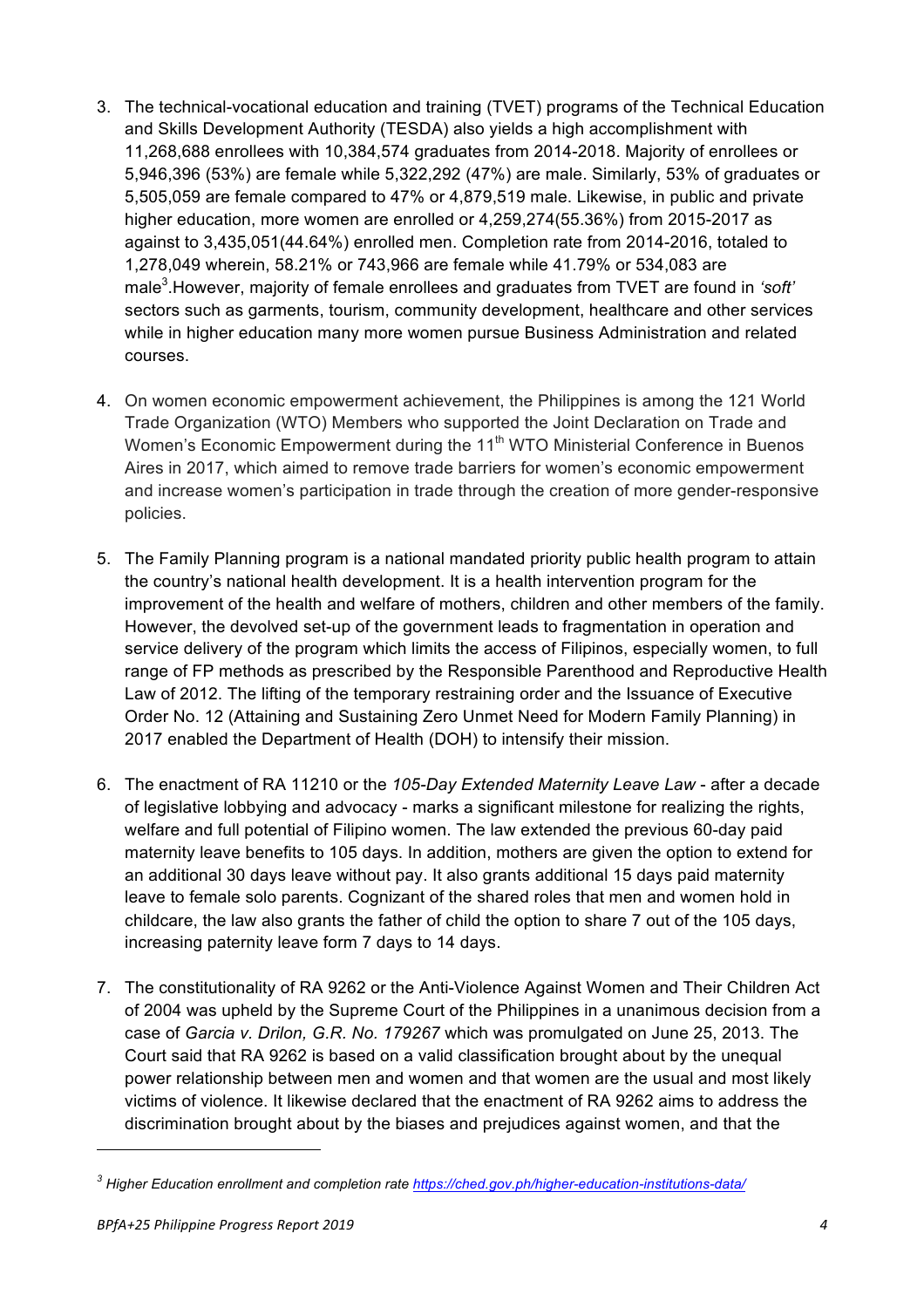distinct classification being made between women and men is germane to the purpose of the law.

- 8. The SC also upholds marital rape in *People v. Jumawan, G.R. No. 187495* decision promulgated on April 21, 2014. The Court ruled that sexual intercourse, albeit within the realm of marriage, if not consensual, is considered rape.
- 9. Strong coordination between key implementing agencies and civil society organizations have led to sustained actions in eliminating violence against women and children (VAWC). On 10 March 2015, the Philippine National Police issued the General Orders Number DPL-15-02 entitled "Strengthening and Restructuring of the Women and Children Protection Center" to handle the investigation not just of VAWC cases, but of trafficking in persons as well.
- 10. As a result of improved response mechanisms against trafficking, the US State Department's Trafficking in Persons (TIP) Report upgraded the Philippines to Tier 1 (after being in Tier 2 for five consecutive years prior) on June 30, 2016. The Philippines is the first Southeast Asian Country to be in Tier 1 and has held this distinction for three years in a row since 2016. While Tier 1 is the highest ranking, it does not mean that a country has no human trafficking problem. A Tier 1 ranking indicates that a government has acknowledged the existence of human trafficking, made efforts to address the problem, and complies with the minimum standards of the US Trafficking Victims Protection Act (TVPA) of 2000.
- 11. In 2014, the Comprehensive Agreement on the Bangsamoro (CAB) signed between the Philippine Government and the Moro Islamic Liberation Front contains entries guaranteeing the right of women to meaningful political participation and protection from all forms of violence. Prof. Miriam Coronel-Ferrer, the head of the Government panel, is the first female chief negotiator in the world to sign a final peace accord with a rebel group.
	- Part of the fulfilment of this peace agreement is the passage of a law that will grant the right to self-determination of the Bangsamoro people. In 26 July 2018, Republic Act 11054 was signed into law and ratified in 25 January 2019. Said law creates the Bangsamoro Autonomous Region in Muslim Mindanao (BARMM) and it contains provisions guaranteeing seats for women in the Bangsamoro parliament and the Cabinet, upholding women's rights in cognizance of the UNCEDAW, participation of women in decision-making most especially in the aspect of rehabilitation and development and, at least 5% for gender and development programs and projects. The Bangsamoro Transition Authority (BTA), the body that will govern BARMM until June 30, 2022, has 16 women or 16.33%, with 12 women appointed as Members of Parliament (MPs) and four ARMM Assemblywomen who will serve until June 30, 2019.
- 12. Also in 2014, the National Action Plan on Women, Peace and Security (NAPWPS) was revised to strengthen the implementation of UNSCR 1325, becoming the  $2^{nd}$  generation NAPWPS. Said plan also became the basis for the issuance of the Joint Memorandum Circular (JMC) 2014-01 on the "Integration of Women, Peace and Security Programs, Activities and Projects (PAPs) in Annual Gender and Development (GAD) Plans and Budgets (GPBs) and Gender and Development (GAD) Accomplishment Reports" issued by the Office of the Presidential Adviser on Peace Process (OPAPP) and the Philippine Commission on Women (PCW), Chairperson and Vice-Chairperson of the NSC WPS respectively. The circular serves as the instrument for national government agencies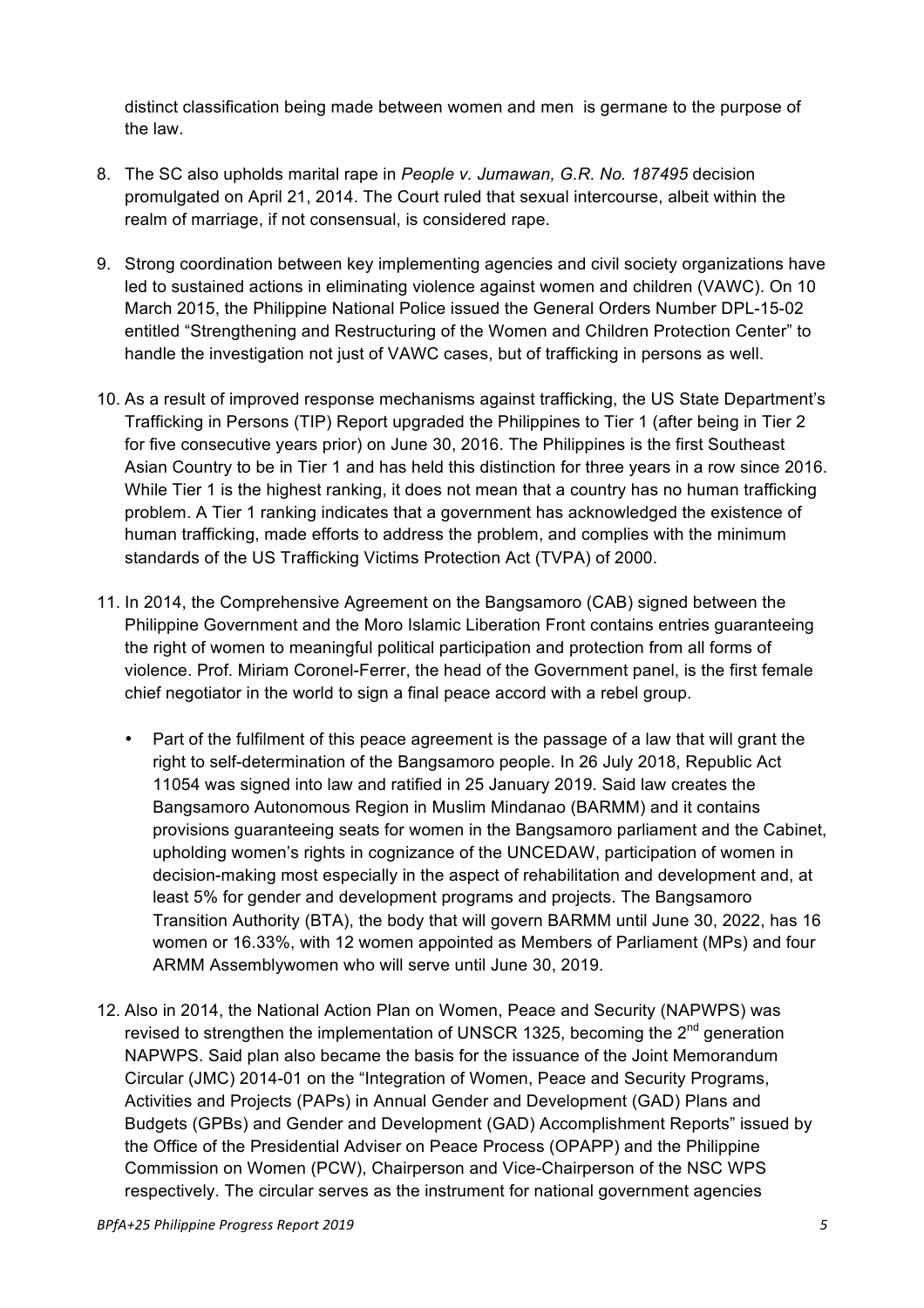implementing programs, projects and activities in conflict-affected areas to integrate gender considerations in their development planning processes. By the end of 2016, 21 national agencies and 38 local governments integrated WPS programs/ projects/ activities in their respective GPBs. The third generation NAPWPS, 2017-2022, was released upon the entry of the new administration.

#### Challenges and Setbacks

- 13. Despite the gains and achievements, there remain urgent issues that hinder the development and equality such as those related to poverty and decent work. There are also new or emerging issues that require priority attention as they threaten or erode progress achieved in improving women's lives. Although Information and Communication Technology (ICT) has many advantages for faster interactions, business, and organizing networks and movements, the internet has also been used for commercial sexual exploitation and cyberpornography victimizing women and children. The impact of climate change, extreme weather events, leading to natural disasters and calamities takes its toll on women's vulnerability. Moreover, civil society organizations, women's rights organizations and the human rights institution have noted the unintentional consequences of the government's drug war and counterinsurgency efforts affecting the welfare and protection the rights of women, girls and children.
- 14. Despite some gains in the implementation of the 2010-2016 NAPWPS, recommendations to address the following gaps were identified as part of the monitoring and evaluation findings:
	- *"Increase awareness on the context of armed conflict and recognize its impact to and links with issues such as governance and development, in general, and women's concerns such as trafficking and VAW/SGBV (vulnerabilities and participation (agency), in particular;*
	- *Individual NAP implementing partner agencies should strive for further institutionalization of the NAP within their respective institutions through policy formulation and creation of NAP specific programs and services that address the gender dimensions of armed conflict and peace;*
	- *Agency practice on data collection should be guided by differential contexts of conflict and non-armed/post-conflict situations and basic sex-disaggregation of data (e.g. internally displaced people (IDPs), programs/service beneficiaries. Monitoring and evaluation of the NAP-WPS should likewise be further systematized and;*
	- *In light of the need to sustain NAP-WPS implementation, continuous and progressive capacity development of NAP implementing partner agencies must be undertaken."*
- 15. While the Philippines hit high economic growth in 2018, considered as one the fastest growing economies in the world at 6.9% (World Bank, 2018), it continues to face high income inequality as the bulk of wealth created remain concentrated among top business corporations in the country. As government pursues reforms that subsume social services under market dictates and demands through private-public partnerships and loan agreements, it should continue to strengthen regulatory mechanisms and measures to ensure that economic growth translate into improved incomes and greater enjoyment of economic, democratic, civil and reproductive health rights. It should continue to pursue poverty eradication strategies in order to address factors that predispose women and girl children to experience abuse, exploitation and violence.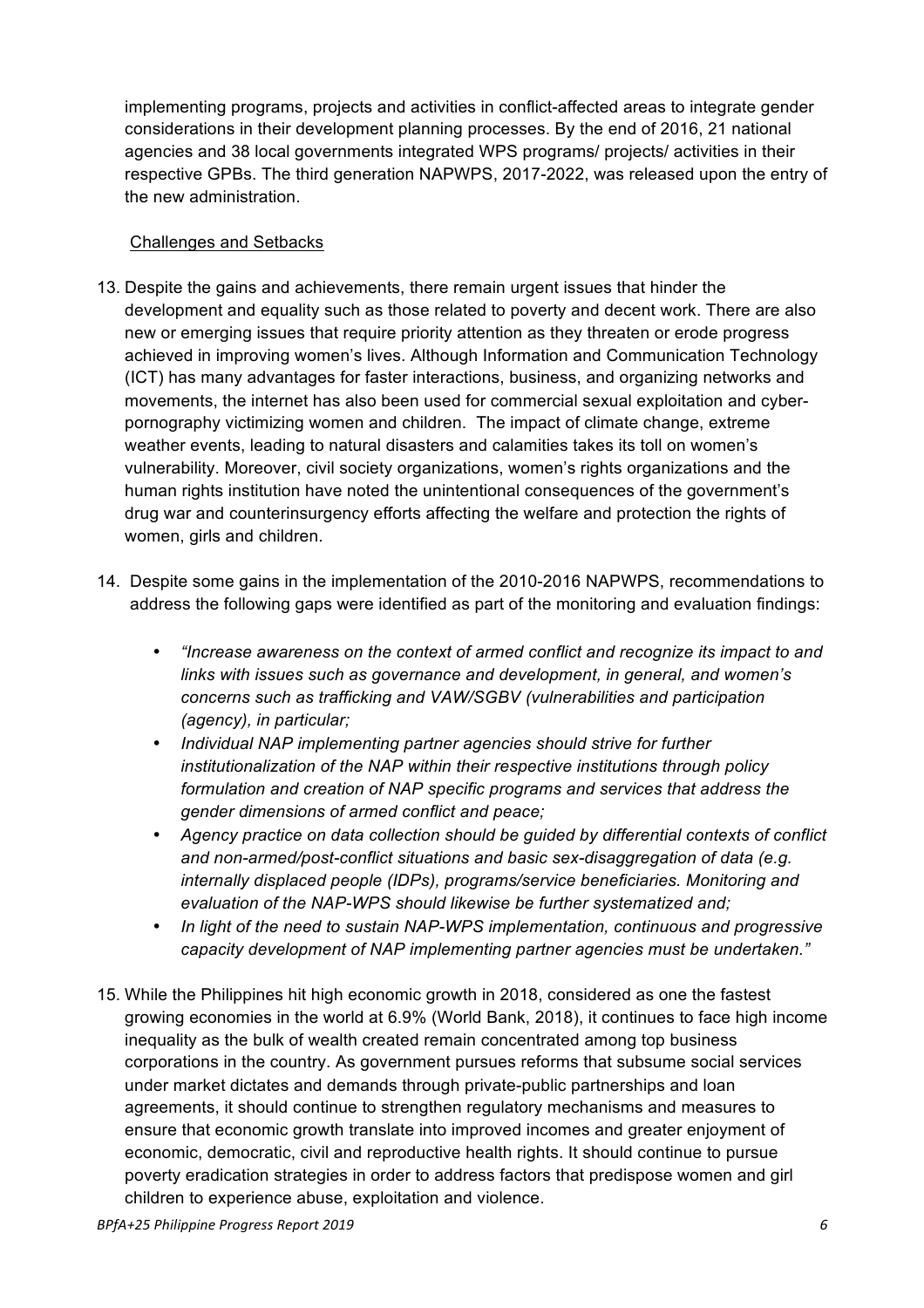- 16. Women workers in the informal economy still account for 2/3 of non-agricultural employment in the Philippines (2013) that women are at risk to unfavorable precarious working conditions and with limited rights for collective bargaining, organization and representation, and social protection. As of 2019, women's participation in the labor force remain low at 46.6 per cent (PSA 2019).
- 17. The impact of programs and policies to ease the burden of unpaid care work and other social protection measures will therefore remain limited given that a large proportion of Filipino women are either still unemployed or employed in the informal sector where their access to social protection measures is limited.
- 18. The equal rights of women to own land are inscribed in the Comprehensive Agrarian Reform Program (CARP) also known as the Comprehensive Agrarian Reform Law (CARL) of 1998 serves as the primary redistributive measure that guarantees women's equal right to own land with men. Despite strong policy mandate however, land ownership between men and women remain disproportionate with only two women in five men holding certificates of land ownership (CLOA). In the last 45 years, the Department of Agrarian Reform (DAR) has distributed 87.92% of the program's national target area covering 5.425 million hectares (AIS 2018, PSA). As of December 2018, women comprise less than half of the 1.92 million agrarian reform beneficiaries holding CLOAs with only 599,215 women compared to 1.4 million men. Meanwhile, the DAR report that women make up only 19% of the more than 500,000 emancipation patent beneficiaries. This gender disparity in land ownership reflects women's disadvantaged position. It is evident that despite the laws (CARL and MCW) that guarantee women's right to productive resources, the strict provisions of the CARL that prioritize actual tillers of the land, put women at a disadvantaged position from owning land since their participation in agricultural production are in planting, harvesting and postharvest activities rather than on the actual tilling of the land. Advocacy efforts from both government and civil society are in place to recognize and value the nuanced role of women in agricultural production.
- 19. In the Philippines, one in four women aged 15-49 have experienced either physical and sexual violence, with the highest frequency of physical violence experienced in the last 12 months preceding the survey, reported among young women aged 15-19 years old (NDHS 2017). Despite this, as of 2017, the NDHS reports that only 34% of those who have experienced physical and sexual violence sought assistance from designated agencies or authorities, 64.7% of whom choose to seek help within their family network. In a series of stakeholder consultations conducted by the PCW with duty bearers and victim survivors last November-December 2016, low help-seeking behavior were primarily ascribed to the following: (1) 'preference' or internalization of women's capacity to suffer in silence; (2) fear for personal safety, ruining family reputation, political bias and reprisal from concerned officials; (3) lack of confidence in receiving assistance from duty bearers or designated service providers, and; (4) lack of awareness for available services and protective mechanisms they may avail.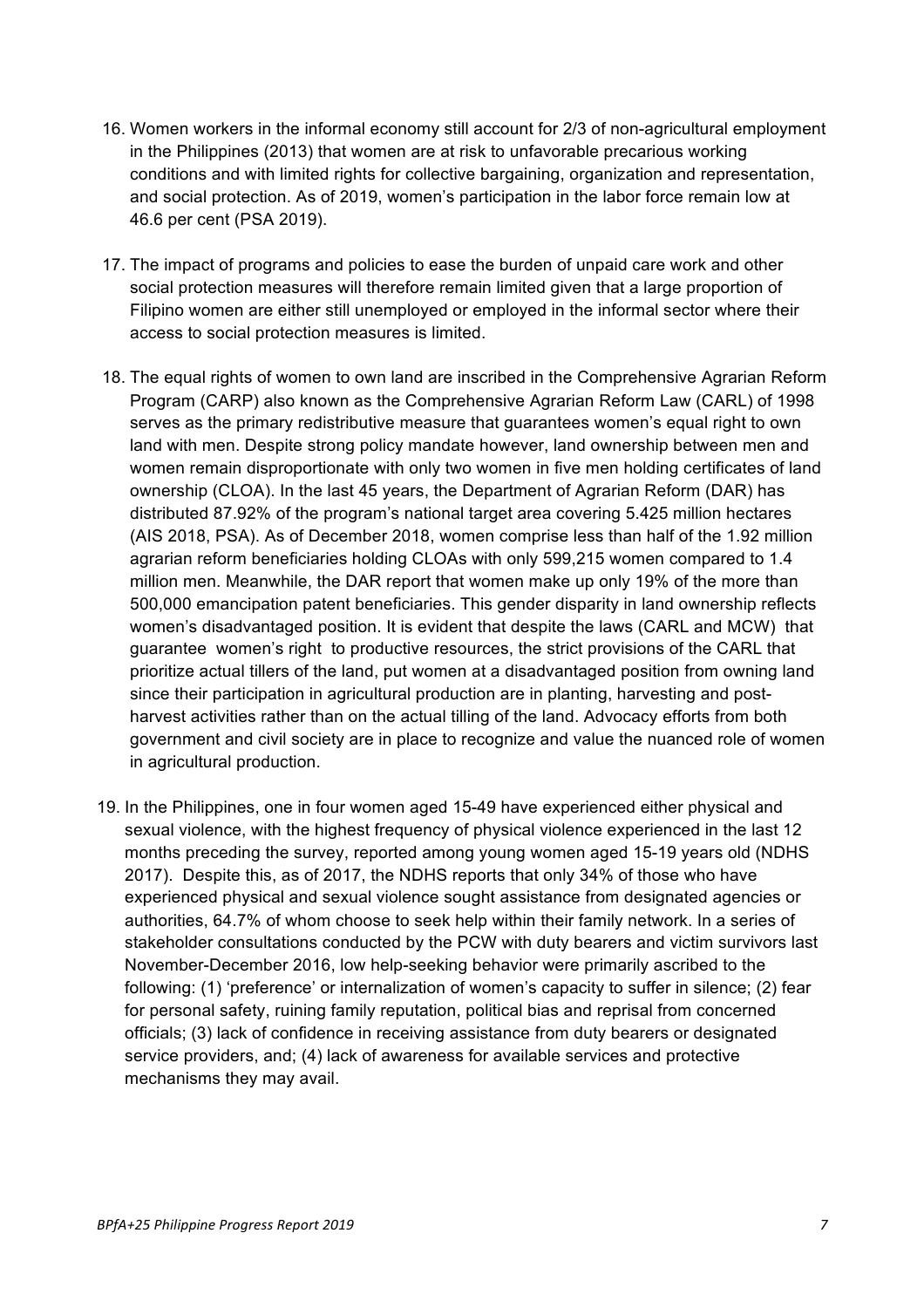- 20. Another major setback experienced by the country is the significant decrease of women's political participation and representation. During the 2016 election<sup>4</sup>, women's participation as candidates and as elected officials in the national and local elections was significantly low. Male elected officials comprised an average of 82% of the county's elected leaders, which means in all levels of governance only 18% were female elected officials. In local elective posts, women and men are likewise disproportionately represented as candidates and as elected officials with women representing only 20% of elected officials at the provincial level and 21% at the municipal or city level. Correspondingly, in the House of Representatives, only 86 out of 292 seats or 29.4% were occupied by women. At the Senate, women reached 25%. In the May 2019 senatorial elections, women comprise only 18% of the candidates, with four women assured of a seat as they made it to the top 12. The need for electoral system reforms that will promote gender equality and women's political participation such as gender quotas for political parties and the use of a zipper system, which requires candidates on the list to alternate between women and men in order to secure equal representation, is apparent now more than ever.
- 21. Furthermore, a notable decrease in the visibility of women in public spaces has been observed in the last five years. For instance, the Governance Commission for Government-Owned and Controlled Corporations (GOCCs) report shows that as of 2017, decision-making bodies in GOCCs remain largely dominated by men at 80%. Meanwhile, as of 2019 there are only two women in the twenty-two cabinet secretaries of the Duterte administration, heading the Department of Education and Department of Tourism, respectively. On the other hand, the number of female judges in the lower courts have been steadily on the rise, reaching 49% at the lower courts".<sup>5</sup>
- 22. The Commission on Human Rights of the Philippines (CHRP), civil society organization as well as the independent international human rights bodies have expressed concern over the rising and pervasive sexism and violence against women committed by high ranking officials. Trivialization of gender-based violence often normalized over media not only leads to revictimization of women GBV survivors, reinforces GBV with high-level impunity, and ultimately creates immense setbacks on gains on women's human rights toiled for decades by women's movements and advocates. Moreover, rampant killings in relation to the war on drugs give another form to gender-based violence. CHRP has documented how the killings affected women and children. It burdens women economically and psychologically, and stigmatized them in communities and from government services. Justice remains elusive for them due to fear or inability (economically or otherwise) to pursue the cases

#### *II. Top Five Priorities for Accelerating Progress from 2014-2019*

23. Results of stakeholder consultations and review of five-year accomplishments indicate progress in education, economic participation, access to affordable health care including sexual and reproductive health and rights, addressing violence against women, peace and security, gender-responsive social protection, and women's representation and political

*<sup>4</sup> (http://passthrough.fw-notify.net/download/406568/http://www.comelec.gov.ph/php-tpls attachments/SpecialProjects/GenderandDevelopmentProgram/NewsCorner/Magazine/COMELEC-GAD\_GenderAndElections\_Magazine.pdf* 

<sup>5</sup> *http://sc.judiciary.gov.ph/gender-data/oca-oas/, last accessed 6 May 2019.*

*BPfA+25 Philippine Progress Report 2019 8*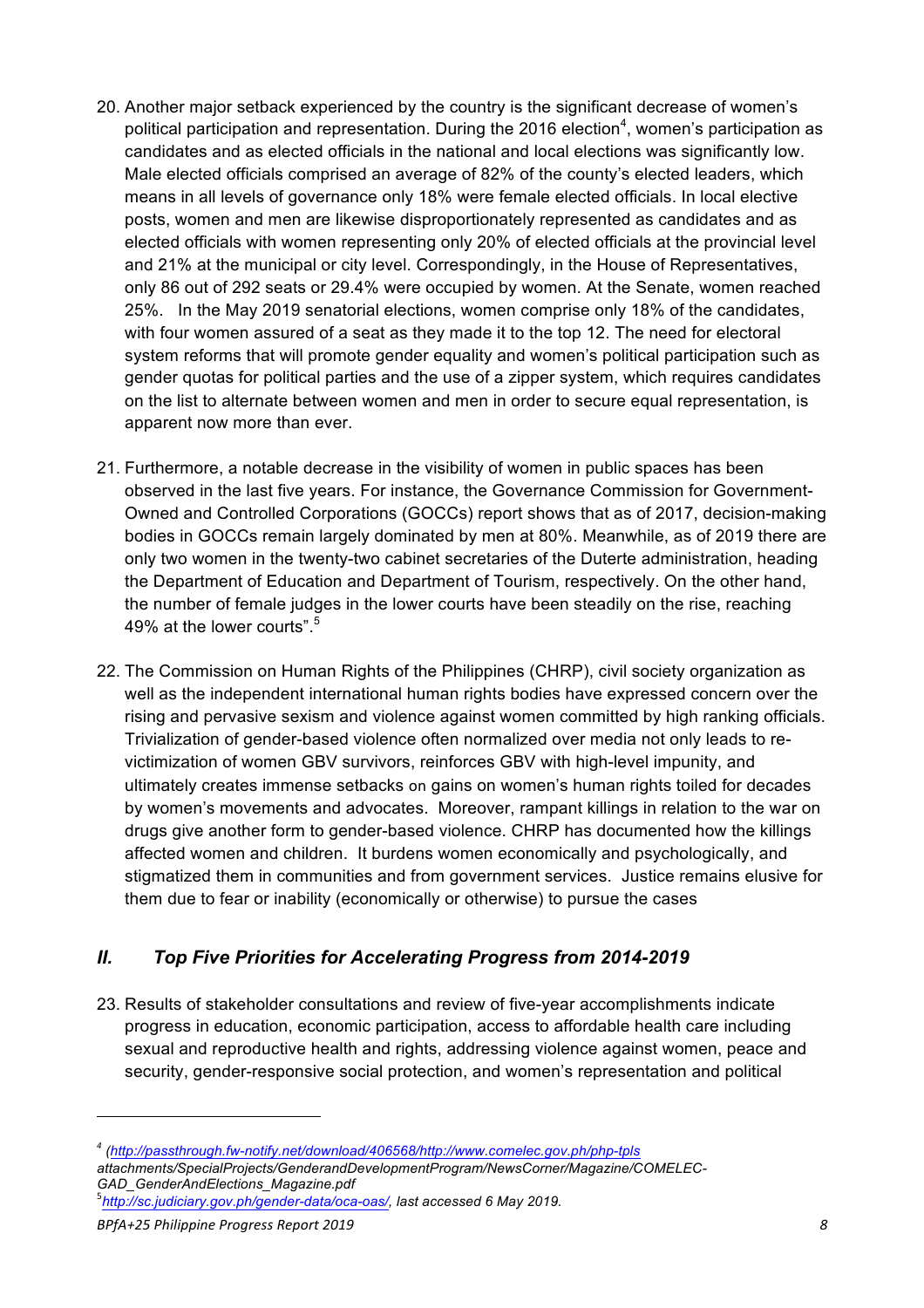participation. Consistent implementation of the gender mainstreaming strategy and gender budgeting across the bureaucracy has helped in infusing a gender perspective among government officials and their gender focal persons.

#### a. Increased access to quality healthcare and sexual reproductive health

- 24. Improving access to quality health care including sexual and reproductive health and reproductive rights remains high on the government's agenda for advancing the progress for women and girls. Stronger support mechanisms, strategies and programs for maternal, neonatal and child health and nutrition have been put in place through Republic Act No. 11481 otherwise known as the First 1,000 Days Law *signed* on December 10, 2018. This law intends to scale up the national and local health and nutrition programs through a strengthened integrated strategy for maternal, neonatal, child health and nutrition in the first one thousand (1,000) days of life. It provides a more comprehensive and sustainable strategy for the first 1,000 days of life to address the health, nutrition, and developmental problems affecting infants, young children, adolescent females, and pregnant and lactating women. Local Government Units (LGUs) on the other hand were mandated to institutionalize this policy. The implementation will be at the village level through rural health units and village health centers.
- 25. On December 13, 2018, President Rodrigo Duterte signed Executive Order 71 renaming the Commission on Population (POPCOM) to Commission on Population and Development (CPD) and transferring it from the Department of Health (DOH) to the National Economic and Development Authority (NEDA) to strengthen its role in coordinating population and development initiatives, including family planning, in the country. Consequently, on February 15, 2019, a Joint Memorandum Circular was issued by NEDA, DOH and CPD to revitalize the National Program on Family Planning (NPFP). POPCOM and the DOH are tasked to comanage the implementation of the NPFP, which intends to reach 11.34 million women who are expected to have access and will use modern and effective family planning methods by 2022.
- 26. The government has undertaken major efforts to address the high rates of adolescent pregnancy in the Philippines. As of 2017, the National Demographic Health Survey reports that, one in five girls is a mother by the age of 15 to 19. Measures to improve the policy and legal environment that expand the access of adolescents to appropriate sexual and reproductive information and health services were carried out in the last five years. Policy issuances, establishment of adolescent-friendly facilities, building capacities of adolescent service providers, and updating of the Department of Education (DepEd) K-12 curriculum to meet the Comprehensive Sexual Education (CSE) standards for the Philippines proved key in guaranteeing preventive interventions for adolescents. Such efforts have led to steady progress as seen in the decrease in the number of Filipino adolescents who have begun childbearing in 2017, from 10 % to in 2013 to 8.6 % (NDHS 2017).
- 27. The recent passage of the Universal Health Care Act (RA 11223) on February 20, 2019, which automatically enrolls all Filipino citizens in the National Health Insurance Programs and prescribes complementary reforms in the health system, is expected to give Filipinos, especially women, access to the full continuum of health services they need. The law ensures that health care that is "accessible, efficient, equitably distributed, adequately funded, fairly financed, and appropriately used by an informed and empowered public"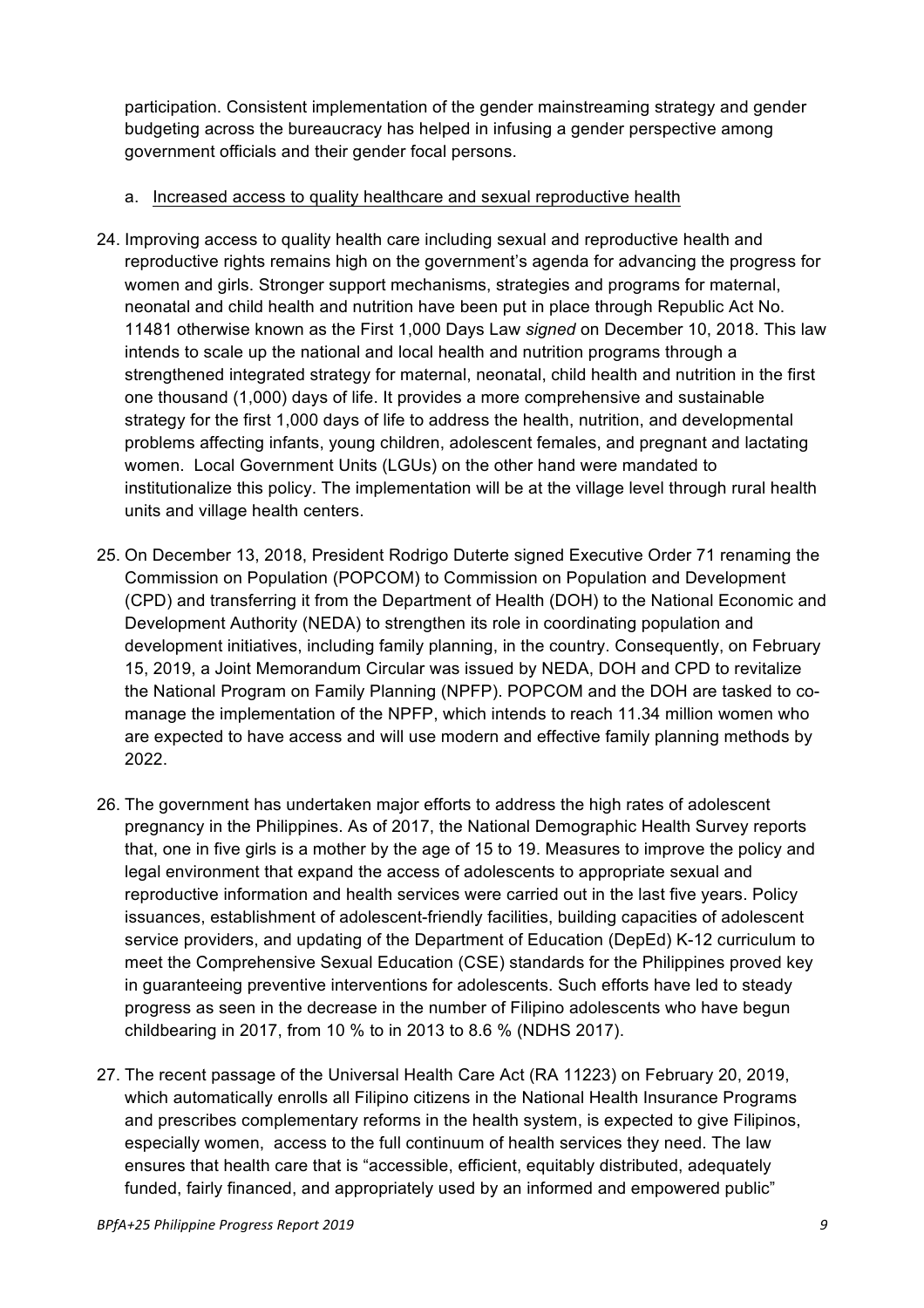extends to all Filipino citizens. As the law expects to provide protection to those enduring financial hardships, it will prove to be especially critical in guaranteeing the right to health of marginalized sectors to which many Filipino women and girls belong.

#### b. Improving social protection mechanisms and working conditions

- 28. The enactment of Republic Act No. 11210, otherwise known as the "105-Day Expanded Maternity Leave Law" is an important policy development for it not only recognizes the vital role and contribution of women to the labor force but also provides them the opportunity to exercise their unique reproductive role. Under this law, all female workers in the government and private sector, including those in the informal economy, regardless of the civil status or the legitimacy of her child, shall be granted 105 days of paid maternity leave, with an option to extend for an additional 30 days without pay. Additional 15 days of paid leave shall be granted for female solo parents. The law also includes an option to transfer up to seven (7) days of her maternity leave benefits to the father of her child, increasing paid paternity leave from 7 to up to 14 days. Prior to this law, maternity leave was only up to 60 days.
- 29. The Philippines is an established leader in migration governance. Key international and regional agreements on upholding the rights of migrants and refugees, particularly women and girls, and in addressing trafficking in persons and smuggling of migrants that the Philippines sponsored and supported are the following:
	- Championed the crafting and adoption of the Global Compact for Safe, Orderly and Regular Migration (GCM), a guide for States on all matters related to migration
	- Sponsored two biennial UN resolutions: A/RES/73/146 (17 December 2018) on Trafficking in women and girls and A/RES/72/149 (19 December 2017) on Violence against women migrant workers
	- Steered the adoption of the ASEAN Consensus on the Protection and Promotion of the Rights of Migrant Workers in 2017 and a follow-up document to the 2007 ASEAN Declaration on the Protection and Promotion of the Rights of Migrant Workers.
- 30. The issues on migrants, migration governance, refugees and trafficking in persons, particularly in women and girls, are central to the third pillar of Philippine foreign policy protection of the rights and promotion of the welfare and interests of Filipinos overseas. The challenge, however, for the Department of Foreign Affairs (DFA), is how to translate the nonbinding agreements on migrants and migration such as the GCM and the UN General Assembly resolutions into tangible returns such as through bilateral labor agreements.
	- c. Sustaining progress in women's representation and political participation
- 31. Women continue to have steady presence in government organizations, according to the latest Inventory of Government Human Resources (December 2017). Conducted periodically by the Civil Service Commission (CSC), women account for almost 60 percent of the total government personnel in the country. However, it must be noted that women are still under-represented in third level positions comprising only 43% of undersecretaries, assistant secretaries, bureau directors and regional directors.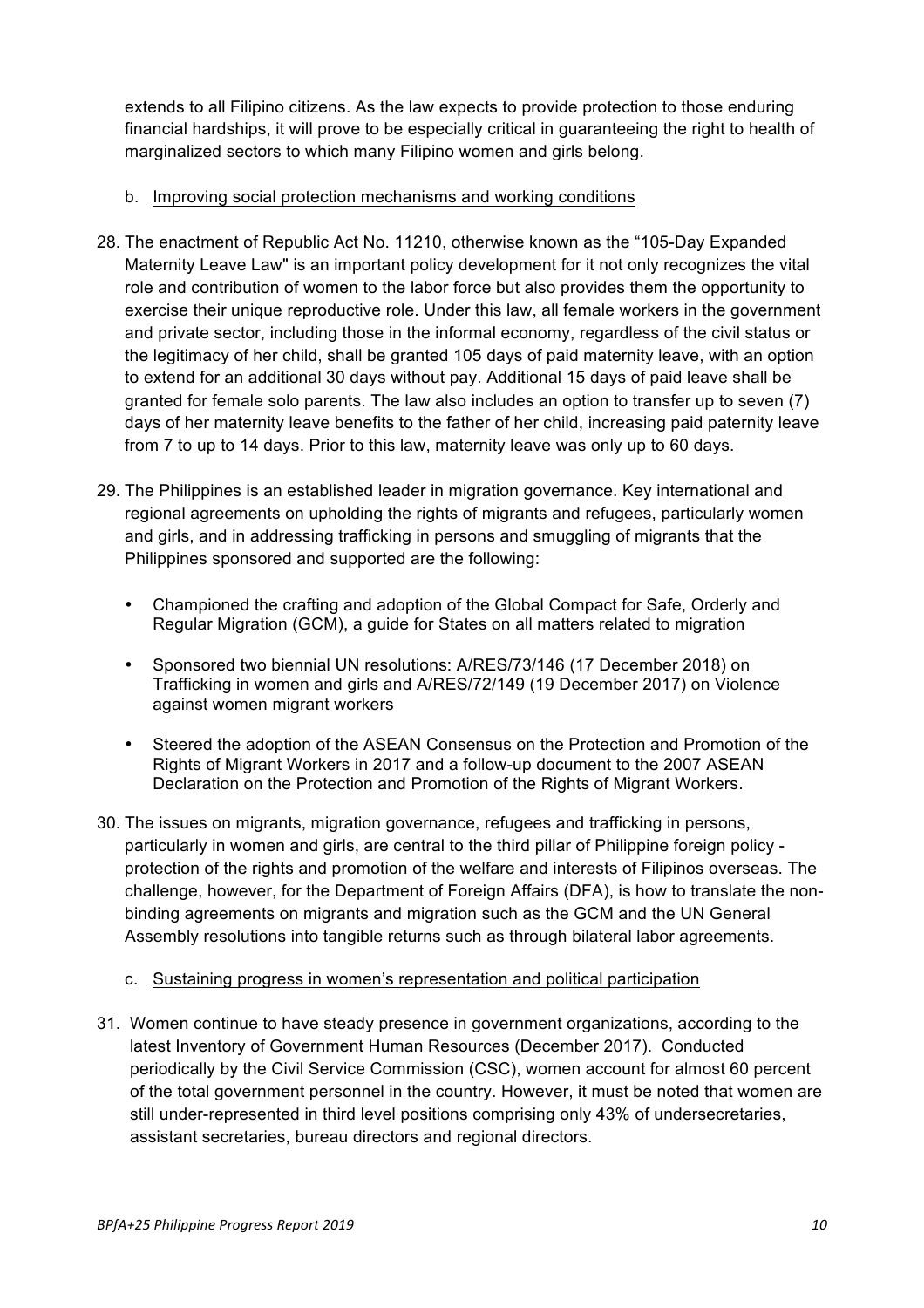32. Filipino women are also making steady inroads into leadership roles in the private business sector. In 2018, the Philippines topped Grant Thornton's Women in Business survey as the country with most senior management roles occupied by women in the world. It reports that 47% of senior roles in private companies in the Philippines are held by women. The country's top ranking is attributed to gender fair policies and practices such as equal pay for men and women performing the same roles instituted in the workplace. While the country slipped into 5th in 2019 as it saw a 10% drop in the percentage of Filipino women in senior management to 37.46%, it remains number one in Asia. The top three roles of Filipino women in business are as human resources director (75%), chief finance officer (66%) and chief operating officer (53%). The survey also reports that Filipino businesses are also taking steps to improve or preserve gender balance in senior positions by making sure there is equal access to development work opportunities, providing mentoring and coaching and allowing flexible working hours.

#### d. Eliminating violence against women and children

- 33. Various support service mechanisms for VAWC victims are continuously being strengthened:
	- Increased in number from 69% (1,193) in 2013 to 76% (1,311) in 2018, of LGUs with established Local Committee on Anti-Trafficking and Violence Against Women and Their Children (LCAT-VAWC);
	- Local gender and development (GAD) codes are developed and passed in 696 LGUs to address gender issues and concerns of their respective localities;
	- VAW desks are established in nearly 90 percent of the total 42,044 barangays nationwide;
	- 94 functional Women and Children Protection Units (WCPUs) established in DOHretained hospitals, and health providers are being trained on recognizing, recording, reporting and referring (4Rs) VAWC in 597 LGUs;
	- 1,918 Women and Children Desks (WCPDs) established in all municipal/city police stations, provincial and regional offices, and in five national operating units nationwide.
- 34. The PCW also sustained public awareness campaigns on anti-VAW through partnerships with the private sector such as with advertising agency like the DDB Group Philippines. The PCW and DDB Group Philippines' *#KnockOutDomesticViolence* Campaign bagged the 2016 Asia Pacific Tambuli Bronze Award for Integrated Media Category.
- 35. The passage of protective laws and policies in the prevention of VAWC has been one of the outstanding achievements in the past five years.
	- RA 10655 or the Repeal of Article 351 of the Revised Penal Code (RPC) on premature marriages on March 13, 2015. The repeal of Article 351 is part of the Women's Priority Legislative Agenda set by the PCW for the 16<sup>th</sup> Congress. Repealing Article 351 in the RPC removed the discriminatory provision which arbitrarily curtails a woman's right to marry, and the barrier to women's equal rights on matters relating to marriage and family relations;
	- Passage of RA 10906 or the Anti-Mail-Order Spouse Act on July 21, 2016. This new law repealed RA 6955 or the Anti-mail Order Bride law of 1995 and strengthened its provisions, which covers not only the Filipino women but also the Filipino men. The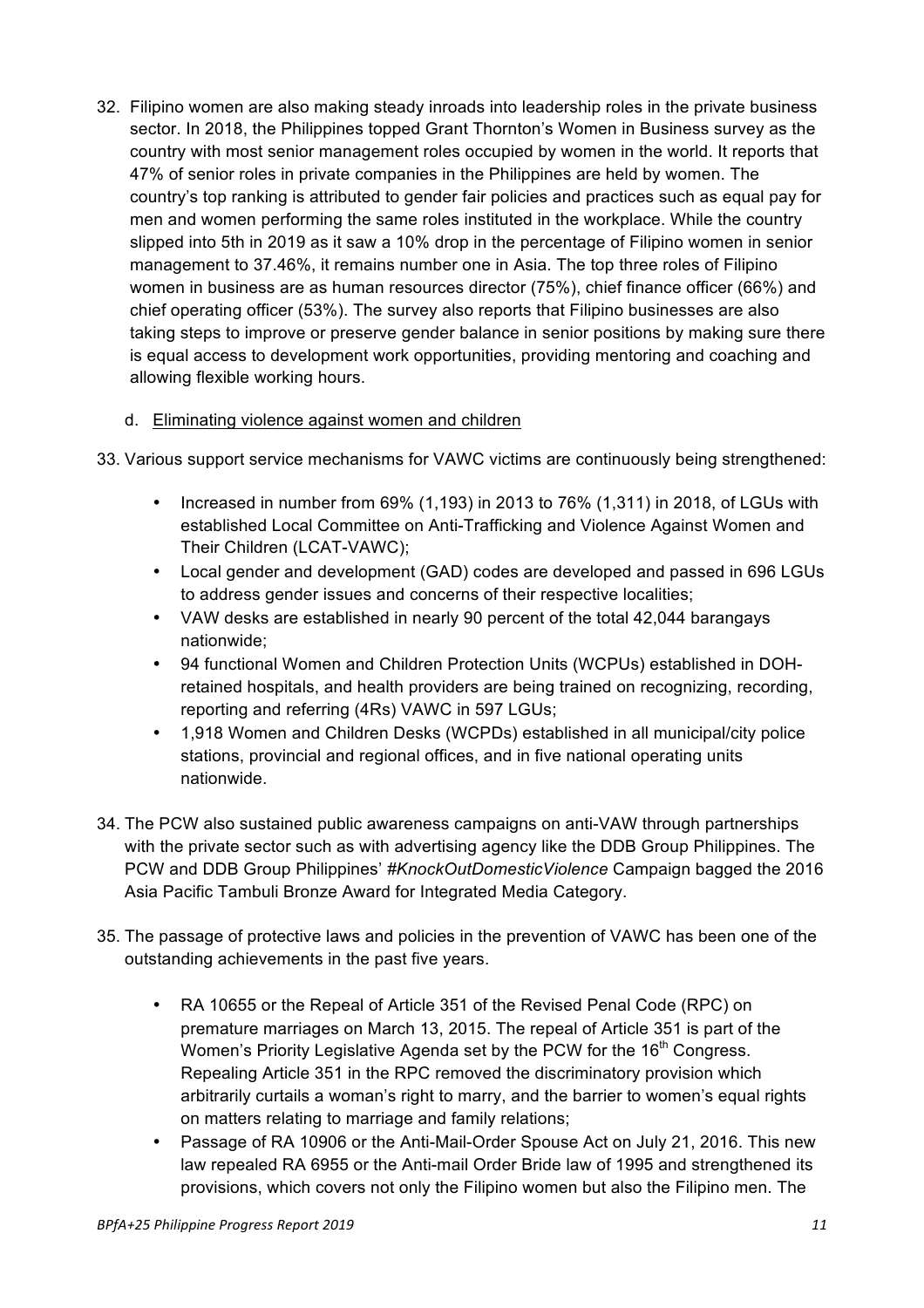new law protects Filipinos against abuse, prostitution, and exploitation from schemes which offer Filipinos marriage to unscrupulous foreign nationals;

- Strengthening and Restructuring of the Philippine National Police Women and Child Protection Center (PNP-WPC);
- Formulation of National Cyber Security Plan 2022;
- Formulation of Guidelines on the Establishment of VAWC Desks in Public and Private Hospitals;
- Monitoring the Creation of Local Committees on Anti-Trafficking and VAWC (LCAT-VAWC) at the Provincial, City and Municipal Levels; Monitoring the Establishment and Functionality of Barangay VAW Desks and the Local Council for the Protection of Children (LCPC);
- Policy Enjoining LGUs to Conduct Activities in the Observance of the 18-Day Campaign to End VAW, and;
- Development of Bohol Trafficking in Persons (TIP) Work Plan 2017-2020 which highlights harmonized regional activities to combat TIP in the four thematic areas of the ASEAN Plan of Action Against TIP, Especially Women and Children.
- 36. Corresponding programs have also been implemented to specifically address all forms of violence and discrimination among women and girls, which include:
	- Capacity-building for LGUs to Combat Trafficking in Persons, Children at Risk and Children in Conflict with the Law, and;
	- Integration of RA 9262 or the VAWC laws in the Barangay Newly-Elected Officials for Grassroots Renewal and Empowerment for Accountable and Transparent Barangays (BNEO-GREAT) Program of the Local Government Academy (LGA) which is a developmental seminar for newly-elected, re-electionists and third termer barangay officials to improve their skills, prepare for their mandated tasks and responsibilities;
	- Child-Friendly Local Governance Audit (CFLGA) to assess the performance of LGUs in the delivery of social services on child and youth welfare and to identify intervention results, and;
	- Development and distribution of anti-VAW IEC materials.
	- e. Strengthening women's participation in ensuring environmental sustainability
- 37. The past five years saw the execution of actions to mainstream gender in the country's policies and programs toward environmental protection, disaster risk reduction, climate resilience and mitigation by instituting gender-responsive laws and strategic plans such as the following:
	- Climate Change Commission's Resolution 2019-02 on mainstreaming and strengthening gender-responsive approaches in the formulation and implementation of climate change policies, plans, programs and activities;
	- Department of Environment and Natural Resources Forest Management Bureau's GAD Strategic Plan 2018-2022 targeting the marginalized sectors especially women and indigenous communities in the forestry sector, and;
	- Green Jobs Act of 2016 that will enable the country's just transition to a low carbon green economy.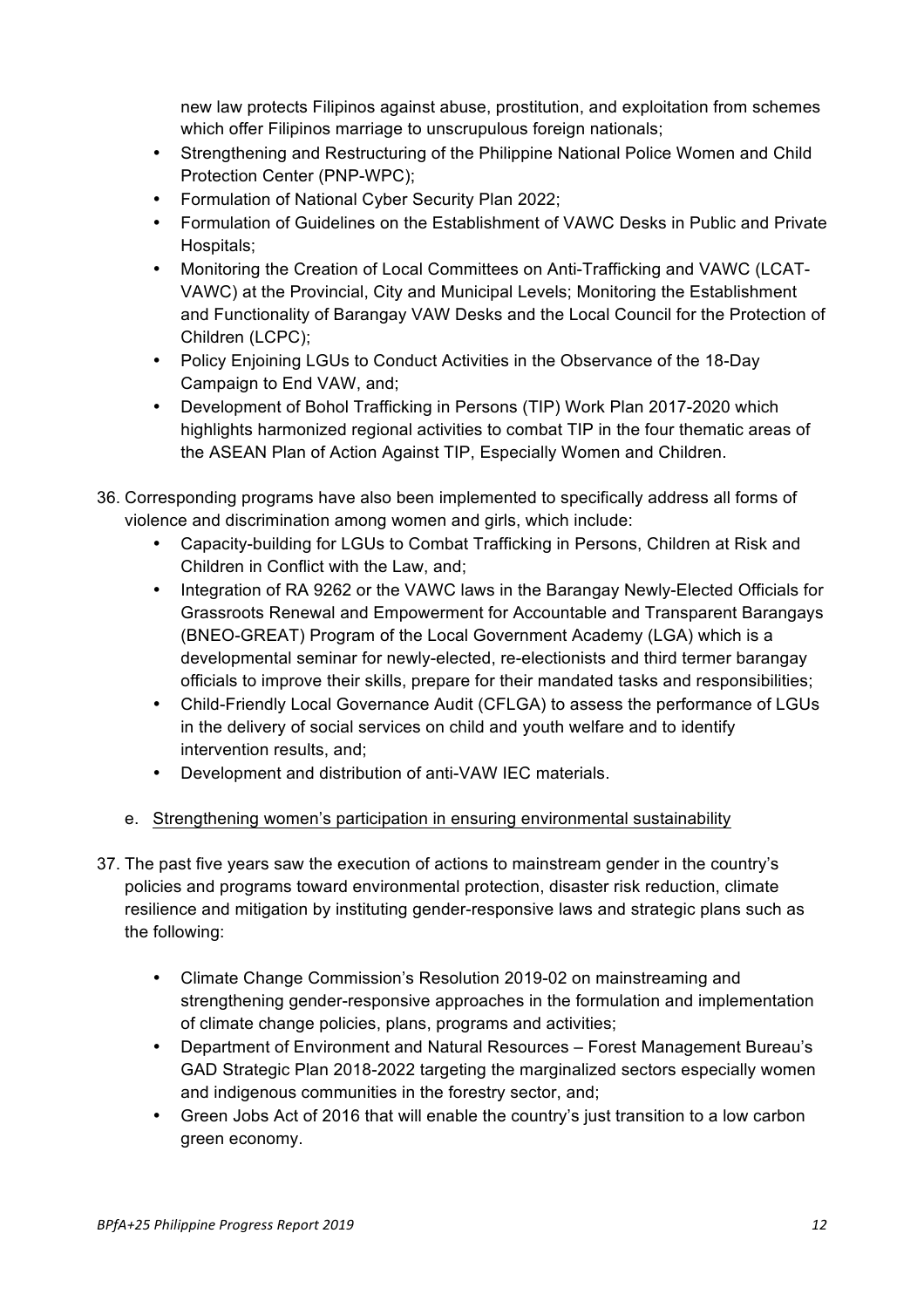- 38. The implementation of gender-responsive actions as identified in its National Climate Change Action Plan 2011-2028 was also monitored thru nationwide results-based M&E system with gender considerations in the indicators.
- 39. The government ensured women's participation and leadership in climate action, from local level to international climate change negotiations, climate science discourse, and climate finance processes. It fostered gender balance and inclusivity in the selection of beneficiaries of environmental programs, relief and rehabilitation efforts and knowledge-sharing and capacity-building activities targeting the women in indigenous cultural communities that are particularly vulnerable to climate hazards. It also initiated gender-responsive awarenessraising activities at the national, local, and down to the barangay level on matters relating to the vulnerabilities of women and men to climate impacts as well as on the rights and roles of women in environmental sustainability and climate action.

#### *III. Achievements on Preventing Multiple and Intersecting Forms of Discrimination*

- 40. In the absence of a national legislation protecting persons of diverse sexual orientation and gender identity from discrimination, LGUs have taken a pro-active approach by enacting local Anti-Discrimination Ordinances (ADOs). To date, a total of 24 areas have passed ADOs. However, only four (4) LGUs -- Quezon City; Cebu City; San Julian, Eastern Samar and General Santos City have corresponding implementing rules and regulations (IRR). The issuance IRRs is consequential as the failure of LGUs do so will prevent constituents from accessing/ benefiting from the safeguards of the local ordinance.
- 41. On achieving the expansion of women's roles in the various spaces for peace, the 2017- 2022 NAP-WPS highlights the women's agency, both as leaders and participants, in the peace process of the country. It supports various initiatives where women empower other women, recognize the intersectionality of gender, ethnicity, and religion, and build a stronger constituency for peace and conflict transformation where women are involved in the front, back, and center of the process. Additionally, it also pays attention to women's empowerment in light of their economic rights.
- 42. Two programs targeted for women living in remote and rural areas address the needs of survivors of violence against women, including human trafficking. The Women Peace Centers in Maguindanao, Lanao del Sur, Basilan, Sulu, Tawi-tawi, and Cotabato City included livelihood training for women which resulted in the strengthening of the capacities of beneficiaries to engage in sustainable livelihood. Another program, Women Peace Tables, facilitates conversation with women to increase their awareness on NAPWPS, and identifying women's issues as a result of conflict. These activities were carried out in select villages in three provinces. Similar activities under a different program, were conducted with Mangyan women, an indigenous tribe in Mansalay, Oriental Mindoro.
- 43. Consultations with the ARMM indigenous women on the Bangsamoro Basic Law resulted in the recommendation that one of the two proposed seats for women in the Bangsamoro Transition Authority (BTA) is assigned to indigenous women.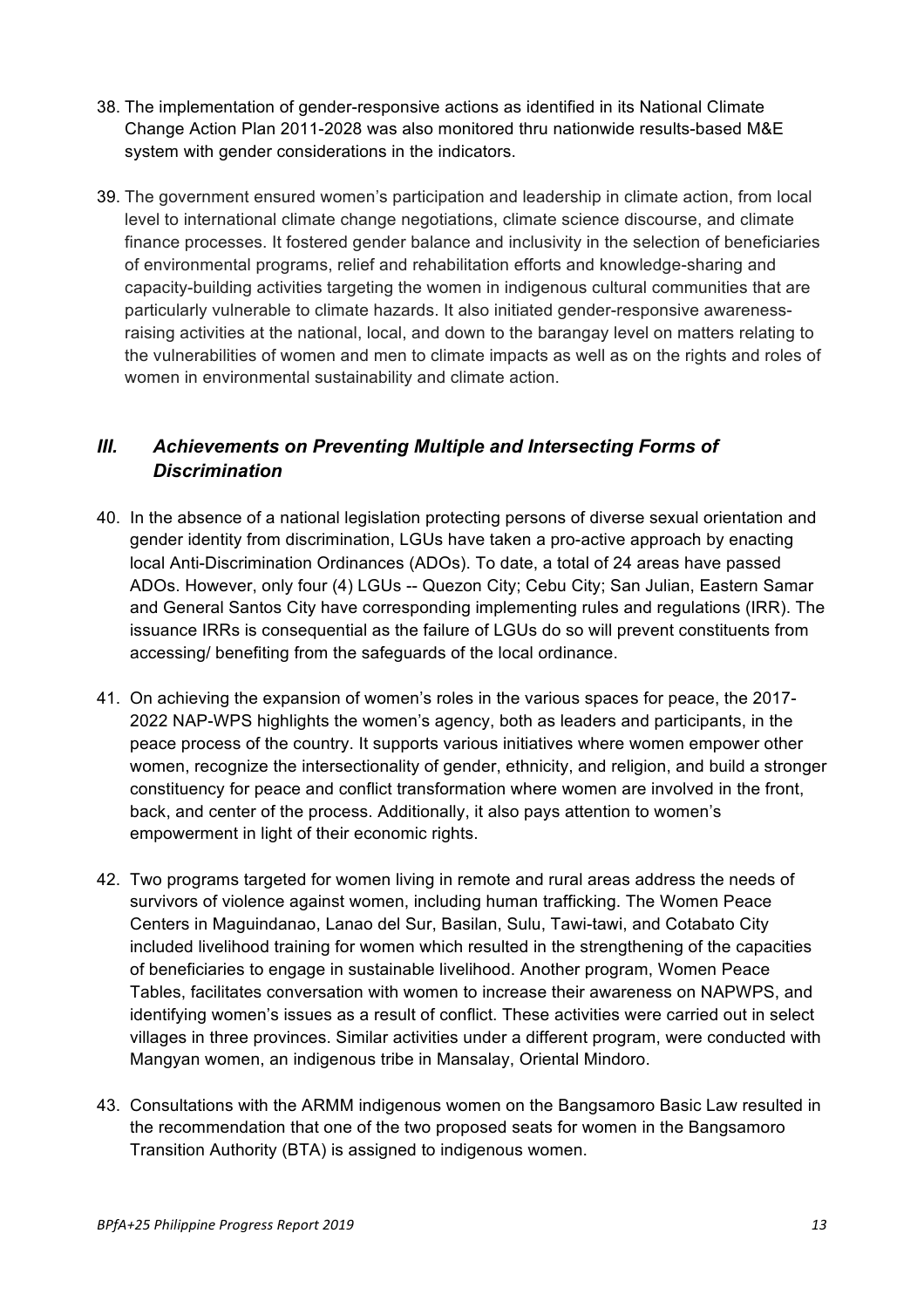- 44. A comprehensive research study on Trafficking of Women in Conflict Affected-Areas of ARMM and Zamboanga, Basilan, Sulu, and Tawi-tawi is currently being undertaken by OPAPP to address issues concerning younger women.
- 45. Distribution of solar home systems, powering of evacuation centers with renewable energy applications, and training of women on integrating renewable energy in disaster risk reduction and management (DRRM) of communities in the forefront of disasters were implemented to facilitate better access to cleaner and affordable energy, strengthen role and opened opportunities for women (incubated livelihood opportunities at community levels), increase protection for women and children. Such measures contributed in addressing gender discrimination faced by women living in remote and rural areas in terms of access to better, cheaper and safer energy. Furthermore, it was learnt that the integration of renewable energy in community DRRM is not just a DRRM action, but contributes to broader climate action by displacing kerosene (dirty fossil fuel) as well as in recognizing women as leaders in climate change actions and effective energy managers.

#### *IV. Response to Humanitarian Crisis*

- 46. Natural disasters and human-induced humanitarian crises have increased the vulnerabilities of Filipino women in adapting to the adverse effects of global warming and in coping with the destructive consequences of armed conflict. The 2018 World Risk Index and the 2019 Global Climate Risk Index placed the Philippines among the most vulnerable countries which is atrisk of experiencing disasters and most affected by extreme weather events due to its geographical location. Multiple effects of climate change present additional stress to the already challenging social, economic and political conditions in the country. Poverty in the rural areas, unregulated development in the lowlands and unfettered urban migration caused by inadequate economic opportunities in the rural areas also puts more lives at risk as the lack of living spaces have pushed many people to live in hazard prone areas. The 2019 Global Climate Risk Index also reports that the country has suffered absolute losses of about U\$ 505.78M due to extreme weather events.
- 47. The massive loss and damage experienced by the Philippines in recent years show that extreme weather events exacerbated by climate change presents grave threat to the country's pursuit of national security and sustainable development. Impacts of disasters not only threaten sustainable and inclusive development but aggravate already existing social and economic inequities and more so, of gender inequalities in relation to discrimination, threats to health, loss of livelihood, displacement, forced migration, poverty, human trafficking, gender-based violence (GBV) and harassment, food insecurity, access to infrastructure and essential services.
- 48. In view of this, the government strengthened its resolve to ensure gender mainstreaming in disaster risk reduction and climate-resiliency actions through capacity-building initiatives, knowledge-exchange platforms, policy, and planning processes, and monitoring and evaluation (M&E) systems. In the 2019 Philippine Country Status Report for its disaster risk reduction and management (DRRM) and Sendai Framework Implementation to the UNSIDR, it also noted that some vulnerabilities have strong gendered characteristics, as men's and women's vulnerability to disasters is influenced by cultural norms and perceptions influencing gendered behavior. For example, evidence from Central Philippines suggests that cultural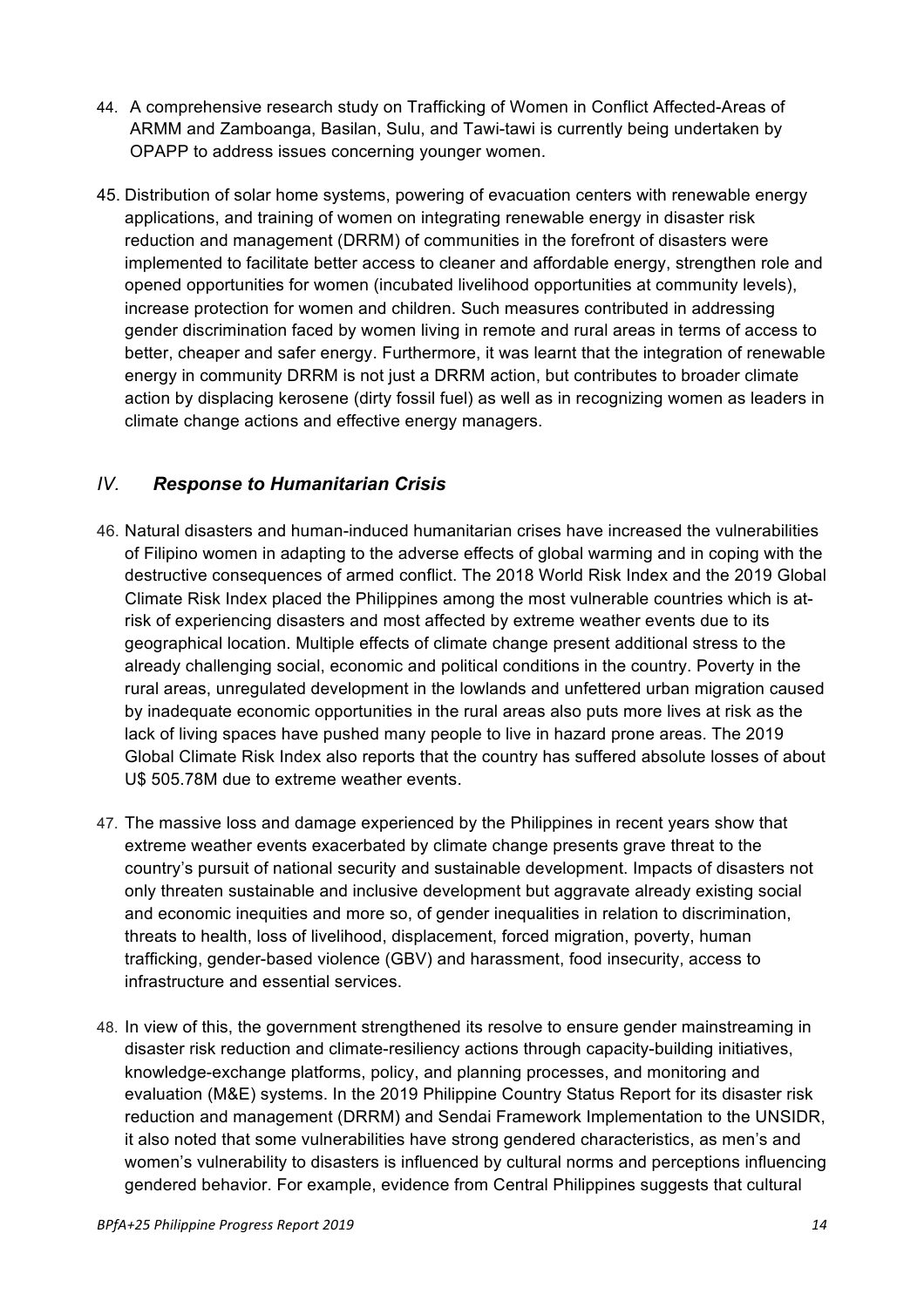norms and perceptions of modesty significantly lower the swimming capabilities of women and girls, which also has transgenerational effect.

- 49. The Marawi Siege of May 2017 is considered as one of the major humanitarian crises faced by the Philippines in the last five years. In response, President Rodrigo Duterte, through Administration Order No. 3 created the '*Task Force Bangon Marawi'* (TFBM), a government interagency task force group organized to undertake the rehabilitation, recovery and reconstruction efforts in Marawi after the battle between ISIS-linked militants and government forces in the city left the locality in ruins. In 2017, PCW issued Memorandum Circular No. 2017-02, which provides guidance on the use of GAD budget to address gender-related concerns and needs in recovery, reconstruction and rehabilitation of Marawi. As of March 2018, TFBM reports that 77% of affected families remain displaced including women and girls who are at a higher risk of sexual exploitation and abuse, gender-based violence, and even early and/or forced marriage.
- 50. A study conducted by United Nations Office for Coordination of Humanitarian Affairs (UN OCHA) in 2018 found that 79% of all instances of vulnerability cited above involved women. To respond to these situations, the TFBM have initiated varied activities and actions to ensure that the welfare and rights of internally displaced women are protected and promoted. Among these include: a five-day mission, monitoring of human rights, and assessment of women's situation in evacuation centers conducted by the CHR Conducted; creation of Joint Child Protection and Gender-based Violence Working Group to oversee monitoring and referral of GBV cases and protective livelihood intervention programs for women; regular conduct of gender sensitivity and VAWC orientations; and creation of women-friendly spaces in evacuation centers.

#### *V. Top Five Priorities for Accelerating Progress in 2020-2025*

#### a. Quality education, training and life-long learning for women and girls

51. Improving the quality and access to tertiary education is one of the country's priorities to address the growing concern on job placement and mismatch. The Unified Student Financial Assistance System for Tertiary Education (UniFAST) is an attached agency of the Commission on Higher Education (CHED) established on October 2015 by virtue of the Republic Act 10687. Its function is to harmonize, collate and rationalize all scholarship programs in the Philippines to provide all Filipinos with equal opportunity to quality tertiary education. the Implementing Rules and Regulations of Republic Act No. 10931, known as the 'Universal Access to Quality Tertiary Education Act of 2017' was enacted to subsidize free tuition and other school fees in state universities and colleges (SUCs), local universities and colleges (LUCs) and state-run technical-vocational institutions (TVIs). For the Academic Year 2018-2019, the subsidy benefitted 655,083 women as against 477,897 men. Of the above women, 28.37% or 185,874 are graduating while 8.87% or 58,125 are in their 3rd year. In addition, 8,057 of the women categorized are persons with disability, in which they get another 50% of the annual benefit in addition to the regular allocation. Yet, beneficiaries are expected to increase for Academic Year 2019-2020 as the Tertiary Education Subsidy will be increased by 11 billion pesos or a total of 27 billion pesos.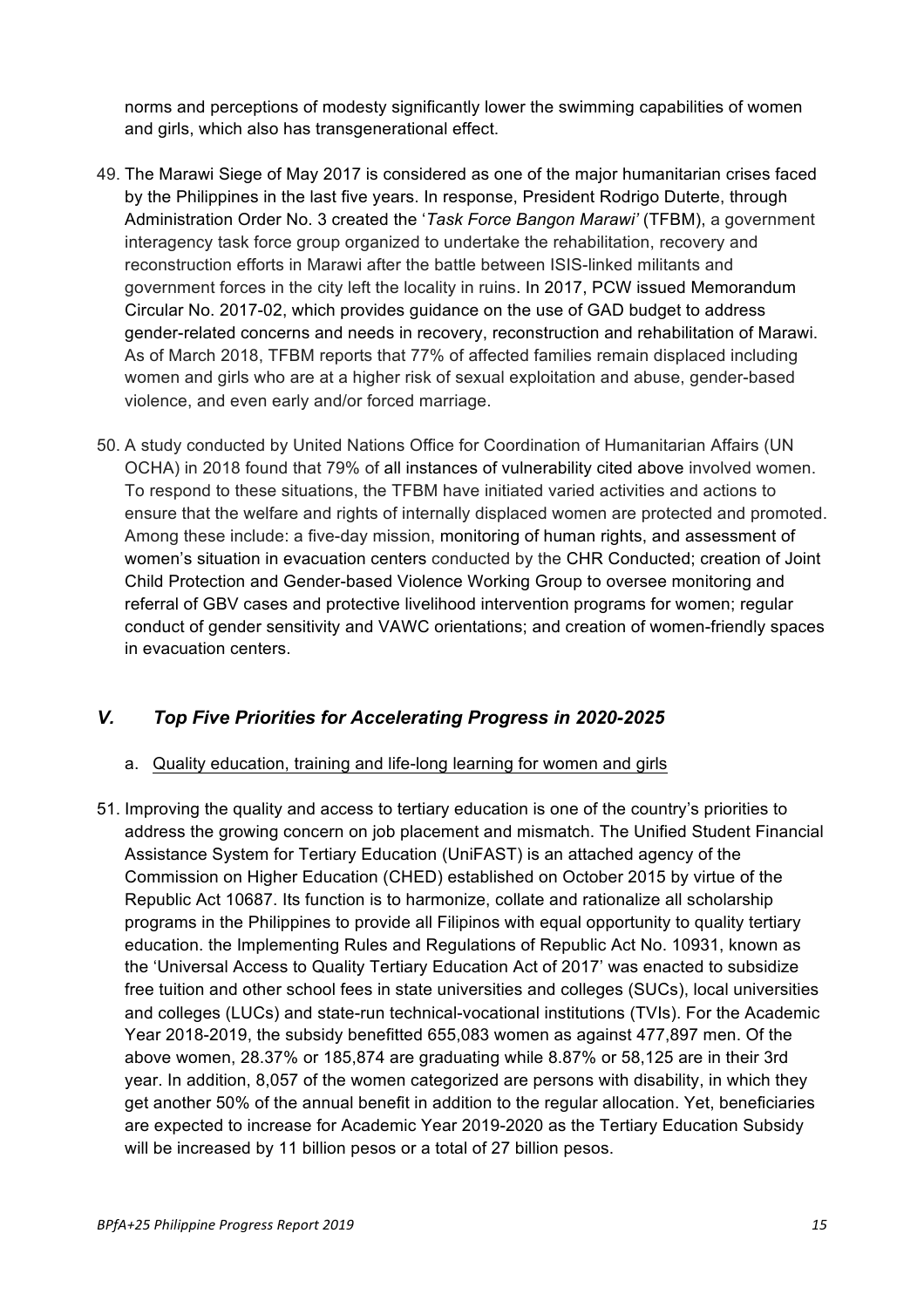- 52. Despite the higher completion rate of women in education, gender tracking still exists. While there is an increasing number of women entering medicine and law schools, men dominate in aeronautics, engineering and technology. It is believed that socio-cultural traditions, family preferences and gender-stereotypes, influence the choice of females and males .If this is addressed, progress for women and girls will be accelerated and they will hopefully be ready for the Fourth Industrial Revolution.
- 53. Hence, the government, international development organizations and the private sector are taking active measures to encourage young girls and women to venture into Science, Technology, Engineering, and Math (STEM) courses. Actually, the Commission on Higher Education (CHED) has even included Agriculture (so it becomes STEAM) to encourage rural folk to remain in their areas and develop their communities. The International Labor Organization (ILO) implements the *#womencandoIT* Scholarship Program as part of its Women in STEM Readiness and Development Program. This is done in partnership the Technical Education and Skills Development Authority (TESDA) with support from JP Morgan Chase Foundation. It seeks to provide women with critical soft and technical STEMrelated skills, employability and leadership training coupled with targeted mentorship to help women gain quality employment and advancement opportunities in STEM-related jobs. They have recently opened 175 scholarships for women aged 18 to 45 in animation, game creation an web development.
- 54. Two new initiatives worth highlighting are from the private sector. One is For the Women or FTW Foundation offers free training for women on data science and Artificial Intelligence. Its main mission is "to empower financially-challenged Filipinas to up-skill themselves in to better careers and better lives" <sup>6</sup>. The other is initiated by a young passionate and empowered senior high school student, Audrey Pe, who recently turned 18 and is executive director of Women in Tech (WiTech) which she actually began when she was 15. When she learned coding in middle school, she fell in love with it, learned more about coding online and discovered the huge gender gap in the field of tech. She found that lack of female role models in the field was a top reason why there is a lack of women in tech. WiTech is a community organization that aims to celebrate women in the field of technology and encourages young girls to take up tech. WiTech convenes WiTCon or conferences for students, run by students, hosts WiTalks, and conducts community outreach such as collecting laptops and textbooks to donate and teach students from the Mindanao State University – University Training Center in Marawi City (which is rising from the effects of terrorist attack)<sup>7</sup>. This young woman is so inspiring, there is hope for the future in bridging the gender gap in technology.

#### b. Access to affordable quality healthcare

55. The Department of Health is advancing their efforts to ensure funding for the capital outlay investments for the upgrading, equipping and establishment of basic health service facilities such as the, Barangay Health Stations and Rural Health Units or City Health Centers and Birthing Stations. This is to guarantee the continuous strengthening of health service provider network to optimize utilization of basic health services for women and girls, and for all. Coordination and partnership with local health managers and local government units will

<sup>6</sup> https://www.ftwfoundation.org/

<sup>&</sup>lt;sup>7</sup> https://wi-tech.org

*BPfA+25 Philippine Progress Report 2019 16*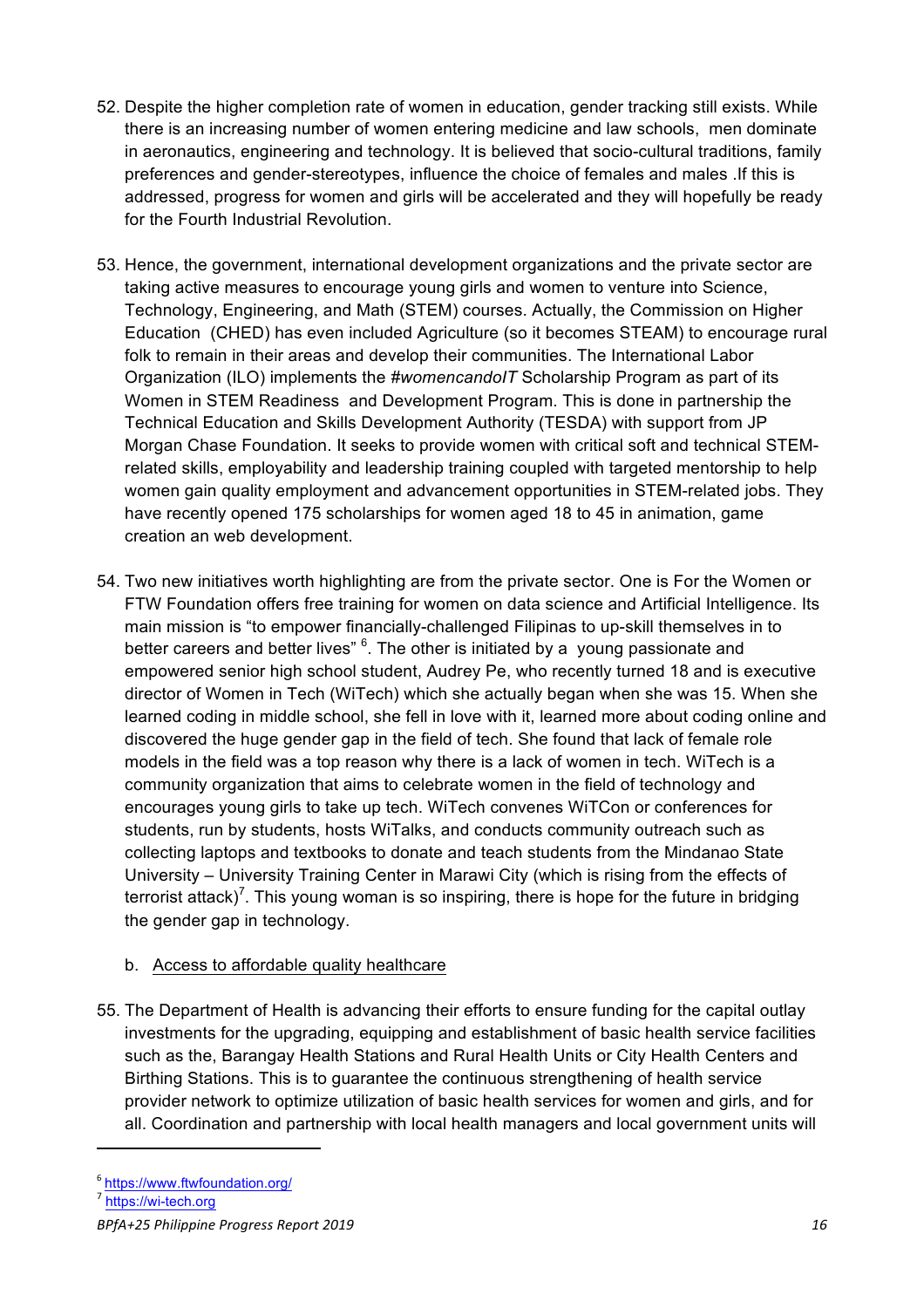be heightened to guarantee the functionality of the basic health infrastructures that will warrant the efficiency of Health Facilities Enhancement Program's successful management and implementation.

56. RA 10354 or RPRH Law provides a robust policy mandate for implementing the Philippine's Family Planning (FP) Program as key strategy to improve the health and welfare of mothers, their children and families, and help women realize their reproductive health rights and aspiration. The country's FP program sits in the administration's priority programs with the issuance of Executive Order 12 in 2017 and inclusion in the Philippine Development Plan. These actions are considered pivotal in achieving the country's potential demographic dividend. EO 12 aims to intensify and accelerate implementation of critical actions necessary to attain and sustain zero unmet need for modern family planning among all poor households and all Filipinos thereafter (DOH 2017).

#### c. Right to Work and Rights at Work

57. The 2017 Labor Force Survey figures put the number of informal sector workers at 15.6 million or 38% of the total working population of the country. This high number remains a major barrier in realizing decent work for all and therefore hinders in achieving of the desired sustainable and inclusive development objectives set in the UN Sustainable Development Goals (SDGs). The absence of a harmonized definition of the informal economy impacts the development of appropriate policies, programs and services that will address the issues and concerns of the sector including, the passage of the Magna Carta of Workers in the Informal Economy (MCWIE) and, the adoption of ILO Recommendation 204 that lobbies the transition of the informal to the formal sector in order to protect workers and businesses and sustain economic gains.

#### d. Eliminating Violence against Women and Girls

- 58. The need to develop a National Advocacy and Communication Plan was identified as one of the priority projects in the new Strategic Action Plan of IAC-VAWC for 2017-2022 in view of implementing the council's mandate as outlined in RA 9262. This is in response to the issues surfaced during stakeholder consultations, namely: (1) limited delivery of advocacy programs to reach women in the marginalized and vulnerable sectors such as IP women, Muslim women, elderly women, women with disabilities, women in remote areas, and young girls; (2) lack of user-friendly information materials customized to a particular sector and age group; (3) seasonality and sporadic frequency of VAW advocacy campaigns, and; (4) limited skills and capacity of frontline service providers (i.e. barangay officials) in handling violence against women and children related cases. Partnership is underway with the Commission on Filipino Language to help in the translation of the VAW Desk handbooks and other information materials into various languages for dissemination across the country.
- 59. Strengthening and expanding the network of men opposed to violence against women, men involved in reproductive health and shared parenting responsibilities will boost the achievement of gender equality. More partnerships with the private sector like advertising agencies who can provide pro bono services will help in the prevention of VAWG through popular information materials using mixed media.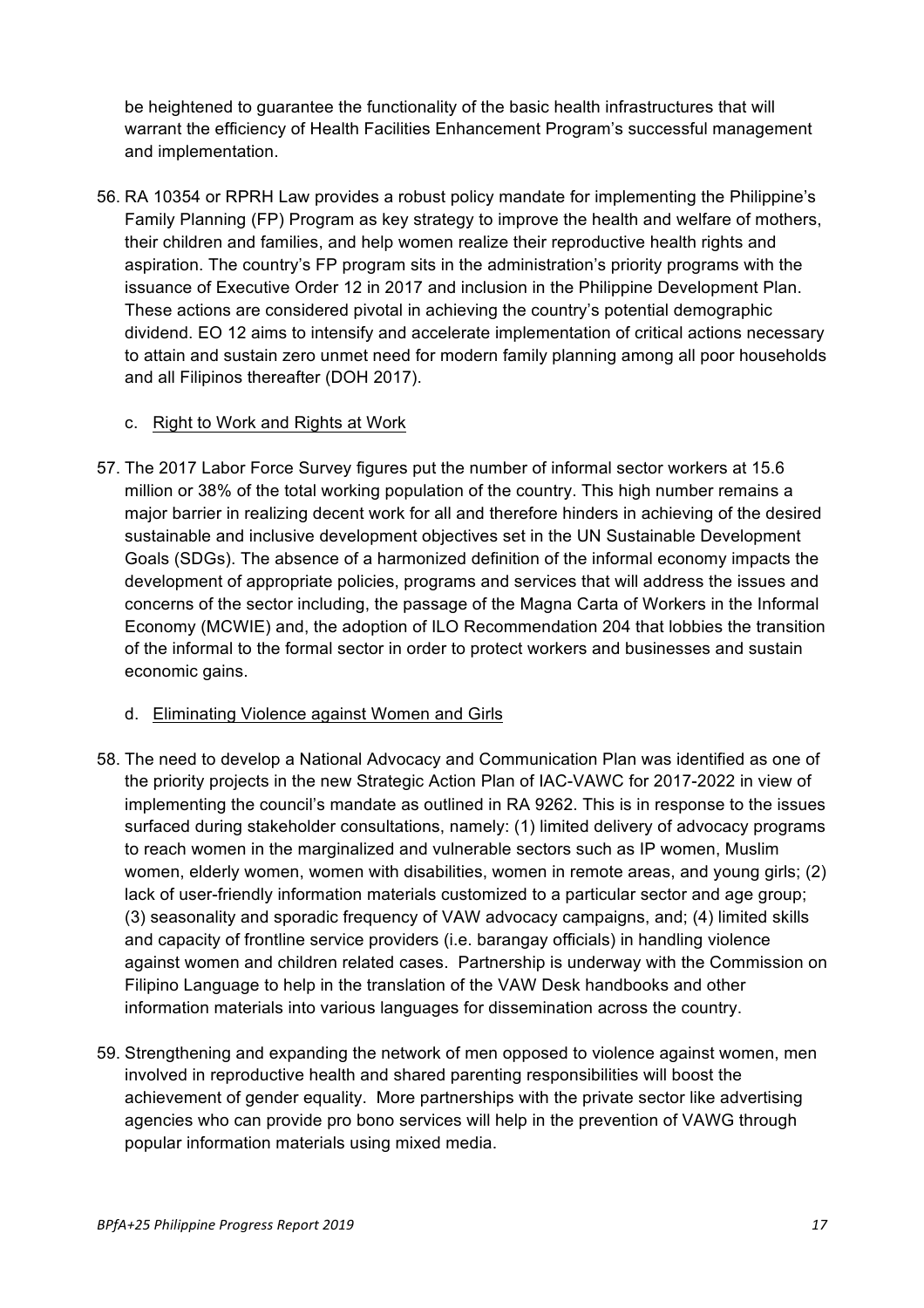- 60. Continuous capacity building on gender-responsive handling of VAW cases for frontline direct service providers – village and local officials, police, social workers, health workers, prosecutors and the judiciary – will be done. Emphasis of the training will also be on working together in an integrated and multi-disciplinary approach.
- 61. With the CHRP establishing a GBV Observatory, the data will inform service providers on how to improve the delivery of their services. It will also alert duty-bearers on the status of the cases so that immediate interventions can be done. The observatory can also provide information on whether the anti-GBV laws will need amendments.
	- e. Gender-responsive approaches in emergency situation
- 62. There is a need to deepen the knowledge and understanding of the NSCWPS and CSOs on Gender-Based Violence in Emergencies (GBViE) in the lives of vulnerable persons in armed conflict situations, identifying GBViE considerations and gender-responsive approaches in the context of Marawi and Conflict Prevention; and to use this knowledge and understanding of enhancing the Bangon Marawi Comprehensive Rehabilitation and Recovery Program (BMCRRP) implementation through the identification of GBViE considerations based on the results of the gender and conflict analysis; and, in adopting gender-sensitive strategies responsive to GBViE in relation to the Marawi siege.
- 63. Priority should also be given in ensuring the accountability in implementing WPS interventions through the development of a comprehensive system to document, monitor, evaluate, and report the implementation of the NAPWPS using evidence-informed tools and enabling mechanisms by creating a harmonized NAPWPS monitoring and evaluation system that identifies all programs, activities, and projects (PAPs) from the activity level to impact level.
	- f. Strengthening women's participation in ensuring environmental sustainability
- 64. The Philippine government ensured women's active participation in the design and implementation of policies, plans, and programs, and in the international climate negotiations.
- 65. The Philippines will strengthen its dialogue among stakeholders, including women groups, relative to their roles, views and experiences in environmental protection and productivity. It will continue to harness and strengthen women's capacities to be drivers of environmental sustainability, climate action, and transformation through the Nationally Determined Contributions Gender Action Plan, access to People's Survival Fund, and continued engagement in the GCF Board and international climate negotiations.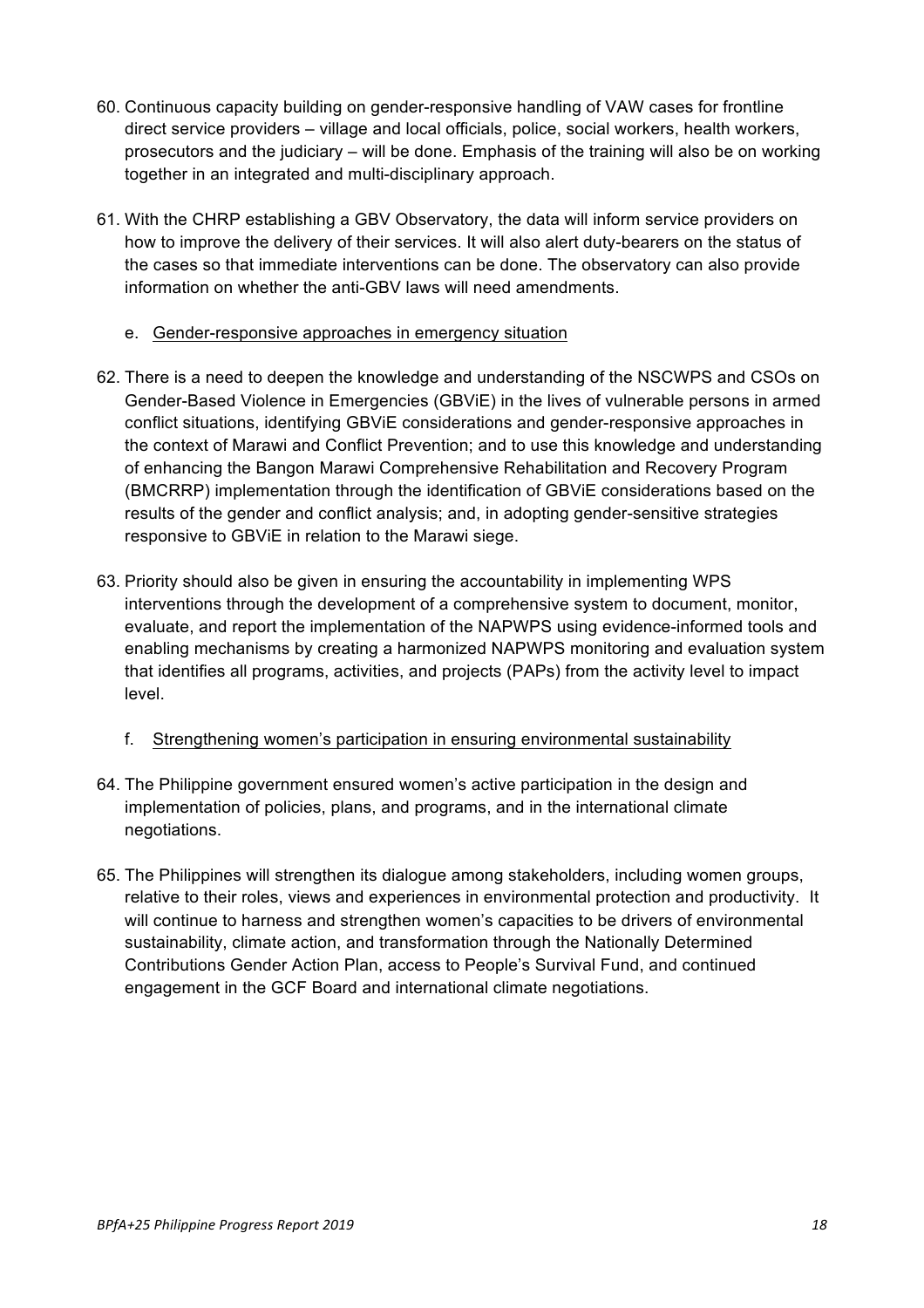### **Section Two** Progress Across the 12 Critical Areas of Concern

- 66. This section outlines the national initiatives and progress undertaken by the Philippine government across the 12 critical areas of concern of the BPfA during the period of 2014- 2019. Over the past five years, the Philippine government in collaboration with civil society, international organizations, private sector and development partners, has continued to pursue policy measures and intervention programs to realize its commitment to secure equality, development and peace for Filipino women and girls. These programs align with the government's international commitments to the BPfA, 2030 Agenda for Sustainable Development, and the Convention on the Elimination of All Forms of Discrimination Against Women (CEDAW).
- 67. The Magna Carta of Women (MCW) enacted in 2008, guarantees the government's commitment to "promote empowerment of women and pursue equal opportunities for women and men, and ensure equal access to resources and development results and outcome." <sup>8</sup> The passage of the MCW provides policy mandate for all government sectors to address the women's inequitable access to economic opportunities through paid work, informal and formal employment, and livelihood programs. To this end, the state led by Department of Agriculture, Department of Agrarian Reform, Department of Trade and Industry, Department of Labor and Employment, Department of Social Welfare and Development, Department of Foreign Affairs, Department of Environment and Resources, and Department of National Defense and all its attached agencies have implemented programs and measures to address conditions that discriminate against women's economic, social and political participation and access.

#### **Overarching Dimension 1: Inclusive development, shared prosperity and decent work**

68. The Philippine economy continues to register steady growth reaching an average of 6.2% in 2018 as inflation tapered towards the end of the year. The fastest growth was observed in the construction industry sector at 6.9%, which is attributed to government's higher spending on infrastructure development under its "Build, Build, Build Program". While economic growth was lower than the 7.7% registered in 2013, the World Bank reports in 2019 that the Philippines remains one of the fastest growing economies in the East Asia and Pacific region. Nevertheless, the country's growth has yet to translate into inclusive growth and development as the country continues to address income inequities including access to market opportunities and productive resources. In the 2018, the World Economic Forum's Inclusive Development Index (IDI) ranked the Philippines  $38<sup>th</sup>$  among 74 emerging economies that foster inclusive growth and development with an IDI score of 3.83. The Philippines has maintained an average IDA score of 2.40% for the past five years and has been described by the report as "slowly advancing" in terms of ushering in inclusive growth and development.<sup>ii</sup>

<sup>8</sup> https://pcw.gov.ph/law/republic-act-9710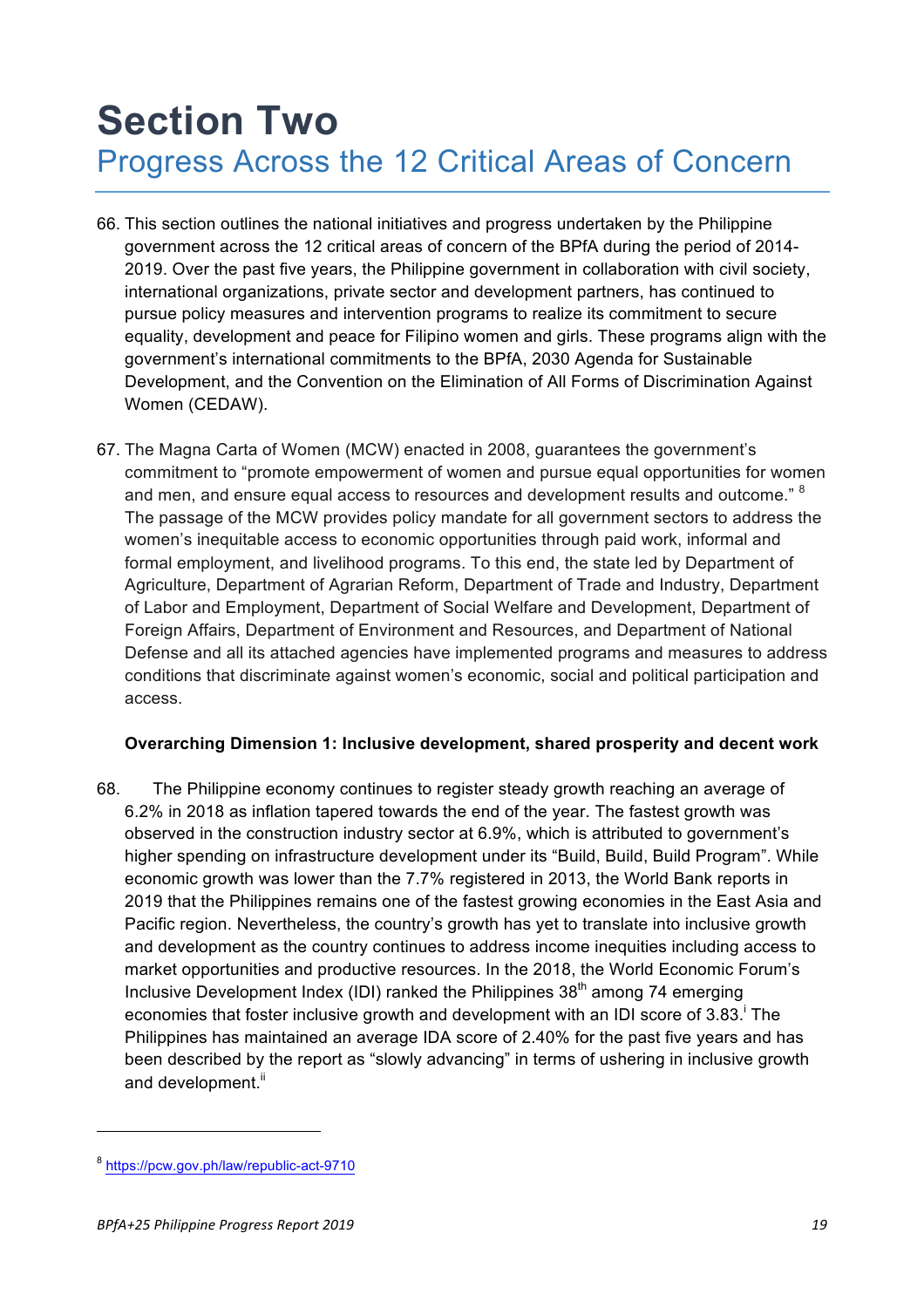#### Gender equality in relation to women's role in paid work and employment

- 69. Land ownership is known to have positive consequences for both men and women; but more so for women, given their disadvantaged positions in society. Equitable distribution of land not only facilitates gender empowerment but more importantly, contribute to improved aggregate agricultural productivity and inclusive sustainable development. Ownership of land means access to productive resources that may either be used for livelihood or as collateral to avail of loans and credit. Owning land also allows women to hold more bargaining power in the household and immediate community. The inequitable distribution of land in the Philippines is attributed to the interplay of several factors notwithstanding the administrative challenges faced by the program itself including the long history of contesting claims to land. The slow implementation of land reform threatens decades of gains in other areas of gender empowerment and equality, and ultimately, pose setbacks in attaining inclusive and sustainable development.
- 70. Given the inequitable access of women to productive resources, the government continues to pursue actions to improve the agricultural productivity and income of women small-holder farmers and food producers through the provision of technical assistance and production inputs, and capacity-building programs. These were carried out through:
	- Department of Agriculture's (DA) provision of production inputs such as seeds, planting materials, farm equipment and machineries, livestock as well as provision of other services through the DA's various programs namely Rice Program, Corn Program, High Value Commercial Crops Program, National Livestock Program, National Fishery Program and National Organic Agriculture.
	- Philippine Center for Post-Harvest Development and Mechanization (PHILMECH) design of "gender-friendly" farm machineries/equipment and post-harvest facilities for commercial use of women farmers, processors, and small and micro entrepreneurs
	- Department of Labor and Employment's (DOLE) capacity-building program called "Self-Reliant Organization–Comprehensive Agrarian Reform Program (SRO-CARP) Project" to strengthen the capacities of the women agrarian reform beneficiaries (ARB) women and the women groups within the agrarian reform beneficiary organization (ARBOs) to develop their three-fold roles as owners, managers and entrepreneurs.
- 71. In order to promote the right to work and the rights at work, the following were some of the measures undertaken by the government:
	- DOLE issued Department Order No. 178, s. 2017 that addresses the occupational health and safety issues and concerns related to the wearing of high-heeled female shoes and/or standing at work for long periods, such as strain on the lower limbs, aching muscles, hazardous pressure on hip, knee and ankle joints and sore feet. Through this policy, all employers/establishments are directed to implement the use of footwear which are practical and comfortable. This covers all workers who by the nature of their work, have to stand at work, such as retail and/or service employees, assembly line workers, teachers, and security personnel.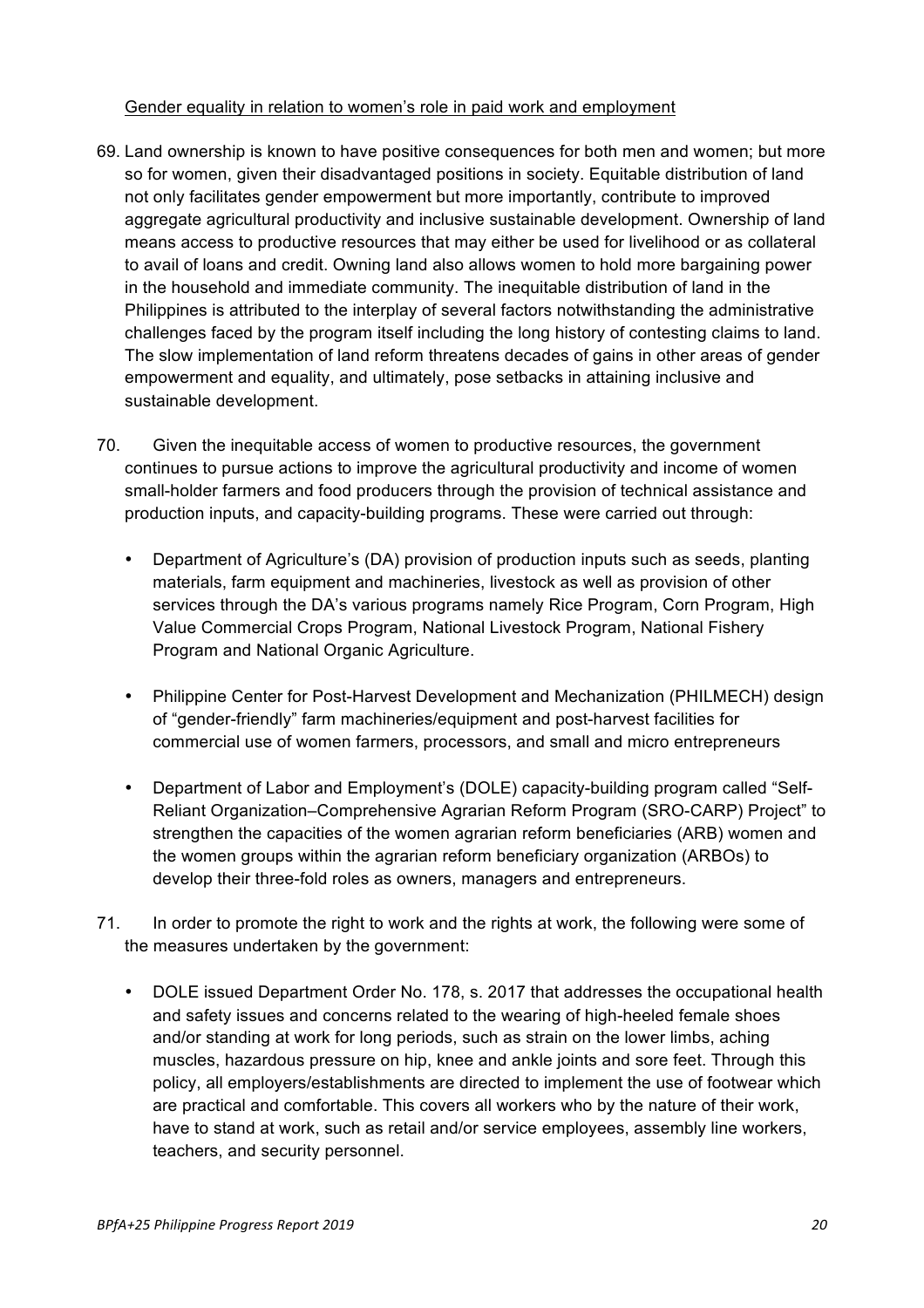- Inclusion of the following as indicators to be assessed under the Inspection System to ensure the compliance of establishments with General Labor Standards: Maternity Leave (RA 8282); Solo Parent Leave (RA 8972); Leave for Victims of Violence against Women and their Children (RA 9262); Special Leave for Women (RA 9710); Expanded Breastfeeding Promotion Act of 2009 (RA 10028) including Lactation Station/Lactation Break; and Anti-Sexual Harassment Law (RA 7877).
- Likewise, the Commission on Population and Development (CPD), in partnership with the United Nations Population Fund (UNFPA), launched the Responsible Parenthood and Family Planning for Labor Force Empowerment (RPFP4LFE) in late 2018 to improve access among women workers to quality family planning information and services.
- 72. Republic Act No. 10644, otherwise known as the "*Go Negosyo* Act," is a law that seeks to strengthen micro, small and medium enterprises (MSMEs) to create more job opportunities in the country. It was signed into law July 15, 2014 and took effect on January 15, 2015. Through this Act, additional functions were given to the Micro, Small and Medium Enterprises Development (MSMED) Council, which include, among others, the following: (1) conduct research to support women entrepreneurship including, but not limited to entrepreneurial behavior, barriers, participation and cessation rates, discriminatory practices and contribution to the national economy and growth and; (2) provide policy direction towards recognizing women's propensity in doing business as well as establish linkages that will enable more opportunities for women to engage in entrepreneurship, among others. Furthermore, one seat is allocated for a representative from the women sector, designated by the Philippine Commission on Women, in the MSMED Council.

#### Recognizing, reducing and/or redistributing unpaid care and domestic work

- 73. In 2017, Oxfam Philippines, in partnership with the National Rural Women's Federation (*Pambansang Koalisyon ng Kababaihan sa Kanayunan*) or PKKK, Philippine Rural Reconstruction Movement (PRRM), SIKAT Phils, Community Organizers Multiversity, SIAD Initiatives in Mindanao Convergence for Asset Reform and Regional Development, and Rural Development Institute of Sultan Kudarat, started the implementation of Women's Economic Empowerment and Care (WE-Care) Dreams project to advance the recognition, reduction, redistribution and representation of 'unpaid care work' in achieving gender equality and overcoming poverty. Based on Oxfam's 2017 Household Care Survey, which was conducted in a few towns in Eastern Visayas and Mindanao, women spend an average of 4.5 to 6.5 hours of household chores, which is three to six times longer than men. Moreover, in rural communities covered by the study, women need to make an average of five trips, which usually takes 43 minutes, to collect water for a single load of laundry. In response, Tacloban City and the Municipality of Salcedo in Eastern Samar enacted ordinances on unpaid care work, which translates to the inclusion of the matter in their planning and budgeting and the improvement of women's access to safe water and childcare centers. Recently, Oxfam Philippines launched the advocacy campaign called *#iLabaYu*, which encourages husbands and wives to share household chores and responsibilities, countering the false notion that care work is solely a woman's job. ("*Laba"* means wash in Filipino and the video show a man washing clothes.)
- 74. The measures undertaken by the government to protect the Overseas Filipino Workers (OFWs), especially those in vulnerable working conditions like women domestic workers,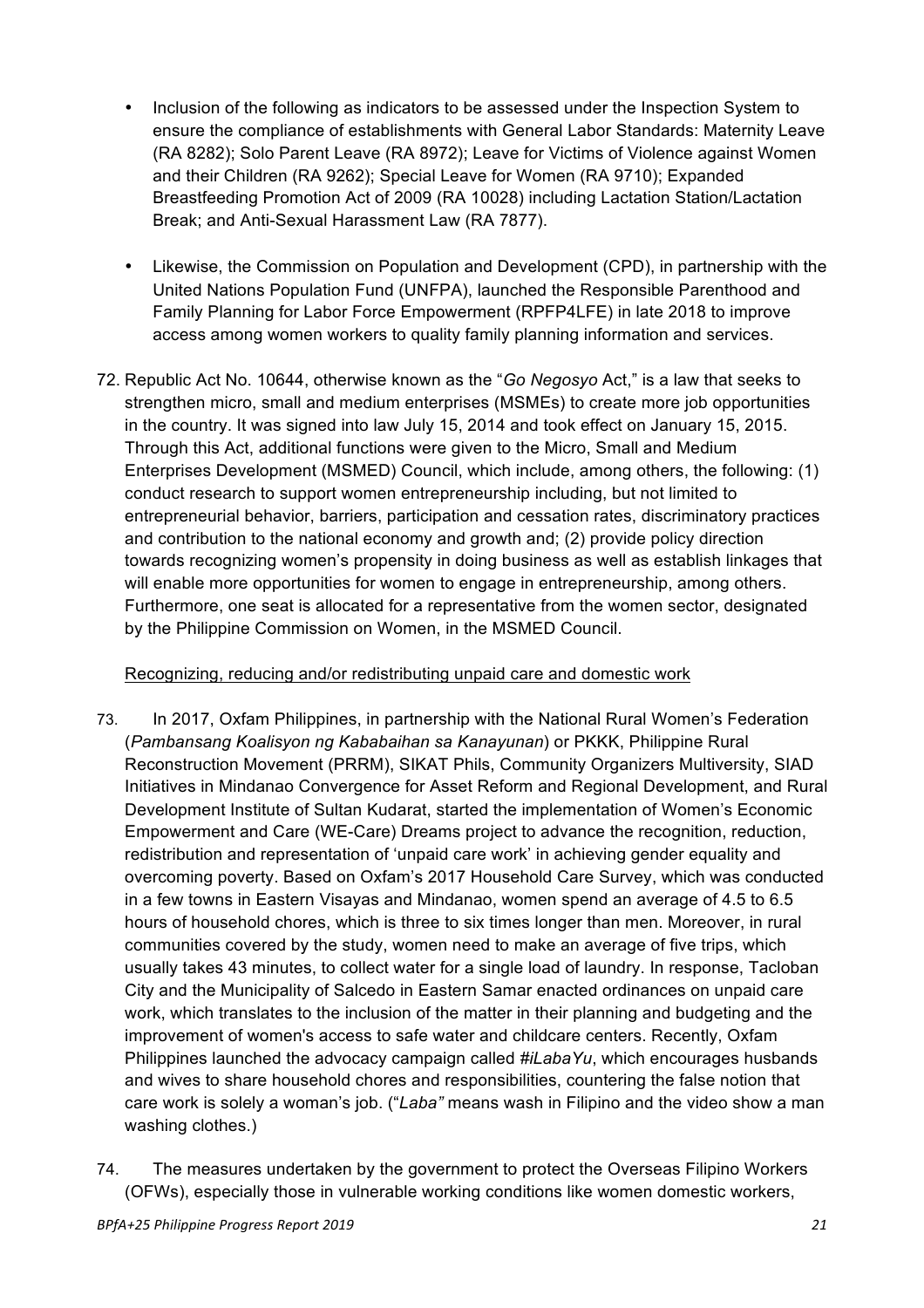from abuse and exploitation and safeguard their overall interest include, among others, the following:

- Enactment of Joint Manual of Operations in Providing Assistance to Migrant Workers and Other Filipinos Overseas that seeks to ensure efficient and effective delivery of services to Overseas Filipinos, particularly those in distress, who require prompt and proper assistance at all times
- Forging of the agreement on the employment of domestic workers with Kuwait which provides additional protection for OFWs in the Gulf country. Among the salient features of the said agreement include: 1) Employers must provide the domestic workers with food, housing, and clothing, and register them in the health insurance system; 2) Employers are not allowed to keep any of the domestic workers' personal identity document such as passport; and 3) Domestic workers are allowed to have and use cellular phones and other means to communicate with their families and their government.
- Enactment of Republic Act No. 11227, otherwise known as the "Handbook for OFWs Act of 2018," in February 2019 that aims to provide migrant workers a ready reference when they need to assert their rights and responsibilities.
- 75. On the promotion of the rights and protection of domestic workers, as provided under Republic Act No. 10361, otherwise known as the "Domestic Workers Act" or the "*Batas Kasambahay,*" the following policies were issued:
	- Department Advisory No. 1, s. 2014 presents fundamental safety and health principles; preventive measures to reduce exposure to hazards that may cause accident, injury or illness; and safety and health concerns associated with the typical tasks and working conditions of a *kasambahay*.
	- The National Wages and Productivity Commission (NWPC) Advisory on Competency-Based Wage for Domestic Workers provides a guide to both household employers and domestic workers who will voluntarily and mutually agree to adopt a competency-based pay scheme in setting and adjusting the pay of domestic workers over and above the applicable minimum wage.
	- Joint Memorandum Circular No. 2015-002 of the DSWD, DOLE, DILG, Philippine National Police, and the National Bureau of Investigation, provides guidelines and delineates the roles of government agencies involved in the rescue and rehabilitation of abused or exploited *kasambahay*, especially when handling cases involving minors. Moreover, it directs the concerned agencies, especially the DSWD, to ensure the observance of the Protocol for Case Management of Child Survivors of Abuse, Neglect, and Exploitation.
	- Labor Advisory No. 10, s. 2018 entitles *kasambahays* to Solo Parent Leave (RA 8972), Special Leave Benefit for Women under the Magna Carta for Women (RA 9710), and Violence against Women and their Children (VAWC) Leave (RA 9262). The additional leave entitlements are aside from the five (5) days Service Incentive Leave granted under Article 95 of the Labor Code.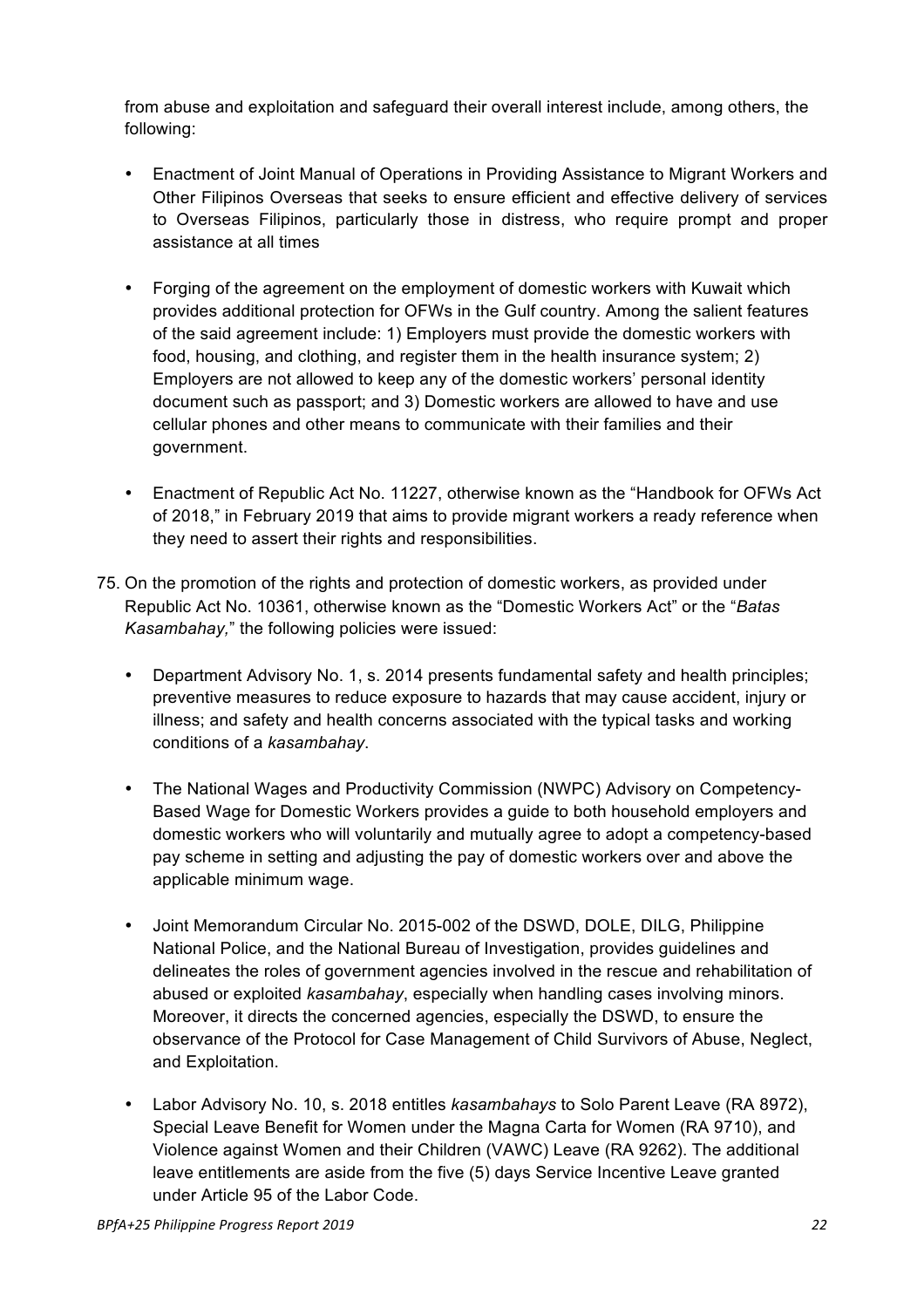- Labor Advisory No. 17, s. 2018 seeks to provide speedy, impartial and expensive settlement of labor issues involving *kasambahays*.
- 76. Government has been implementing public sector downsizing, but assessment on its impact on women have not been conducted.

#### **Overarching Dimension 2: Poverty eradication, social protection and social services**

77. Considerable decline in poverty incidence continue to be observed as it fell at 21% in 2018 from 27.6% in 2015. The proportion of Filipino families living below the poverty line also fell to 16.1 per cent in the first semester of 2018, from 22.2 per cent during the same period in 2015 (PSA, 2019). These figures put government on track of its target of lifting at least one million Filipinos out of poverty by 2020. In terms of the proportion of women living below the poverty line, the PSA reports that there are slightly less women who live below U\$1.90 a day, with 22.5% compared to 23.2% among men in 2015.

#### Support to women's entrepreneurship and business development activities

- 78. Key government agencies such as TESDA and DOLE and select civil society groups have partnered with Coca-cola Philippines to implement three dynamic programs for women economic empowerment, namely; (1) '*Sari-Sari Store Training and Access to Resources'* (STAR) Program for retailers; (2) WOMEN Reach for women OFWs, and; (3) Women Artisan Program for up-cyclers. These programs are anchored on Coca-cola Company's '5by20' worldwide program which envisions to economically empower 5 million women in retail value chain across the globe by 2020. The Philippines targets to achieve 200,000 women-microretailers through the STAR Program by providing women *'sari-sari'* store-owners (microretailers) and operators access to business skills and life skills training, including gender sensitivity, access to business resources and assets, and access to peer mentoring support.
	- STAR Program is implemented through the TESDA Women Center together with others from the civil society and private sector who play a pivotal role in the successful implementation of the program namely: *Alalay sa Kaunlaran* (ASKI) in Central and Northern Luzon; ASA Philippines in Southern Luzon; Negros Women for Tomorrow Foundation, Inc. in Visayas and Palawan; First Community Cooperative, Inc. in Mindanao; Tagum City Council of Women Foundation, Inc. in Davao del Norte. The program provides women *sari-sari store*-owners and operators training, access to financial support, access to merchandising and store assets, and social development Interventions. Graduates have the option to access financing through the rural banks and micro-finance partners of Coca-Cola Philippines. The Coca-cola STAR Program Report 2018 indicated positive and sustained impact to the 139,222 women sari-sari store owners and operators, such as:
		- $\circ$  97% of women felt that STAR Training was useful for their business management.
		- o Business revenues increased by 17%, store income by 12% and the store inventory grew by 20%.
		- $\circ$  21% more women now apply percentage mark-up, while 16% more women now keep business records.
		- $\circ$  32% more women feel confident about their future financial stability.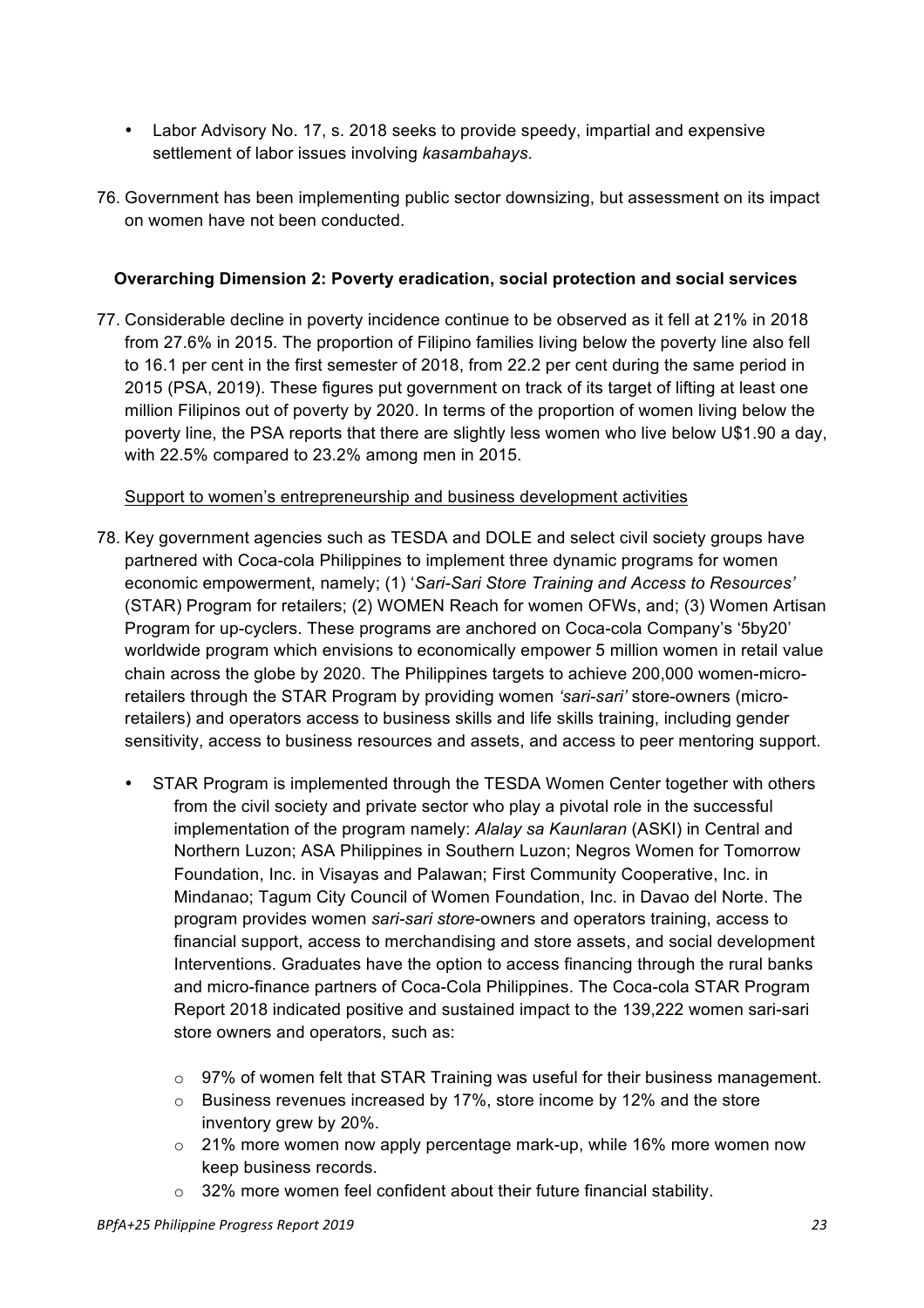- The Women REACH Program, on the other hand, is implemented through the DOLE and its attached agencies, which envisions to empower returned women OFWs by providing an integrated intervention in starting up alternative livelihood within the country. The pilot batch of Women REACH training involved around 100 women OFWs in the Philippine Overseas Labor Office in Kuwait in November 2017. For 2018, two batches of 8 trainers from the National Reintegration Center for OFWs, and Overseas Workers Welfare Association and DOLE regional offices were trained with support from Coca-cola. In 2019, both DOLE and Coca-cola committed to scale-up the program, including implementing M&E system to measure results and outcomes.
- Women Artisan Program is a livelihood program specifically for the artisan group which targets to sustain their livelihood through recycling and up-cycling of discarded metal pull tabs from soda cans. Coca-cola has partnered with ASA Philippines Foundation, a leading microfinance institution that assists women, for the provision of additional trainings on design, basic business processes and links. To sources of raw materials to support their trade. As of 2018, 25 women from Tondo, Manila, who were formerly scavengers, have already produced up-cycled fashion accessories and home decors and were linked to market outlets.
- 79. According to the 2017 report of the Department of Trade and Industry (DTI), there were more business name registered to females (257,294) compared to males (206,205). Furthermore, there were more females who availed of the MSME and Export Development Services of the DTI, such as the International Trade Expo, Product Design, Enterprise Development, and Export Promotion, compared to males. In terms of loan, an amount of USD 26,252,888.62 was released to females, comprising 49% of the total loan releases of the department.
- 80. Implemented through the Bureau of Workers with Special Concerns (BWSC) of the DOLE, the DOLE Integrated Livelihood and Emergency Employment Programs (DILEEP) seeks to contribute to poverty reduction and reduce the vulnerability to risks of the working poor, vulnerable and marginalized workers either through emergency employment, and promotion of entrepreneurship and community enterprises. It has two (2) components: (1) DOLE Integrated Livelihood Program (DILP) or *Kabuhayan,* and; (2) Emergency Employment Program or *'Tulong Panghanapbuhay sa Ating* Disadvantaged/Displaced Workers' (*TUPAD*). From 2016 to June 2018, DILP or *Kabuhayan* has a total of 267,178 beneficiaries provided with livelihood assistance. *TUPAD*, on the other hand, has a total of 734,094 beneficiaries provided with emergency employment.
- 81. In 2018, the Institute for Labor Studies (ILS) conducted a research project entitled, "Bringing Sustainable Livelihood Framework to Life: A Study on the Possible Determinants of Sustainability of the DILP" to determine the factors and context that contributed to the viability, success, and sustainability of livelihood projects. The study report that DILP had positive effects on beneficiaries' self-esteem and on their incomes albeit, minimal and motivated beneficiaries to have additional work/hours of work. Meanwhile, it noted that various rigidities in government process continue to constrain the viability and goals of some livelihood projects. Likewise, the study underlined the complementary role of macroeconomic interventions in ensuring asset transfer to the beneficiaries.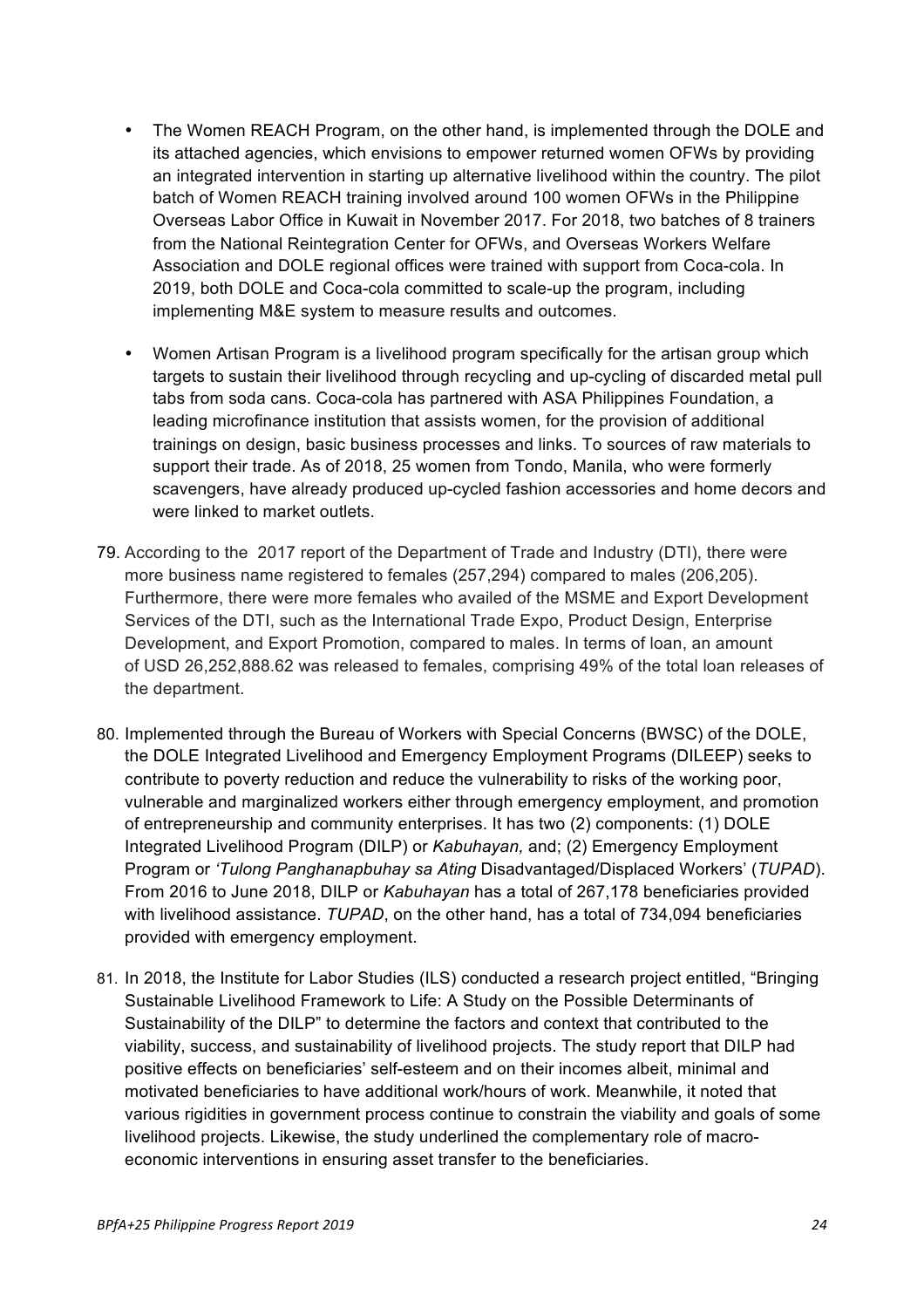- 82. The DOLE's reintegration program has facilitated the smooth transition of returning women migrant workers back to into the economy by providing them either with gender-sensitive and –responsive livelihood grants or local employment opportunities. Filipino teachers who worked as overseas domestic workers are assisted to return to their teaching jobs through the *Sa 'Pinas, Ikaw ang Ma'm at Sir* Program. Livelihood assistance and training activities, on the other hand were also extended returning women migrant workers, through *Balik Pinay! Balik Hanap-buhay* Program or BPBH (employment for returning women migrant workers) . BPBH is a reintegration program of DOLE-National Reintegration Center for OFWs (NRCO) that provides training cum-production/employment intervention intended to bring improved socio-economic well-being to distressed women OFWs. From 2016 to June 2018, BPBH has provided 4,274 returning OFWs with livelihood assistance.
- 83. At the grassroots level, the DA initiated the organization of Rural Improvement Clubs (RICs), a grassroots community-based organization of rural women that serves as volunteer core group to harness the potential of rural women through its various development-oriented community projects and promote sustainable rural development. To date, a total of 7,764 RICs organized with a total membership of 553,958 women.
- 84. The PCW managed the Gender Responsive Economic Activities for the Transformation of Women (GREAT Women Project Phase 1, 2009-2013) with support from the Canadian Government, Working with government agencies, local government units, and the private sector aimed to enhance the enabling environment for women's economic empowerment, ensuring a convergence of credit, capacity-building and skills upgrading, design and product development, technology and machines, and markets. To date, the women microentrepreneurs continue to innovate their products and expand their markets. Building on the success of this project, the PCW is currently working on the Supporting Women's Economic Empowerment Project (WEE Project) or the GREAT Women Project 2 (2015-2020) in partnership with the Department of Trade and Industry (DTI), the Department of Science and Technology (DOST) and the Department of Agriculture (DA) and some non-government organizations and the private sector. The project targeted to assist about 700 women microentrepreneurs (WMEs) in growing their businesses using gender-sensitive value chain and enterprise competitiveness analyses. Using the industry cluster approach identified by the trade and industry department, women micro- and small entrepreneurs are being provided business development services to facilitate improving their sustainability and competitiveness. In particular, the approach aims to complement current services of partner agencies and organizations with empowering responses, processes and activities that can facilitate women's transformation towards a positive growth direction as entrepreneurs.
	- As of 2018, enrollment was slightly above the target with 831 out of the target 700 WMEs. These WMEs are mostly engaged in food processing, homestyle and wearables, and in cacao and coffee industries. A total of 544 of these women have received interventions along product development, upgrading/ enhancement of production technologies, mentoring and facilitation of WME registration and certification requirements, and market development expansion.
	- The Department of Trade and Industry (DTI) developed the Greening the Gender Responsive Value Chain Analysis (GGRVCA), which is an enterprise development tool for planning, assessing, and identifying and implementing/providing specific/customized interventions that mainstreams gender and integrates "greening" as a vital component in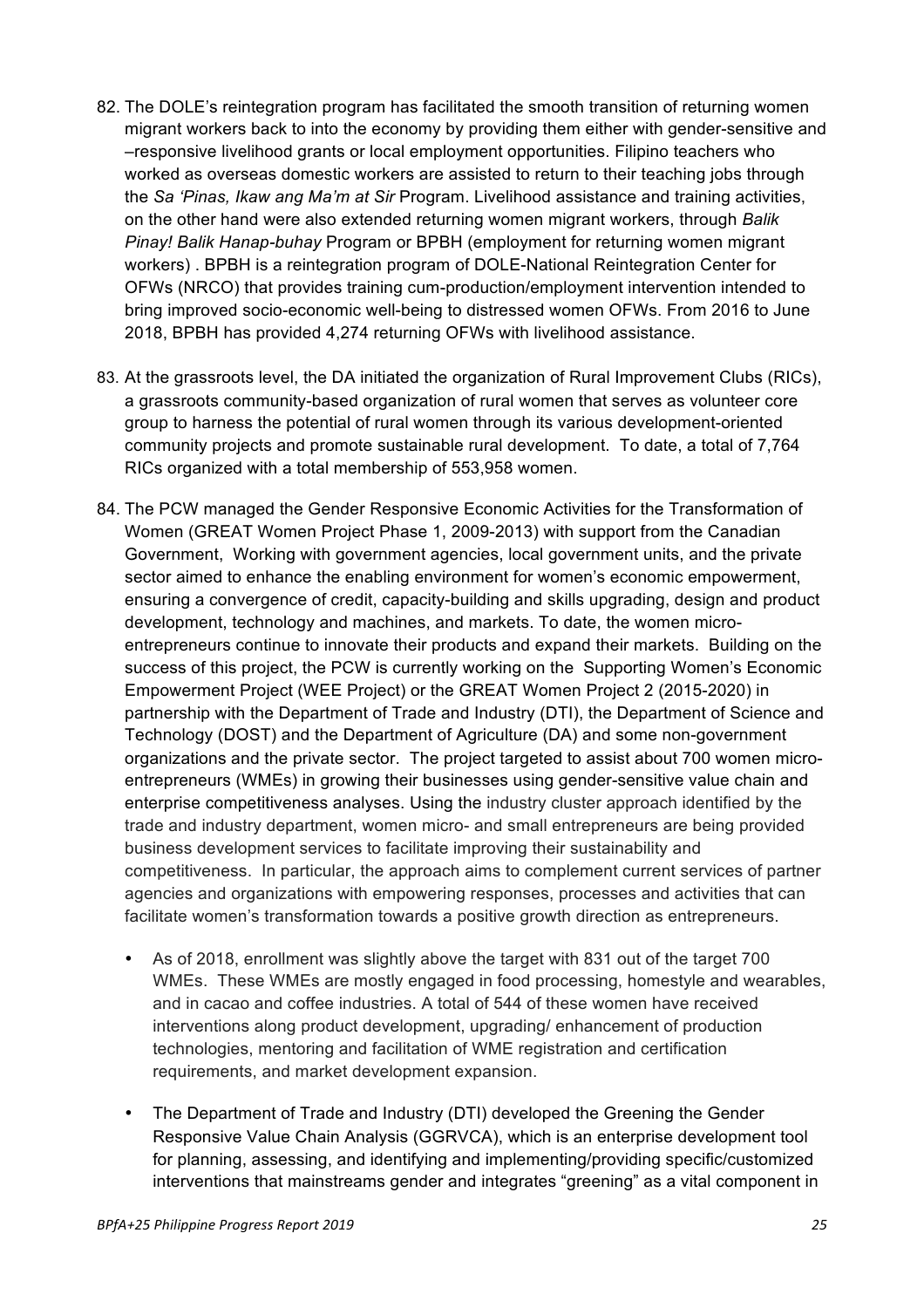the development of women-owned and family-based small and medium enterprises (SMEs). Using this tool, DTI is able to assess the roles, contributions and benefits, among others, of women in each segment of the chain enabling the provision of customized interventions to address specific needs.

#### Improving access to social protection for women and girls

- 85. Over the last 10 years, the *Pantawid Pamilyang Pilipino Program* (4Ps) or the Philippine's conditional cash transfer (CCT) program continues to invest in the health and education of poor and vulnerable households to break the intergenerational cycle of poverty in the country. As of September 2018, DSWD reported the implementation of the in all the 17 regions covering 144 cities and 1,483 municipalities in 80 provinces, with a total of 4,875,760 registered household beneficiaries. Further, 4,050,124 are covered by the regular Conditional Cash Transfer (CCT) program while 228,905 are under the Modified Conditional Cash Transfer (MCCT). Household beneficiaries receive cash grants on conditions that their children up to 18 years old stay in school, get regular health check-ups and complete their growth monitoring and vaccination schedules, pregnant women attend prenatal care and deliver in health facilities, and if parents or guardians participate in monthly communitybased Family Development Sessions (FDS) to learn about family values, positive child discipline, disaster preparedness, proper healthcare and nutrition women's rights, among others.
- 86. The FDS is one of the important psycho-social development interventions of the 4Ps as it promotes self-development, community participation, leadership and empowerment among female beneficiaries. The DSWD's 2018 Implementation Status Report highlighted that majority of the beneficiaries claim that attendance to FDS has a very positive effect on them. Specifically, these beneficiaries are 53-64 year-old females, elementary undergraduates, married and working full-time. In general, beneficiaries perceived the effects of attending FDS on their various family aspects including one's self $9$ .
- 87. The Modified Conditional Cash Transfer (MCCT) was developed to respond to the unique needs of definitely poorest and more vulnerable and disadvantaged families that are not covered of the regular CCT program. Package of benefits, interventions and modes of implementation are modified until partner families can be covered by the regular program. Beneficiaries or partner families of this program are the Homeless Street Families (HSF), Indigenous Peoples (IPs) in Geographically Isolated and Disadvantaged Areas (GIDA) and Families in Need of Special Protection (FNSP). As of February 28, 2019 there are 228,322 beneficiaries covered by MCCT, of which 4,440 are HSF, 174,582 are IPs in GIDA areas, 444 Itinerant Indigenous People (IPs) and 48,856 FNSP.
- 88. The Unconditional Cash Transfer (UCT) Program is the biggest tax reform mitigation program under the Tax Reform for Acceleration and Inclusion (TRAIN) Law implemented by DSWD. Cash grants are provided to poor households and individuals who may not benefit from the lower income tax rates but may adversely affected by rising prices. The UCT cash grant will be provided one-time per year to the identified beneficiaries. The beneficiaries of

<sup>&</sup>lt;sup>9 9 9</sup>DSWD Program Implementation Status Report as of September 2018 https://pantawid.dswd.gov.ph/wpcontent/uploads/2018/12/Pantawid-Pamilya-3rd-Quarter-Report-2018.pdf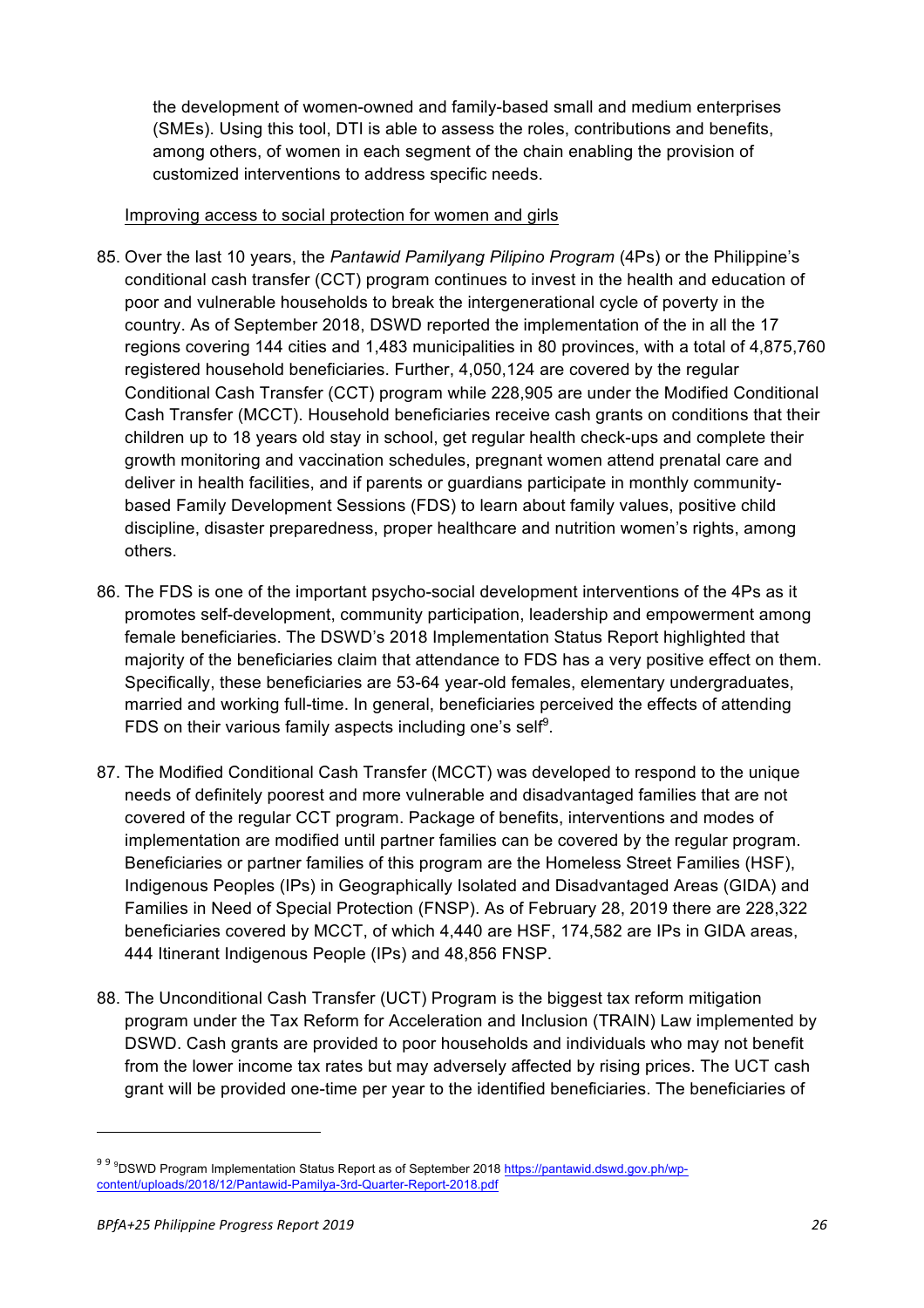the Unconditional Cash Transfer (UCT) Program received additional cash grant of Php2,400 or equivalent to Php200 per month in 2018. For 2019 and 2020 additional Php3,600 or Php300 per month will be given to augment their subsidy. Of the 10 million UCT beneficiaries, 4.4 million are 4Ps clients, 3 million are indigent senior citizens from the Social Pension Program and the remaining 2.6 million is allotted to select '*Listahanan'* households of DSWD.

89. The last five years also saw improved social protection programs for the elderly. In 5 November 2014, the Philippine government passed RA 10645 or "An Act Providing for the Mandatory PhilHealth Coverage for all Senior citizens, Amending Republic Act no. 7432, as Amended by Republic Act no. 9994, otherwise known as the "Expanded Senior Citizens Act of 2010". The law ensures the health coverage of elderly Filipinos, aged 60 and above, who are not yet covered by any existing PhilHealth membership category that shall be sourced from the National Health Insurance Program (NHIP). Furthermore, since 2017 senior citizens started to receive an increased monthly pension after President Rodrigo Duterte signed and granted the 'Php1,000 (US\$ 20) pension hike' in the Social Security System pension benefit in January 2017.

#### Improving health outcomes for women and girls

- 90. From 2015 to 2019, women's access to health services expanded through enhancement of health financing schemes and benefit packages by the National Health Insurance Program (NHIP), in collaboration with the DOH and other relevant stakeholders. These benefit packages are deemed critical in supporting flagship health programs on maternal and child, sexual, reproductive, and mental health to ensure positive health outcomes for women, especially those that face multiple forms of vulnerabilities. Among them are:
	- Social Insurance Coverage and Benefits for Women About to Give Birth (PhilHealth Circular 025-2015) - entitles all mothers and their newborns to have financial access to essential health services that ensure their survival and well-being. Women about to give birth (WATGB) are given financial risk protection during their pregnancy, delivery and post-partum period. On the other hand, pregnant women who are not yet members of PhilHealth or who lack the required premium contribution are allowed to pay one year premium to avail of the maternity and newborn package.
	- No Balance Billing (NBB) Policy (PhilHealth Circular No. 2017-0006) provides that no other fees or expenses shall be charged or be paid for by the indigent patients above and beyond the packaged rates during their confinement period. Indigents, though not capable of paying premiums, are enrolled as hospital-sponsored members when confined in government health facilities for them to be covered in the Program and avail hospitalization.
	- Anti-Hospital Deposit Law (RA No. 10932 of 2017) prohibits hospital or medical clinic to request, solicit, demand or accept any deposit or any other form of advance payment as prerequisite for administering basic emergency care, for confinement or medical treatment, or to refuse to administer medical treatment and support to patient in emergency or serious cases.
	- Philippine HIV and AIDS Policy Act of 2018 (Republic Act No. 11166) responds to the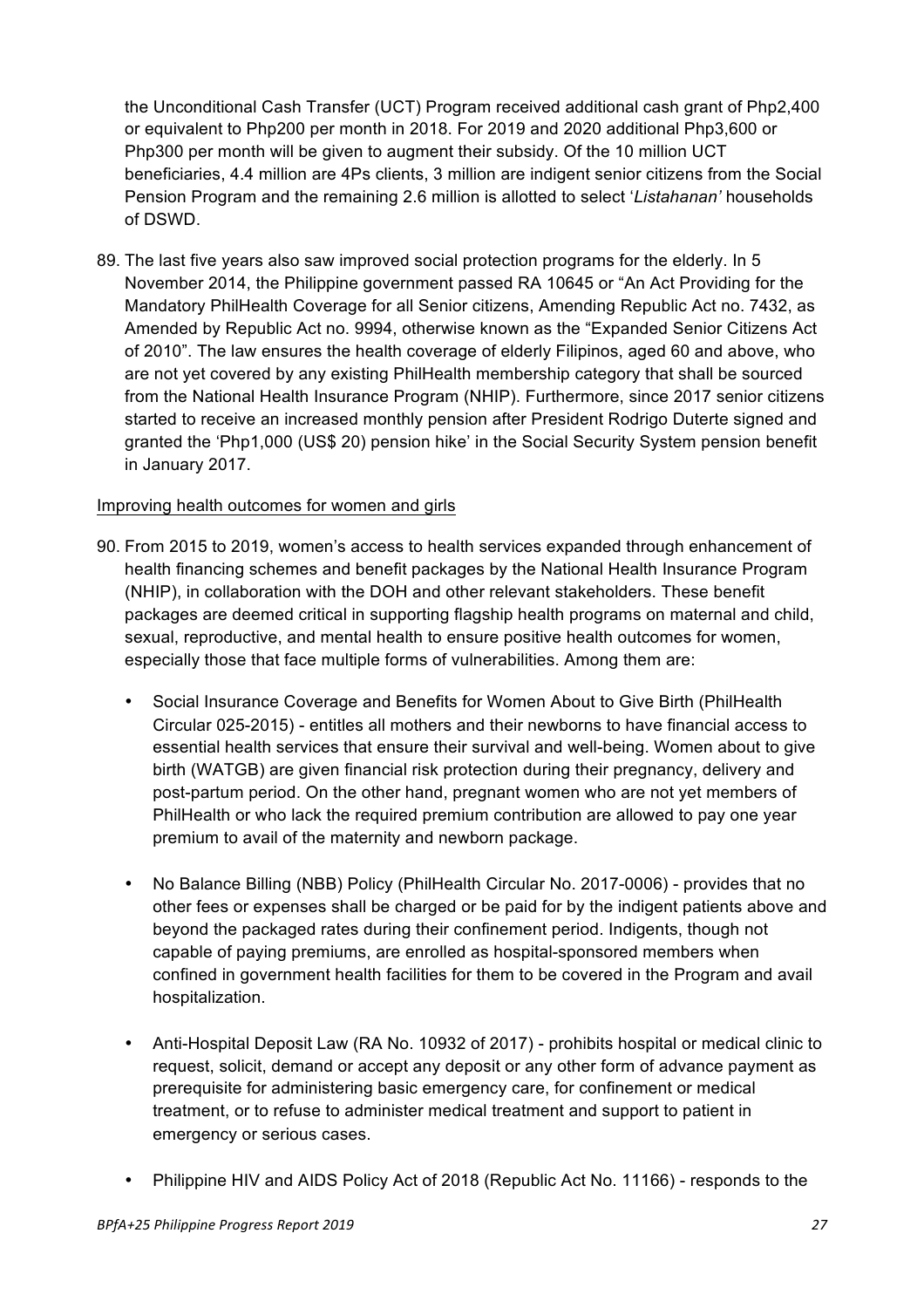increasing number of HIV cases diagnosed among 15 to 24 years of age reported since 2017. The law allows individuals 15 to 18 years of age to voluntary subject themselves to HIV testing without the need of consent from a parent or guardian, it ensures access to free HIV/AIDS information, testing and treatment by offering free services and commodities for all affected population and reinforces penalties against discrimination and bullying of People Living with HIV (PLHIV) including women and their infant/children.

Point of Service (POS) Program - grants automatic PhilHealth coverage to Filipinos who are financially incapable to pay PhilHealth or burdened by the high cost of healthcare. In 2017, PhilHealth allocated a sum of Php3.0 billion pesos provide financial risk protection to its intended beneficiaries which reached to a total of 33,780 individuals.

- 91. The Department of Health (DOH) through the Health Emergency Management Bureau (HEMB) serves as the lead agency in implementing measures to ensure sustained delivery of responsive quality healthcare during disaster events caused by extreme weather events or conflict. In the past years, the DOH through the HEMB and other concerned offices recognized the need to implement and deliver comprehensive health services for victims/survivors in times of emergencies and disasters even during the events of armedconflict. "Administrative Order 2016-0005 National Policy on the Minimum Initial Service Package (MISP) for Sexual and Reproductive Health (SRH) in Health Emergencies and Disasters", issued by the DOH in 2016, stipulates that the MISP for SRH shall be implemented in all humanitarian crises guided by the principles of humanity, neutrality and impartiality. Furthermore, it shall include services on safe motherhood, family planning, STI, HIV and AIDS and gender-based violence in crisis situation. In 2017, "Joint Memorandum Circular 2017-0001 or the Guidelines on the Implementation of MISP for SRH in Emergencies and Disasters and its Integration into the National Disaster Risk Reduction and Management Plan (NDRRMP) and Local Disaster Risk Reduction and Management Plans (LDRRMPs)" was signed and approved. The Circular sets the guidelines that will ensure the implementation of the MISP for SRH during emergencies and disaster at national, regional and local levels and its integration in the national and LDRRMPs; and Community-Based Disaster Risk Reduction and Management Plans where available. This policy on provision of MISP for SRH during disasters is in line with the provision in the MCW.
- 92. The unmet need for family planning went down from 30% in 1993 to 17% in 2017 (NDHS 2017) and contraceptive use among currently married women increased from 24.9% in 1993 to 40.4% in 2017. The report also found that acceptors mostly sourced their modern contraceptives from the public sector. More women are now using modern FP methods over traditional methods.
- 93. The DOH also carried out major interventions in ensuring the delivery of quality, appropriate, timely, sexual and reproductive health information and services. These were implemented in close collaboration with local government units (LGUs) and development partners. As of December 2017, 992 LGUs have trained public health providers on Family Planning Competency-Based Training (FPCBT) Level I, while 205 LGUs have trained private FP providers. Priority was also given in increasing the number of facilities, particularly hospitals, and of providers trained on FPCBT Level II. 379 LGUs have trained public providers on FPCBT Level II totaling to 2,379 personnel, while 147 LGUs have 412 FPCBT Level II-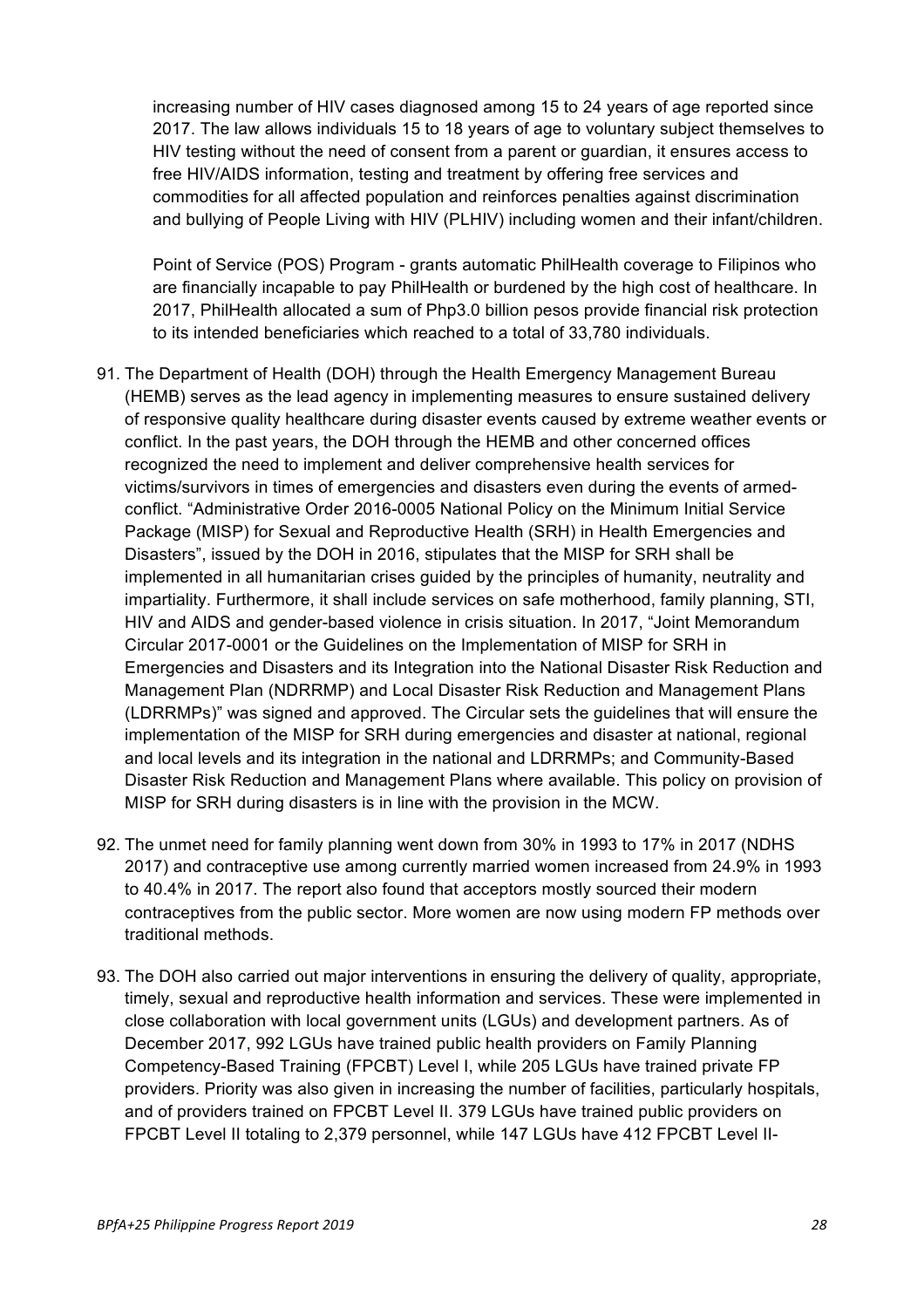graduates who are private practitioners.<sup>10</sup>

#### Improving education outcomes for women and girls

- 94. Despite the increasing access of girls to education, a number of girls and women are still outof-school with about 5 million females aged 6 to 24 not attending school with the highest proportion of non-attendance reported among females aged 17 to 19 and 20 to 24 (APIS  $2017$ <sup>11</sup>. The Annual Poverty Indicator Survey (APIS) cites "marriage or family matters" as most the common reason for discontinuing school, with higher percentage reported among females belonging to lower income group at 45% compared to 33% from higher income group. Not only does this indicate the persistence of stereotypical roles and norms imposed on girls, but also reveal that such norms tend to hold stronger among women and girls with lower wealth status.
- 95. National government efforts to increase women's access to, retention in and completion of education in technical and vocational education and training have been undertaken through TESDA scholarship program specifically the Training for Work Scholarship Program (TWSP); Private Education Student Financial Assistance (PESFA); and Special Training for Employment Program (STEP) which caters and respond to challenges faced by women and girls from various poor communities. Based on TESDA's report these programs have produced a total of 1,733,646 graduates from 2014-2018.
- 96. From 2014-2018, TESDA provided Community-based Training Programs (STEP) to 5,360,799 (57% female and 43% male) graduates. The STEP is a community-based training program that address the specific skills needs of the barangay. The training programs conducted are basic capability building courses that aim to enhance the citizen's productivity thru productive livelihood endeavors and self-employment. STEP is TESDA's response to address poverty in the informal sector by providing the disadvantaged sector training and employment through WET for Social Equity, addressing the TVET requirements of the informal sector.
- 97. TESDA Circular No. 60, Series of 2018 outlined the implementation of Free TVET for Universal Access to Quality Tertiary Education (UAQTEA) in State-run Technical-Vocational Institutions (STVIs). In 2019, TESDA released its Omnibus Guidelines for 2019 Scholarship Programs: TWSP, STEP, PESFA and UAQTEA. It reiterated its special target beneficiaries: farmers and fishers, workers in the informal sector, migrant workers, indigenous peoples and cultural communities, women**,** persons with disability, senior citizens, victims of calamities and disasters, out-of-school youth, urban poor, solo parents and their children, OFWs and their children, drug surrenderees and their dependents, victims of human trafficking, wounded-in-action and killed-in-action dependents, members of cooperatives, internally displaced populations and other related or similarly situated clients.
- 98. In 2015, the Commission on Higher Education (CHED) released CHED Memorandum Order No. 01, series 2015, "Establishing the Policies and Guidelines on Gender and Development in CHED and Higher Educational Institutions (HEIs)", to institutionalize gender equality, gender-responsiveness and sensitivity in all higher educational institutions in the Philippines.

 $10$  2017 data of DOH and key partners.<br> $11$   $11$  APIS 2017: Table 13 Population aged 6 to 24 years who were not attending school https://psa.gov.ph/sites/default/files/2017%20APIS%20FINAL%20REPORT.pdf

*BPfA+25 Philippine Progress Report 2019 29*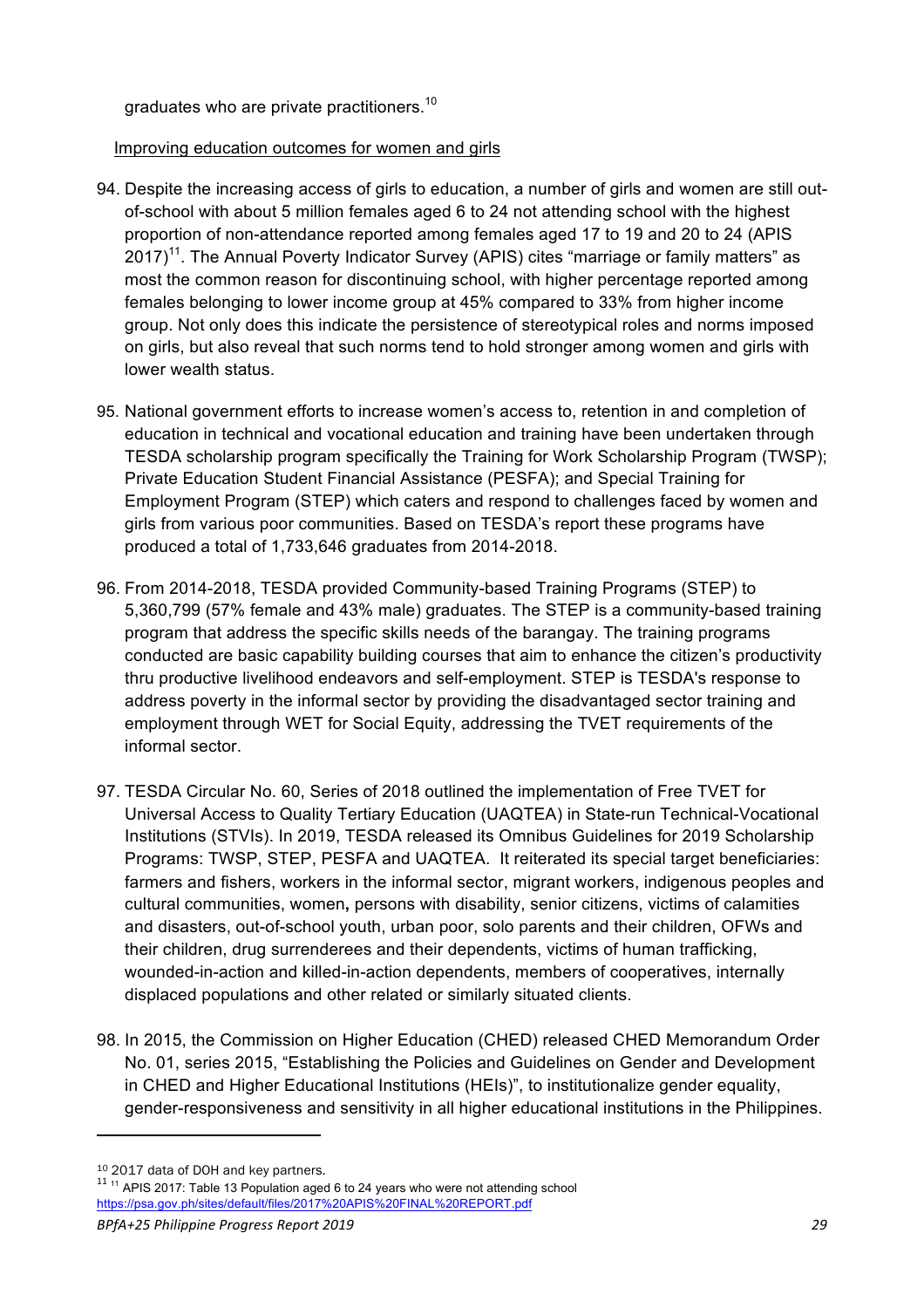It ensures that gender stereotypes and images in educational materials and curricula are adequately and appropriate revised; gender-sensitive language used at all times; capacitybuilding on gender and development, peace and human rights, education for teachers and all those involved in the education sector; and promoting partnership between and among players of the education sector, including the private sector, churches and faith groups. The policy also reinforces the CHED's commitment to guarantee that all institutions of higher learning fulfill their obligations to promote and develop gender-responsive curricular programs that prevent all forms of gender-based discrimination in instruction, research, and extension as well as in marketing methods and the use of promotional materials. It also likewise ensures the promotion of gender equality and women's empowerment thought the "provision, availability, and accessibility of opportunities, services, and observance of human rights which enable women to actively participate and contribute to the political, economic, social and cultural development of the nation."

99. In 2019, the CHED has partnered with the Institute for Women's Studies of the St. Scholastica's College in conducting a 'Gender Sensitive Counselling for Students' who may or are becoming vulnerable and most susceptible to becoming victims of abuse. This equip the schools in the higher education sector with knowledge and proper procedure in addressing cases of VAW.

#### **Overarching Dimension 3: Freedom from violence, stigma and stereotypes**

100.In the past five years, intimate partner violence, trafficking in women and girls, sexual harassment and violence in public places, violence against women and girls facilitated by technology have been prioritized.

Intimate partner violence/domestic violence, including sexual violence and marital rape; Trafficking in women and girls

- 101.In the Philippines, one in four women aged 15-49 have experienced either physical and sexual violence, with the highest frequency of physical violence experienced the last 12 months preceding the survey, reported among young women aged 15-19 years old (NDHS 2017). Meanwhile, both NDHS 2008 and 2013 revealed that one in five women aged 15-49 has experienced physical violence since age 15, while 6.3 percent (or 1 out of 16) of women age 15-49 have experienced sexual violence as revealed in NDHS 2013 which is lower than the 8.7 percent (or 1 out of 11) in NDHS 2008**.** (Annex 2: NDHS data across three years) Among ever-married women, there is a slight decrease in the proportion of those who have ever experienced emotional, physical, or sexual violence by their husband or partner, from 29% in 2008, 26% in 2013, to 24% in 2017.
- 102.Despite high incidence of violence in this age group, the 2017 NDHS reports that only 34% of those who have experienced physical and sexual violence sought assistance from designated agencies or authorities, 64.7% of whom choose to seek help within their family network. In a series of stakeholder consultations conducted by PCW with duty bearers and victim survivors last November-December 2016, low help-seeking behavior were primarily ascribed to: 'preference' or internalization of women's capacity to suffer in silence; fear for personal safety, ruining family reputation, political bias and reprisal from concerned officials; lack of confidence in receiving assistance from duty bearers or designated service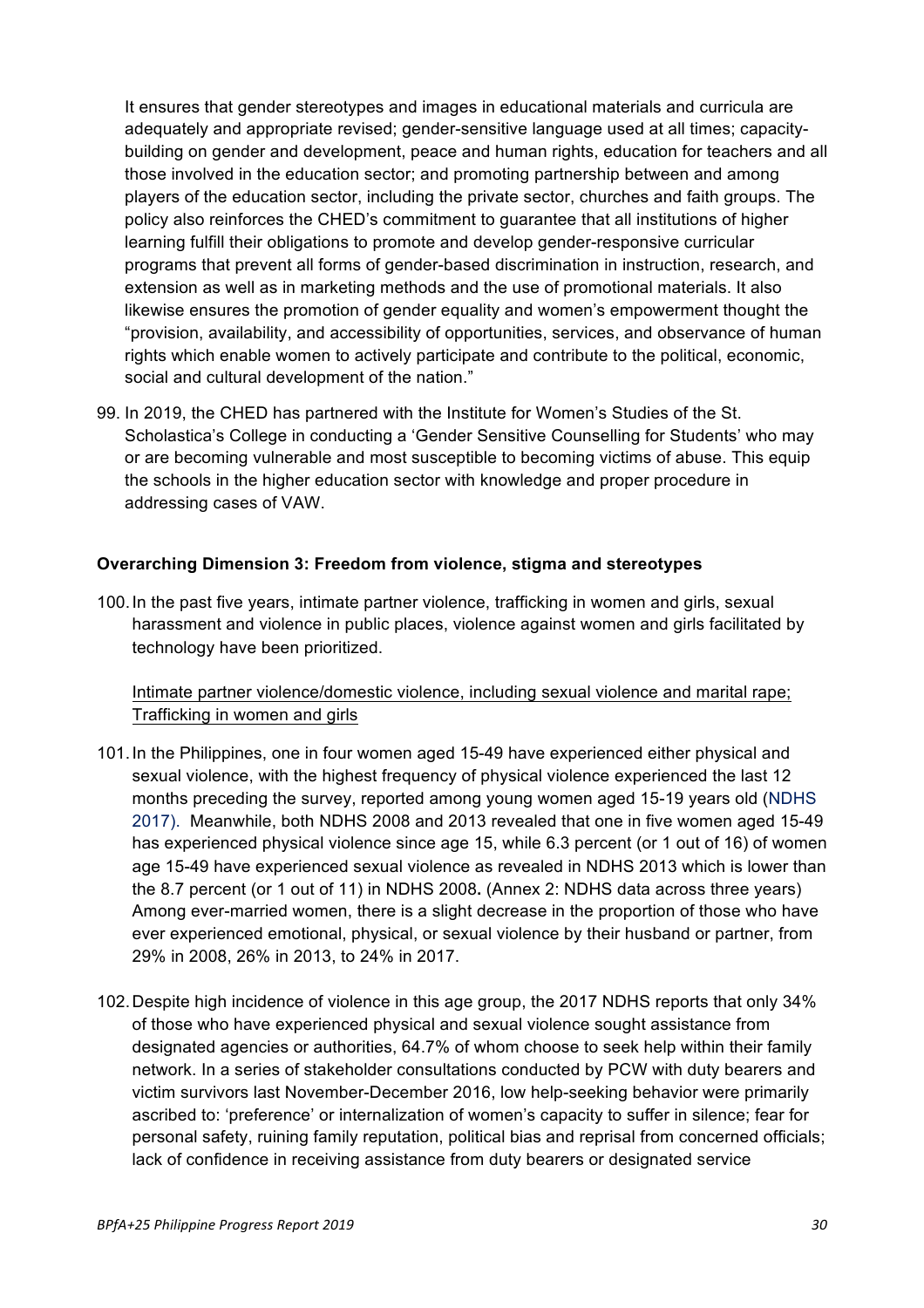providers, and; lack of awareness for available services and protective mechanisms they may avail.

- 103.RA 9262 or the Anti-Violence Against Women and their Children (VAWC) Act of 2004 is the antiintimate partner violence law of the Philippines. The Inter-Agency Council on Violence Against Women and their Children (IACVAWC), created by this law, oversees the implementation and monitoring the law. The IACVAWC as a collegial body has formulated its Strategic Action Plan for 2017-2022 in consultation with CSOs and other stakeholders. Its overall goal is "Improving the strategy towards a violence-free community through more systematic primary prevention, accessible and effective response system, and strengthened functional mechanisms for coordination, planning, implementation, monitoring, evaluation, and reporting". The Strategic Plan has three key result areas: (1) primary prevention, (2) response system, and (3) cross-cutting structures and actions. It outlines the identified issues, objectives, and targets, including key strategies, programs, projects, and activities by KRA that shall be undertaken in cooperation with other stakeholders from GOs, NGOs/CSOs, and faith-based organizations.
- 104. The LGUs have important roles and responsibilities in the effective implementation of the anti-trafficking and the anti-VAWC laws. Per monitoring report of DILG Field Offices regarding LGU compliance on the creation of Local Committees on Anti-Trafficking and Violence Against Women and Their Children (LCAT-VAWC) as of December 2018, there is an increased in number of LGUs with established LCAT-VAWC. At the provincial level, 56% (45) of the 81 provinces in the country has an organized Provincial Committee on Anti-Trafficking and Violence Against Women and Their Children (PCAT-VAWC). At the city and municipality level, 79% (115) of the 145 cities nationwide has established the City Committee on Anti- Trafficking and Violence Against Women and Their Children (CCAT-VAWC), while 77% or 1,151 out of 1,491 municipalities in the country have established their respective Municipal Committee on Anti- Trafficking and Violence Against Women and Their Children (MCAT-VAWC).
- 105. With the recent entry into force of the ASEAN Convention on Trafficking in Persons (ACTIP), Especially Women and Children in 2015, and faced with new national goals and targets under the Philippine Development Plan (2017-2021) towards the realization of Philippines' long term vision, *Ambisyon Natin* 2040, the Philippine Government continues to reaffirm its commitment towards the eradication of human trafficking in the country. In response to the challenge, the third National Strategic Action Plan Against Trafficking in Persons (2017- 2021) was adopted and approved by the Inter-Agency Council against Trafficking (IIACAT), chaired by the Department of Justice. The new strategic plan, while retaining the 4Ps approach (prevention, protection, prosecution, partnership), now focuses on key thematic issues such as online sexual exploitation of children (OSEC), forced labor, organ trafficking, and prostitution, pornography, cybersex trafficking, and sex tourism.
- 106. The Collaborative Action Against Trafficking (CAAT) is a three-year project of Plan International being implemented in the provinces of Leyte and Southern Leyte in Visayas, and provinces of Misamis Oriental and Surigao del Norte in Mindanao. The project aims to reduce the number of child trafficking cases, especially girls and young women, by increasing awareness for prevention and addressing its root causes, and assisting in the recovery and rehabilitation of trafficking victim-survivors. Currently, the project is supporting 4 girls from Eastern Visayas who were coerced into online sexual exploitation, and has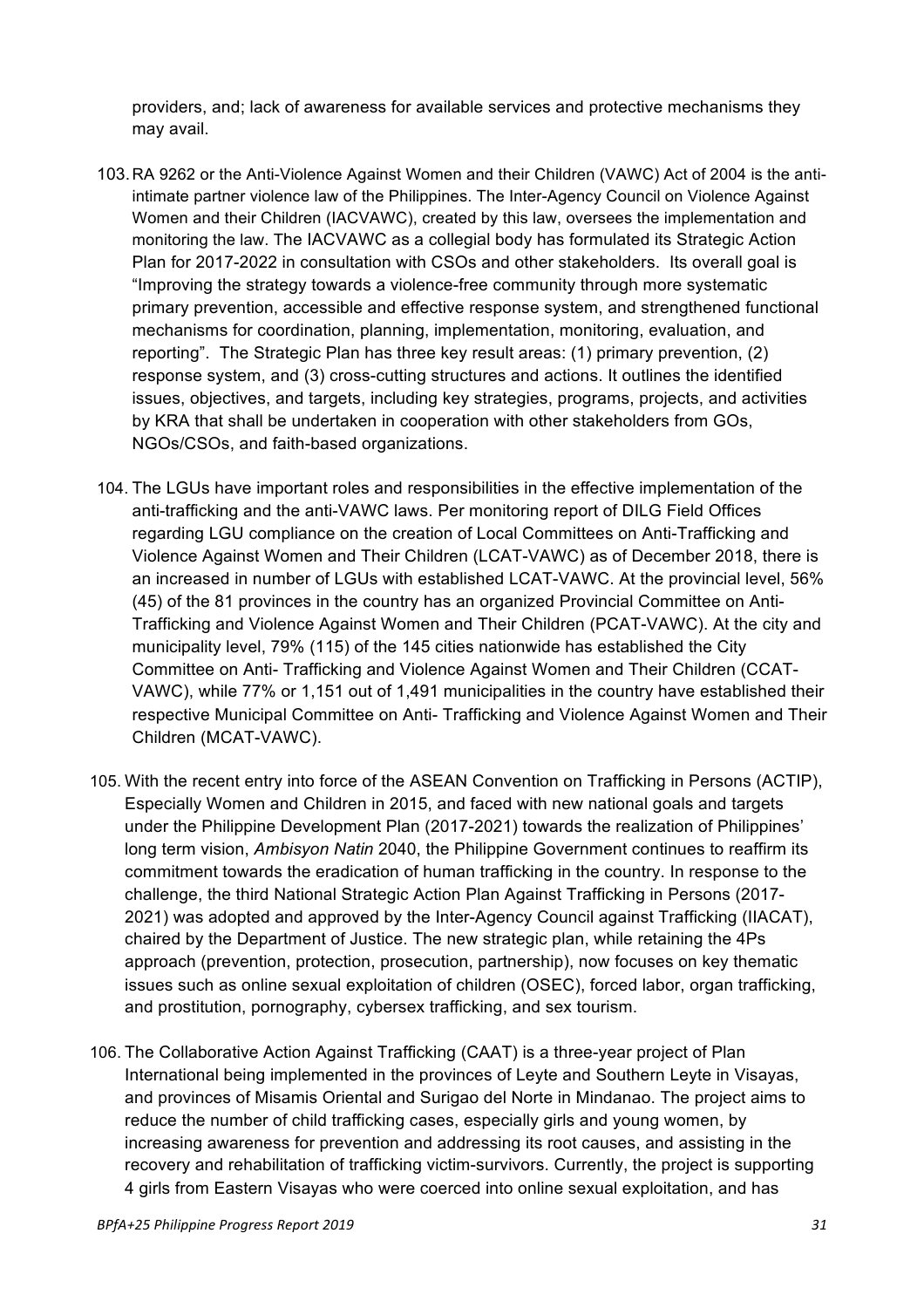assisted in the rescue of 3 boys and 28 men who were allegedly trafficked for labor exploitation in the fishing industry in Pangasinan.

#### Sexual harassment and violence in public places, educational settings and in employment

107. The passage of local ordinance such as the anti-catcalling ordinance in the country's major cities is a big boost to the campaign to protect women from daily street harassment, and a clear policy shift on the part of the local government. In May 2016, the Quezon City passed the ordinance penalizing sexual harassment of women in public spaces. This made the Quezon City as the first local government in the country to penalize street-level harassment of women. On June 28, 2018, the City Council of Manila also passed an ordinance penalizing catcalling in the city. Ordinance No. 7857 or "An Ordinance Penalizing Catcalling and Other Forms of Public Sexual Harassment", penalizes all forms of sexual harassment in public spaces such as catcalling, wolf-whistling, leering, groping, and many others. These ordinances are part of the Safe Cities and Safe Public Spaces Initiative of UN Women. At the national level, the Safe Spaces Act on anti-sexual harassment in public spaces and amending the 1995 anti-sexual harassment law to include peer sexual harassment at work, education and training institutions, which was passed by the Philippine Congress this 2019, is awaiting release from the Office of the President.

#### Preventing violence against women and girls

- 108.There are bills pending in the Philippine Congress which address violence against women and girls **(Annex 3: List of laws on Gender-based Violence).** Work on these bills are facilitated not only by the congressional committees concerned, but through advocacy mechanisms, ad hoc groups, efforts of CSOs, and the Women's Priority Legislative Agenda (WPLA) of the PCW.
	- The WPLA is a set of proposed topics of bills that seeks to amend or repeal the discriminatory provisions of existing laws and moves for the formulation and adoption of new legislations that promote women's empowerment and gender equality. For the  $17<sup>th</sup>$  Congress, the WPLA is composed of 12 legislative agenda, 3 of which are related to VAW such as:
		- $\circ$  Strengthening the provisions of RA 8353: Amending the Anti-Rape Law
		- o Strengthening law enforcement and protection against sexual offenses: Expanding the Anti-Sexual Harassment Law
		- $\circ$  Enacting the Anti-Prostitution Law: Amending Articles 202 and 341 of the Revised Penal Code
- 109.The Girls Advocacy Alliance (GAA) is a global initiative led by Plan International, Terre des Hommes and Defense for Children International. It is a five-year initiative which aims to promote equal rights and opportunities for girls and young women in 10 countries across Africa and Asia. In the Philippines, Plan International and Terre des Hommes work with government, private sector, local civil society organizations and communities to address gender-based violence and the economic exclusion of girls and young women. Present in four regions (NCR, and Regions III, VII, and VIII), GAA activities are centered on child protection, policy advocacy, capacity building, public education, youth empowerment, and media awareness. GAA also aims to eradicate commercial sexual exploitation of children, particularly girls and young women, a national priority through its *#NotForSale* campaign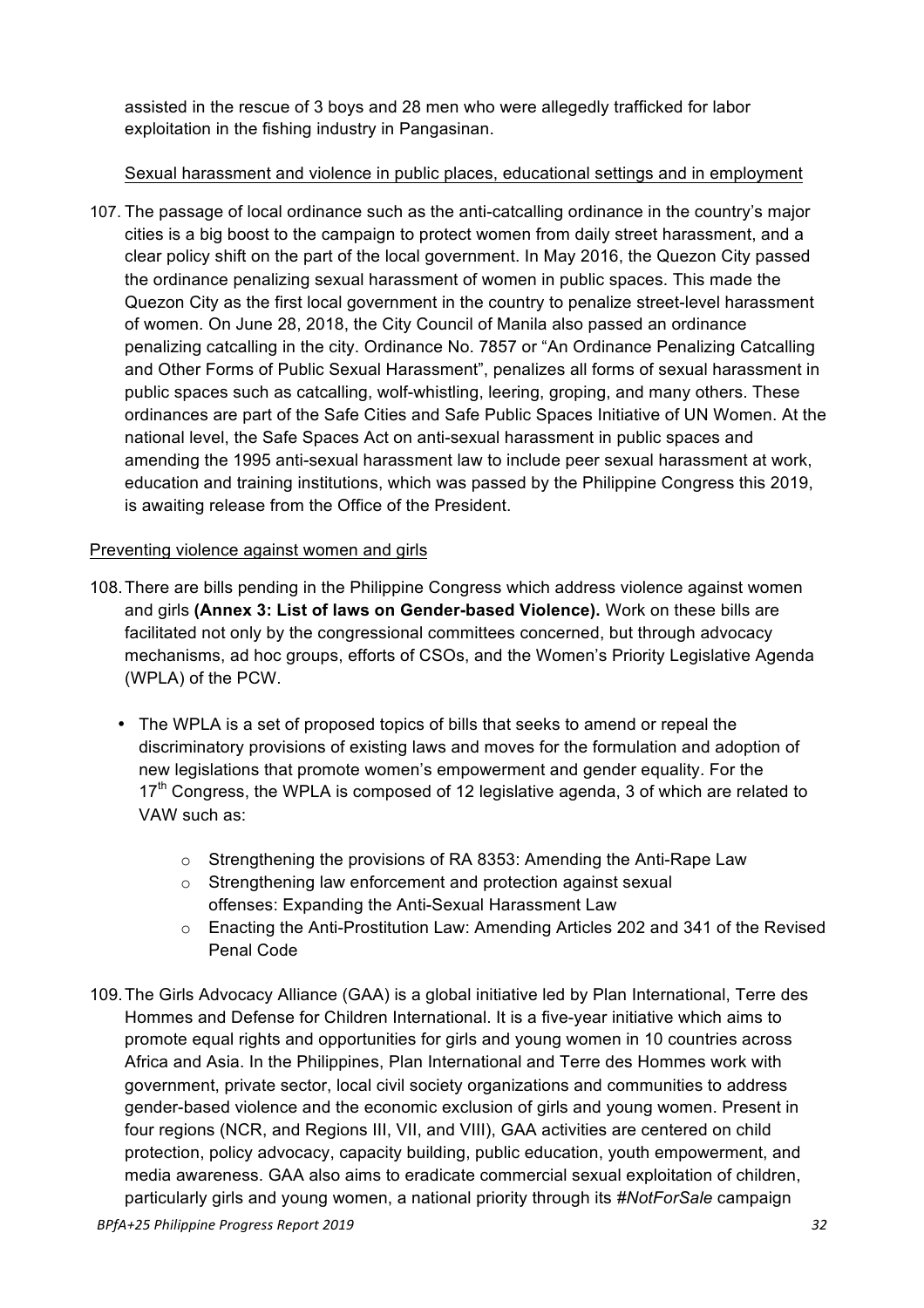which was launched in 2017.

#### Strategies preventing violence against women and girls

- 110.To make the government services more accessible to the public, the IACAT through its Advocacy and Communications Committee (ADVOCOM) launched the '1343 Actionline' against Human Trafficking on 15 March 2011. It is a 24/7 hotline facility that responds to general inquiries on human trafficking related issues, emergency or crisis calls from victims of human trafficking and their families. It expanded its services to other modes of reporting through website, email address, mobile application and text line. From 2014 to January 2019, the *Actionline* has received 20,187 case reports, 348 of which are verified cases involving 340 victim-survivors of human trafficking and other related cases.
- 111. The 18-Day Campaign to End Violence Against Women (VAW) is observed annually from November 25 to December 12 to raise awareness among all stakeholders that VAW is a public issue of national concern. It supports the Philippine Government's goal to protect the human rights of women and its commitment to address all forms of gender-based violence. The IACVAWC adopted the theme "VAW-free community starts with Me" for the annual campaign from 2016-2021. The theme elevates the campaign to positive advocacy as it enjoins everyone to pursue the common vision of a community free from violence against women and girls, and highlights what can be done to achieve such. The campaign aims to: 1) give the public a glimpse of a VAW victim-survivor's ordeal to later develop in them the virtue of compassion or "*malasakit;"* 2) promote awareness on the forms of violence women and girls experience, provide information on the laws protecting women and girls, and feature VAW-related services that people can access and avail; and 3) gather public support for the campaign.
- 112.The PCW also produced and published VAW: The Unspoken Words project aimed to make the public understand the difficult experiences of VAW victim-survivors. The project is a collection of short films featuring free-verse poetry and images expounding various forms of VAW presented in five videos which include VAW in the Home, VAW in the Workplace, VAW in the School, VAW in Public Spaces and Online Harassment. The videos can be viewed at https://www.youtube.com/playlist?list=PLfZ0pf6gP873xGN-smUFAIndaU7b-HFRl. In 2018, three new set of videos on Date Rape, Revenge Porn, and Trafficking were produced. These videos are hoped to develop compassion and concern towards the victimsurvivors and can be viewed at https://drive.google.com/drive/folders/1zZX2 jd2H17fhCARHrIhEyL0fGLNLyB-
- 113. The PCW first launched the VAW Experiential Museum in November 2017 as part of the 18- Day Campaign to End VAW. It is an interactive and site-specific walk-through event which immerses the audience to different forms of VAW manifested in familiar situations and social institutions such as the home, school, workplace, community, and even in digital media. It is hoped that as the audience walk through the museum, they will develop compassion and concern towards the victim-survivors and later commit to become an instrument in ending VAW. Building on the success of the first VAW Experiential Museum, the PCW staged another run of the activity in 2018. The museum repositions its goal of primary prevention to focus on a younger audience, specifically engaging high school and college students and youth organizations. Aside from understanding the various forms of VAW committed in different institutions and spheres, the audience will get a chance to learn and ask questions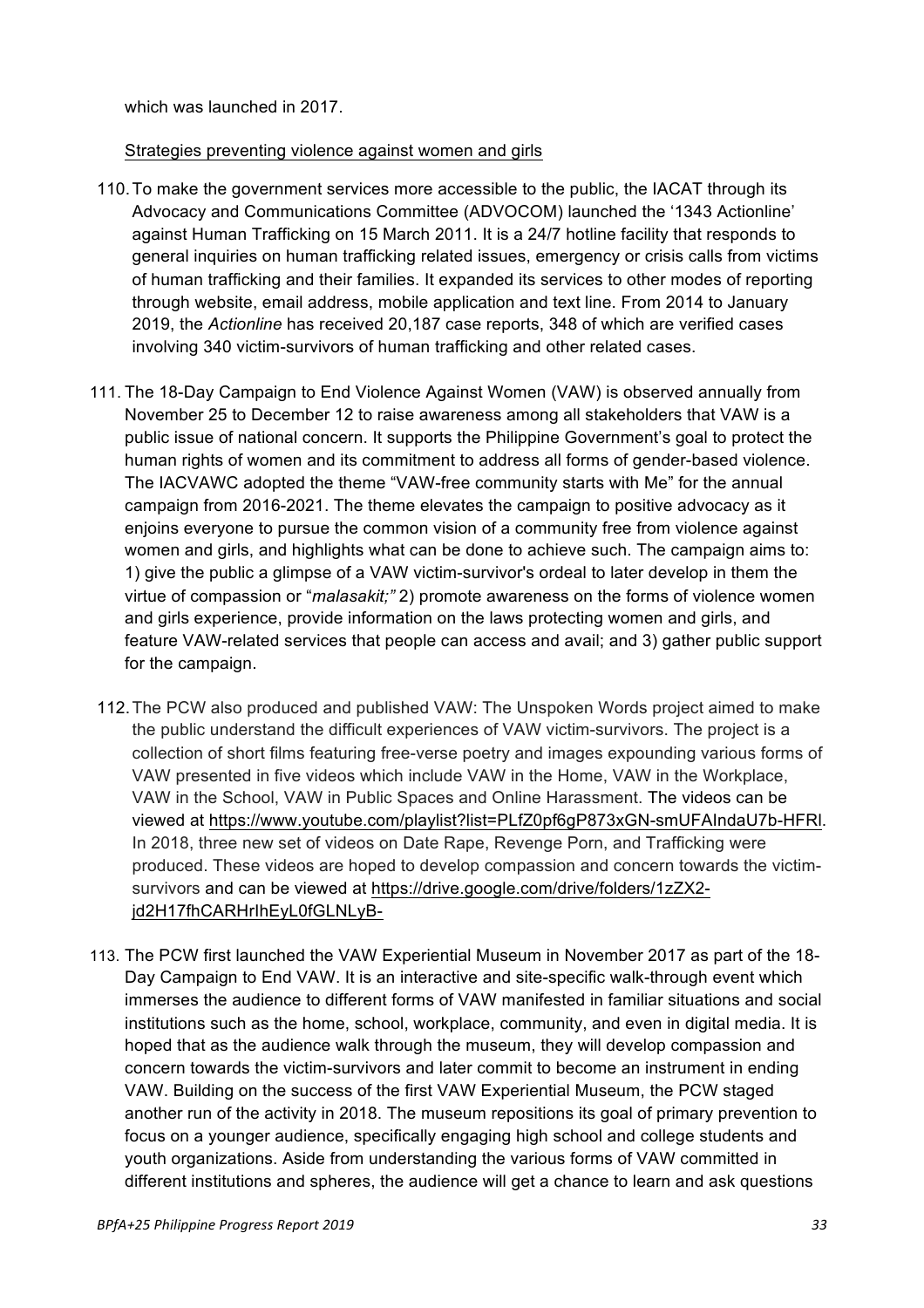about the various direct VAW-related legal, psychosocial, and medical services which they can avail.

114.From 2015-2018, the PCW introduced the ORANGE YOUR ICON for 18 Days Advocacy Initiative as one of the major activities during the 18-Day Campaign to End VAW, in solidarity with the United Nations' UNiTE to End VAW Campaign. Said activity aimed to strengthen the anti-VAW advocacy by enjoining new audiences to join the cause to end VAW. The idea is to attract the public's curiosity why major landmarks or icons nationwide are colored orange, thereby providing opportunities for advocates to explain the



Anti-VAW advocacy. In 2016, the PCW, in partnership with the Department of Tourism (DOT), worked on promoting VAW-free communities in the tourism sector through "oranging" 18 famous and prominent tourism sites or attractions in the country This creative advocacy effort also hopes to convey a message that the DOT together with its stakeholders in the industry encourages gender-responsiveness in Philippine tourism, which among others endeavors to promote safe and non-exploitative tourism activities.

- 115. In partnership with DDB Group Philippines (who provided free service), the PCW in 2018 released a radio campaign on catcalling, a kind of VAW that often experienced by women in public places but usually dismissed as just a "compliment". Catcalling is commonly defined as a sexually suggestive call or comment directed at someone in public spaces like streets and public transportation facilities. The radio campaign which is dubbed as "The Macho Choir", used three Filipino childhood songs where the lyrics are replaced with messages against catcalling to emphasize that catcalling is a kind of sexual harassment and it is no laughing matter. All these three radio plugs are being aired in both AM and FM radio stations throughout the country.
- 116.In 2015, as the world awaits the "fight of the century" between Pacquiao and Mayweather, the DDB Group Philippines has collaborated also with PCW in producing and printing series of posters on domestic violence, the kind of violence being committed by males versus women. This is being done to create awareness on the often neglected plight of women under their abusive husbands or intimate partners, and to prevent domestic violence from happening.
- 117. The Men Opposed to Violence Against Women (VAW) Everywhere or MOVE, a network of men who committed to be actively involved in the elimination of VAW, has been actively organizing local chapters since its formal launching in 2006. Currently, they have established 33 chapters nationwide from both the National Government Agencies, Provincial and Local Government Units, including barangays. They are also continuously moving to form partnership for the elimination of gender related violence throughout the country. The IACVAWC, as the council primarily tasked to formulate programs and projects to eliminate VAW and to monitor all VAW initiatives, recognized the need to adopt MOVE as a strategy and encourage other development partners nationwide to organize MOVE in their respective organizations.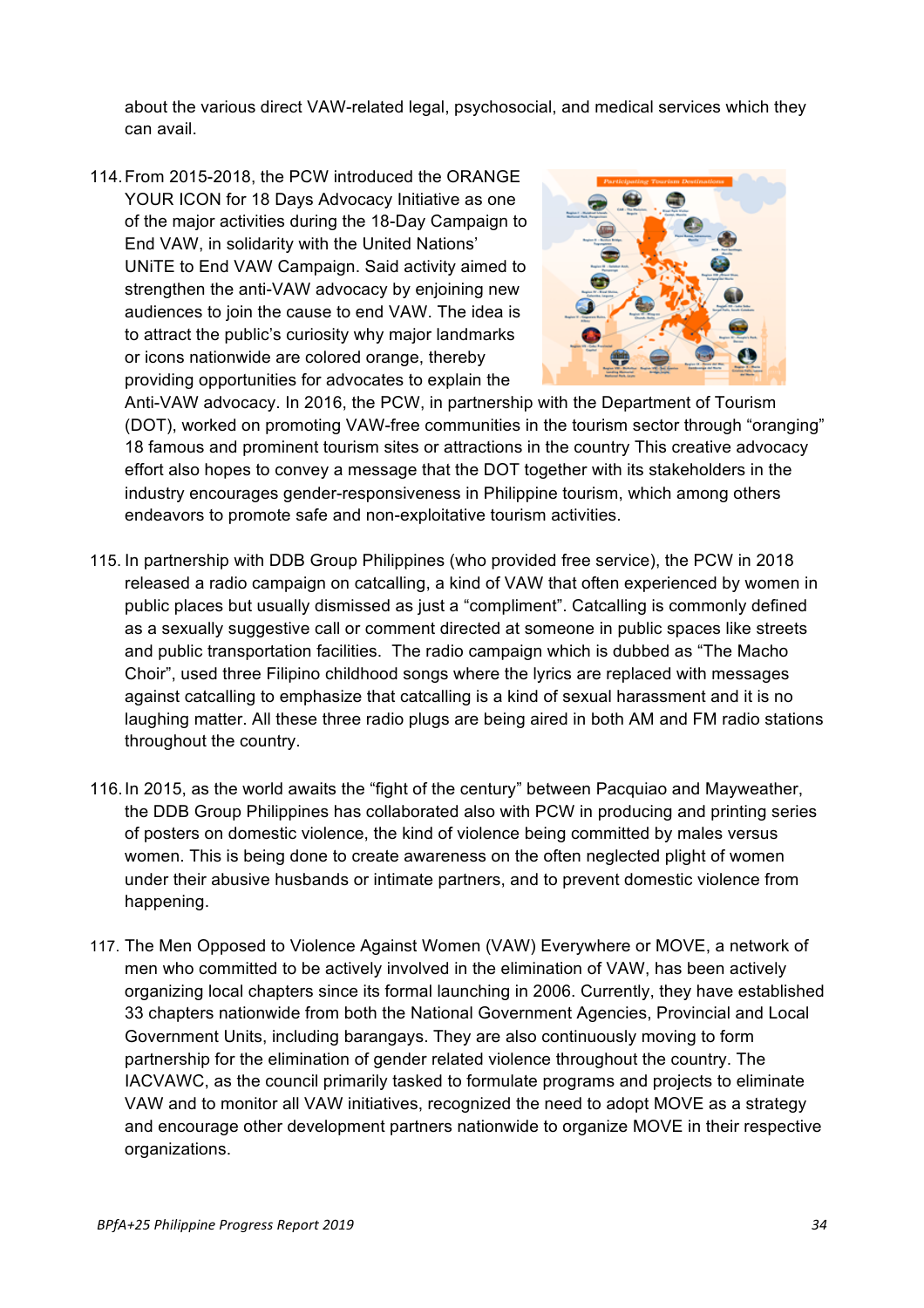- 118. The DSWD's Counseling Services for Rehabilitation of Perpetrators of Domestic Violence (CSRPDV) is a social work intervention which utilizes a simplified counseling model designed specifically for the male perpetrators of domestic violence. It consists of a series of counseling sessions institutionalizing counseling approaches which aims to change the perpetrator's abusive behavior geared towards healing to stop the cycle of violence and facilitate the rehabilitation of perpetrators of domestic violence. The LGU social worker shall implement the counseling services using the instructional guide to counseling containing the six (6) sessions as follows:
	- The Master's Thoughts
	- Psycho-spiritual Approach
	- The Advent of Our Desires
	- Coping Well in Times of Crisis
	- S (Satir) Model of Intervention
	- Resiliency Model

#### Actions preventing violence against women and girls

- 119.In the Philippines, one child in every two children suffers from various forms of online sexual violence and abuse (NBS-VAC, 2016). These children have been subjected to forced exposure to sex videos and photos, receipt of sexual messages or coercion to engage in sexual activities online.
- 120.To address the growing problem of online sexual abuse and exploitation of girls and young women in the country, the Cyber Safe Spaces Project is being implemented by Plan International in Manila and Quezon City where sexual abuse and exploitation of children are rampant. The project works to combat online sexual abuse and exploitation of children (OSEC) by empowering children and young people, educating parents, social service providers and duty-bearers, and enabling the local industry to proactively prevent OSEC. It also provided victim-survivors with access to age and gender-specialized psychological and healing services, and empower children and young people to protect themselves online through engaging them on digital safety educational activities. The project also facilitates the provision of appropriate social services, legal assistance, rehabilitation and/or reintegration of OSEC victims, especially girls and young women. As of December 31, 2018, the project has reached 9,191 children and young adults -18 up to 30 years old (4,069 males; 5,019 females; 103 unspecified data) through community and school advocacy sessions, gender-awareness sessions, BCPC learning activities and capacity building of service providers. A core group of 74 youth leaders from the target 10 barangays have been trained as Cyber Safe youth facilitators and have spearheaded advocacy sessions to 9,117 young people and children.

#### Actions address portrayal of women and girls in the media

121.In 2014, the Media and Gender Equality Committee (MGEC) has launched a nationwide search for recipients of the GAD Transformation and Institutionalization through Mainstreaming of Programs, Agenda, Linkages and Advocacies (GADtimpala) Awards. The GADtimpala is an incentive awards system that recognizes the best gender-fair and genderbalanced media practices. The GADtimpala award has four categories: Gender-Fair Radio Program, Gender-Fair TV Program, Gender-Fair Print Media, and Gender-Fair Film, was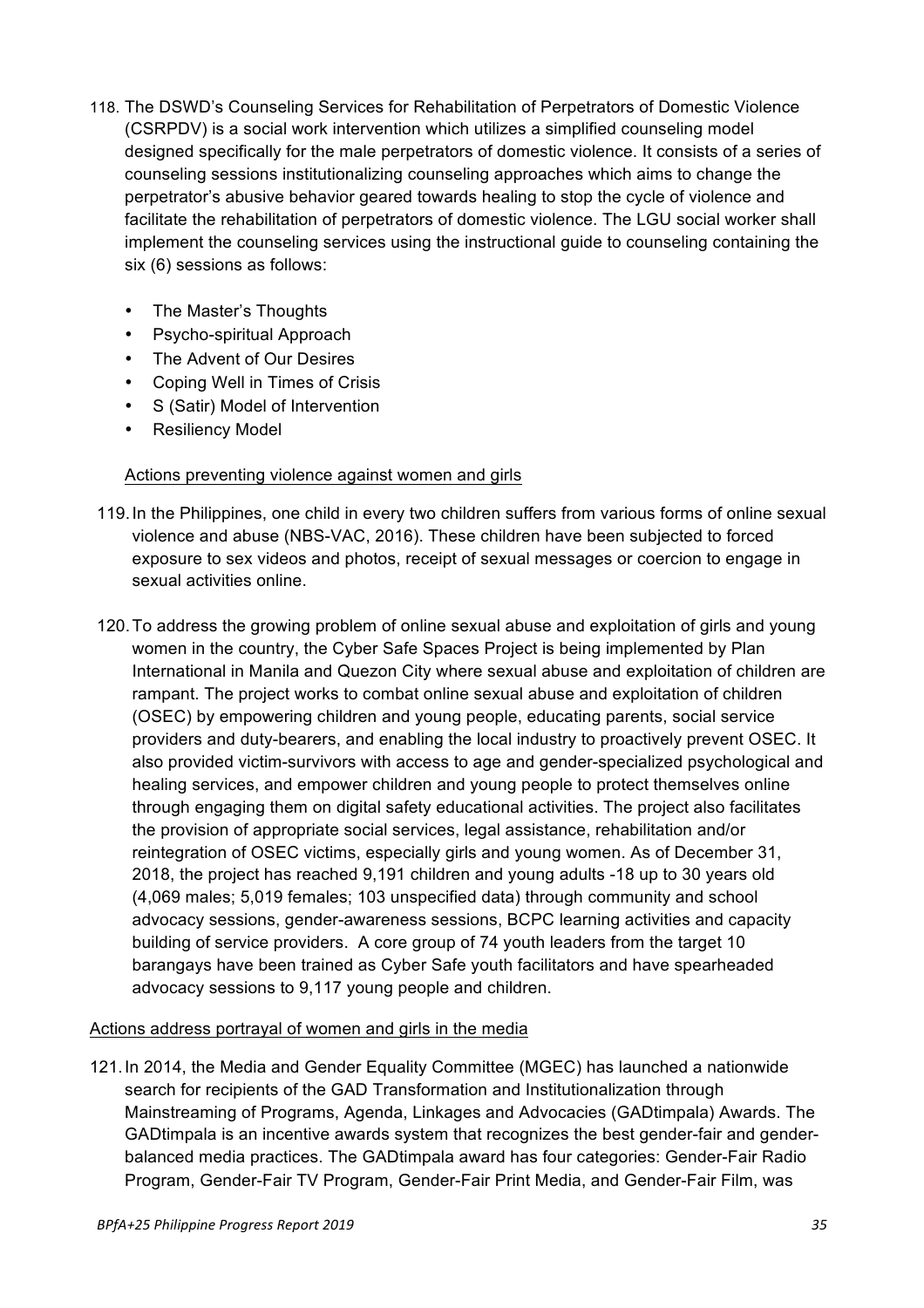subsequently conferred in 2015. Individual agency members also integrated gender concerns in their regular programs, projects, and activities. GADtimpala Awards will help in mainstreaming the gender equality criteria of gender balance in content and programming, gender-fair language, positive portrayal of women in media and film, and other works by professionals and students.

- 122.Following the results of the Parallel Session on Women and Media during the 2017 National Women's Summit convened by PCW, wherein media practitioners raised concern on government seemingly imposing to them the set of guidelines, MGEC revisited the guidelines for promoting gender-equality in media. On 15 December 2017, the MGEC launched the new "Gender-Fair Media Guidebook (GFMG)" Revised Edition that seeks to eliminate gender stereotyping and promotes gender balance in the participation and representation of women and men across various forms of media and communication. The guidebook is a practical reference for the media in recalibrating their practice to promote gender sensitivity in all their core processes including the conceptualization, creation, presentation and distribution of media products. It presents current media landscape on reporting women's situations, provides relative laws on women's rights and gives practical tools to evaluate the gender sensitivity of the contents.
- 123.While government and private sector efforts to advocate for a more positive image of women in media and film is slowly gaining ground, the discriminatory and derogatory portrayal of women, including in the advertising sector remain a challenge. The advent of social media provides an opportunity for enlightened citizens to callout and voice their concerns against such practices. Erring companies and media outfits are often quick on issuing public apologies and pulling down media placements once the negative feedbacks go viral online, perhaps fearing that a negative image results in loss of sales and profits. The MGEC and other advocates can tap into that power of the public to demand change in the media landscape.

#### Actions that address violence against specific groups of women facing multiple forms of discrimination

124. The typhoon Haiyan which occurred in November 2013 has prompted the IACAT to create the IACAT Disaster Rapid Response Task Force (IDRT), which is also known as Taskforce Yolanda (Haiyan) in 2014. The task force is composed of representatives from each member agencies of the IACAT and was formed for the purpose of creating a coordinating body within the IACAT that will ensure that existing anti-trafficking in persons programs are strengthened especially in the identified priority areas, and to assess, plan and implement programs to combat, prevent, and suppress trafficking and illegal recruitment among survivors of recent natural and human-induced calamities. Several members of the taskforce composed of representatives of member-agencies including the DOJ, IACAT Secretariat, DSWD, and PNP, went to Ormoc City in Leyte, Aklan province and Tagbilaran City in Bohol. The team conducted seminars to familiarize local officials of provinces recently hit by natural disaster about the law on trafficking in persons and the proper handling of trafficking victims. A discussion was also held with the officials on the establishment of help desks on TIP in local ports in their respective localities.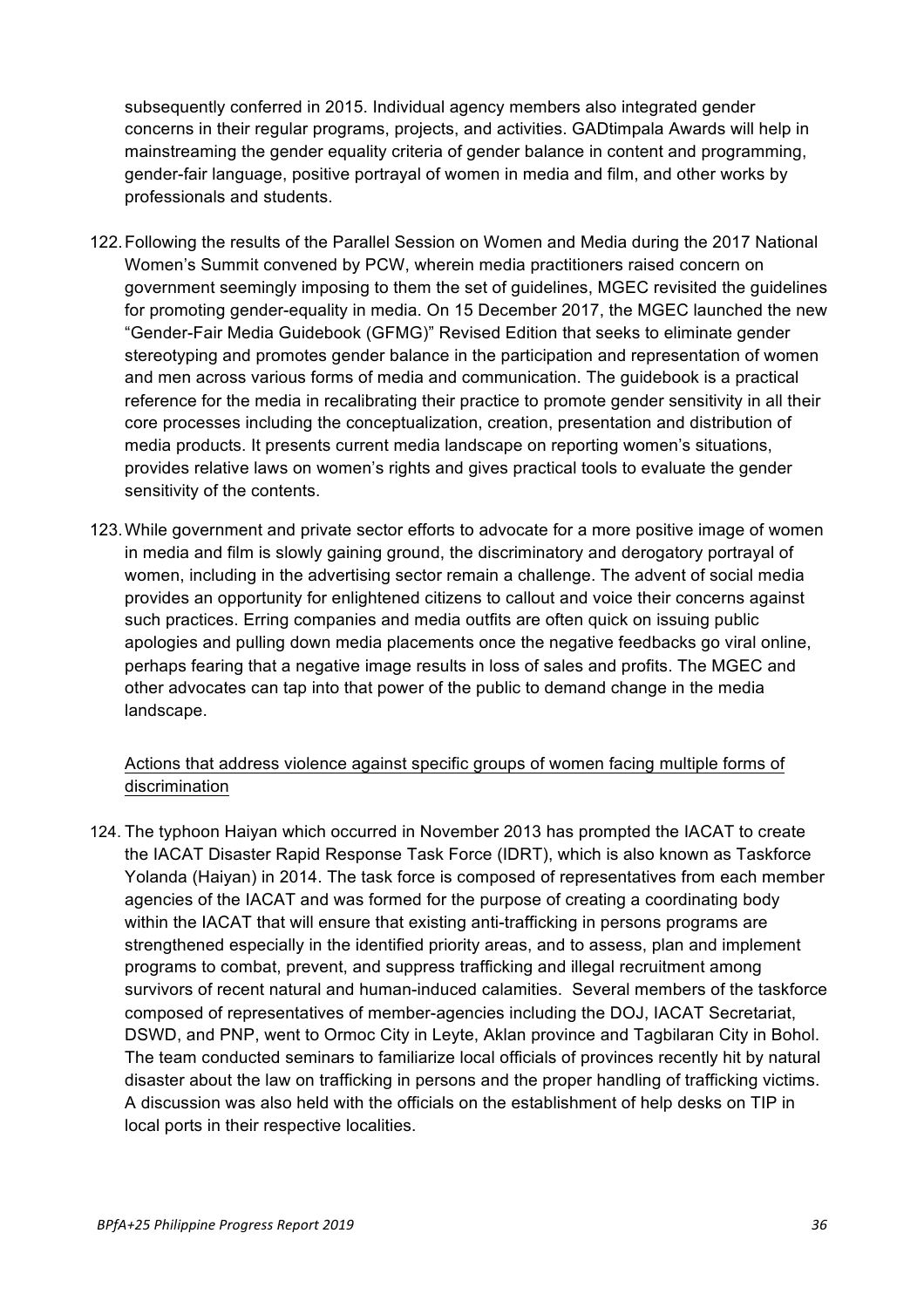- 125. The DSWD continuously promotes the establishment of Women Friendly Spaces (WFS) in the local government units and intermediaries in 16 regions of the country to prevent internal displacement of women and girls in evacuation centers during typhoons and emergencies.
- 126. GBV may also become more extreme during emergencies and crises. In armed conflict, sexual violence can become so widespread that it is considered a method of war. During natural disasters, marginalized sectors, including women, are trapped to vulnerability due to the emotional stress and seeming weakness of men associated with the lack of resources and economic insecurity. In 2015, the DSWD issued Administrative Order No. 12 or the Enhanced Guidelines in the Implementation of the Comprehensive Intervention Against Gender-Based Violence (CIAGV). The guidelines are structured around three components, namely: Community-based GBV prevention (Prevention); Delivery of GBV response and services (Intervention); and Mainstreaming of GBV in local development (Reintegration). The CIAGV envisions that community women, men, girls, boys and members of LGBT will have reduced vulnerabilities to GBV through increased access to quality response and reintegration services and participation in preventive actions. It aims to address issues concerning GBV through an adoption of a comprehensive approach and framework in executing a holistic program which will consider all the key activities.

#### **Overarching Dimension 4: Participation, accountability and gender-responsive institutions**

#### Promoting women's participation in public life and decision-making

127.Latest data from the Commission on Elections (COMELEC) show that women outnumber men in terms of registered voters for the 2019 National and local elections, comprising 51 percent of voting population. However, there is still a significant gap when it comes to female representation in terms of candidates. This year women account for only 20 percent  $12$ <sup>12</sup> of the total number of candidates running for elective positions. At the national level, only 18 percent or 11 female candidates have joined the senatorial race, while only there are only 23 percent are vying for a seat at the house of representative.

Table 2: Number of Registered Voters by Sex in May, 2019 National and Local Elections<sup>13</sup>

|                            | Number of Registered Voters |            |      |            |      |  |  |
|----------------------------|-----------------------------|------------|------|------------|------|--|--|
|                            | Total                       | Male       |      | Female     |      |  |  |
|                            |                             | No.        | $\%$ | No.        | $\%$ |  |  |
| PHILIPPINES/<br>Nationwide | 61,843,771                  | 30,026,959 | 49%  | 31,816,812 | 51%  |  |  |

Table 3: No. of Candidates per Elective Position by Sex (As of March 30, 2019) in May 2019 National and Local Elections<sup>14</sup>

<sup>&</sup>lt;sup>12</sup>(http://www.comelec.gov.ph/php-tpls-attachments/2019NLE/Statistics/NumofCandidatesbySexPh.pdf<br><sup>13</sup> https://www.comelec.gov.ph/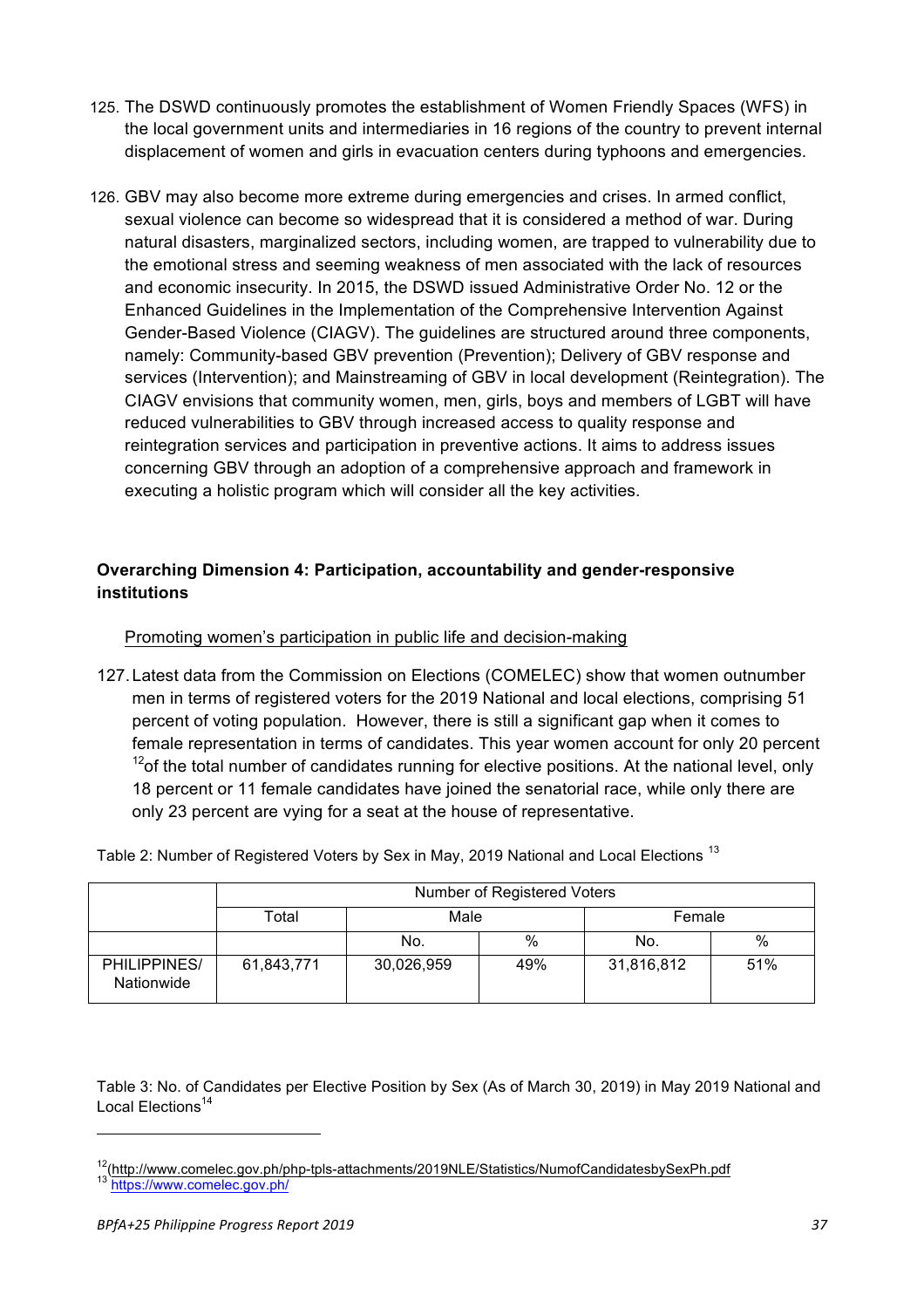| <b>Elective Position</b>    | Number of    | <b>Number of Candidates</b> |        |             |        |    |  |
|-----------------------------|--------------|-----------------------------|--------|-------------|--------|----|--|
|                             | <b>Seats</b> | Total                       |        | <b>Male</b> | Female |    |  |
|                             |              |                             | No.    | $\%$        | No.    | %  |  |
| Total Number of             | 18,072       | 43,554                      | 34,772 | 80          | 8,782  | 20 |  |
| Candidates                  |              |                             |        |             |        |    |  |
| <b>National Elections</b>   |              |                             |        |             |        |    |  |
| Senator                     | 12           | 62                          | 51     | 82          | 11     | 18 |  |
| Party-List                  | 61           | $134*$                      |        |             |        |    |  |
| <b>Local Elections</b>      |              |                             |        |             |        |    |  |
| Member, House of            | 245          | 633                         | 488    | 77          | 145    | 23 |  |
| Representative              |              |                             |        |             |        |    |  |
| <b>Provincial Governor</b>  | 81           | 273                         | 242    | 89          | 31     | 11 |  |
| Provincial Vice-            | 81           | 185                         | 159    | 86          | 26     | 14 |  |
| Governor                    |              |                             |        |             |        |    |  |
| Provincial<br>Member,       | 780          | 1,733                       | 1,404  | 81          | 329    | 19 |  |
| Board                       |              |                             |        |             |        |    |  |
| City Mayor                  | 145          | 415                         | 330    | 80          | 85     | 20 |  |
| City Vice-Mayor             | 145          | 336                         | 283    | 84          | 53     | 16 |  |
| <b>City Councilor</b>       | 1,628        | 3,765                       | 3,016  | 80          | 749    | 20 |  |
| Municipal Mayor             | 1,489        | 3,571                       | 2,783  | 78          | 788    | 22 |  |
| <b>Municipal Vice-Mayor</b> | 1,489        | 3,282                       | 2,685  | 82          | 597    | 18 |  |
| <b>Municipal Councilor</b>  | 11,916       | 29,299                      | 23,331 | 80          | 5,968  | 20 |  |

*\* Total for both sexes excludes the number of Party-List*

- 128.Just as women continue to have steady representation in both public organizations and private business sectors, the government has persistently promoted measures and policies that address gender-specific barriers that affect women's participation in civil society and democratic processes. In particular, the Commission on Elections (COMELEC) has issued policies that promote gender equality and provide a gender-responsive electoral process that is inclusive, participatory and non-discriminatory, namely:
	- COMELEC Resolution No. 10514, March 25, 2019 provide incentives to political parties that promote the integration of women in their leadership hierarchy, internal policymaking structures, appointive and electoral nominating process;
	- COMELEC Resolution No. 10488, January 30, 2019 ensure a more socially-inclusive Philippine elections, candidates and parties are required to incorporate sign language interpreters and closed captioning in broadcast election propaganda intended for exhibition on television and/or the internet, and are encouraged to ensure the availability of their respective printed campaign materials in braille. Through the same issuance, candidates and parties are urged to guarantee accessibility of their campaign activities and events to persons with disabilities, senior citizens, and pregnant women, by providing accessibility features, such as access ramps, reserved seating areas. Furthermore, the COMELEC has also prohibited the printing, publishing, posting, and distributing any election campaign or propaganda materials that violates gender sensitivity, is obscene or offensive, or constitutes violation of Magna Carta of Women
	- COMELEC Resolution No. 10486 establishment of emergency accessible polling places (EAPP) for the purposes of the May 13, 2019 National and Local Elections and all succeeding elections. The EAPPs must be accessible and shall provide assistive

<u> 1989 - Johann Barnett, fransk politik (f. 1989)</u>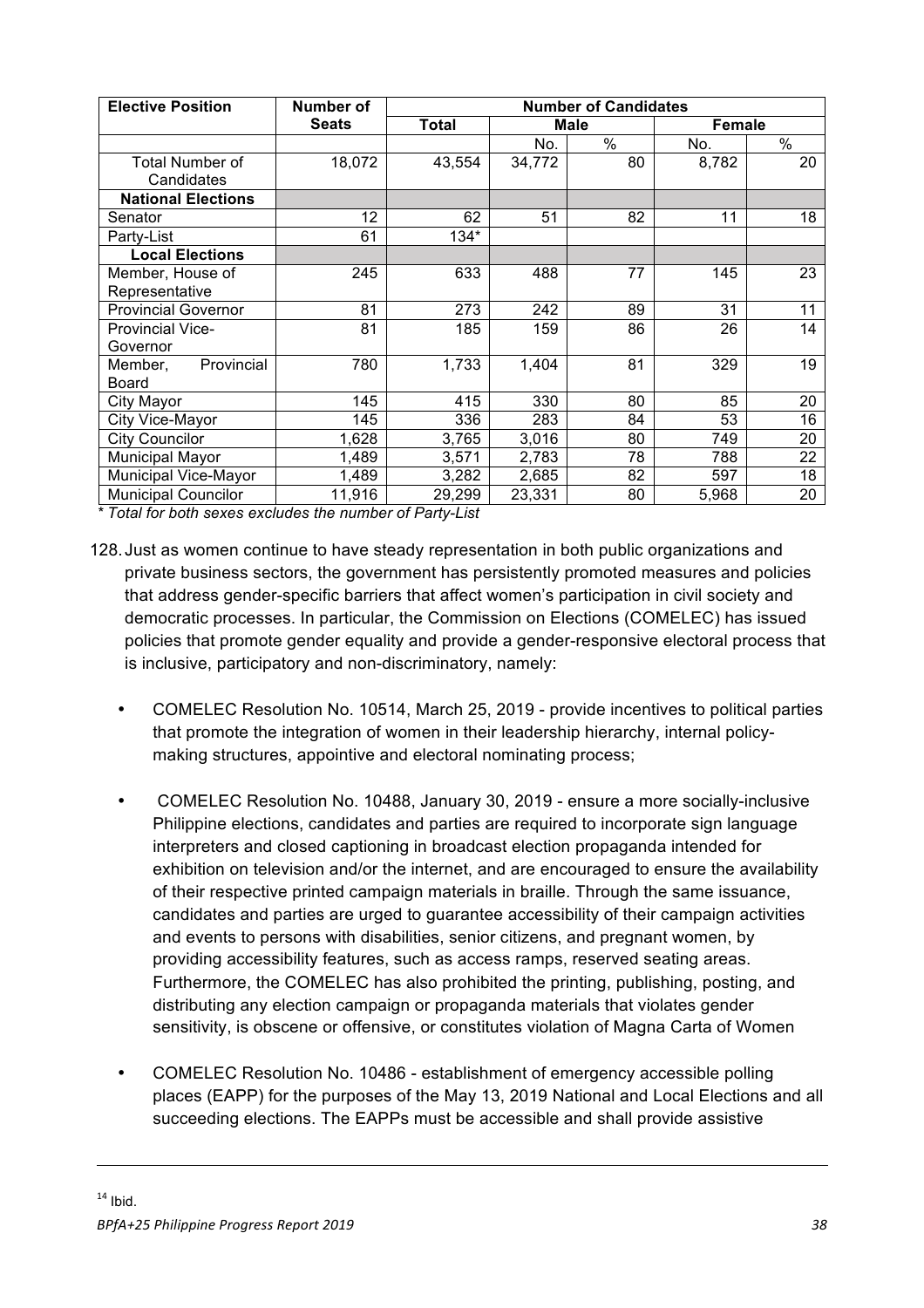services and devices for persons with disabilities, senior citizens and heavily pregnant women voters.

- COMELEC Resolution No. 10110, May 3, 2016 required all LGUs including the barangay, city/ municipality and provincial levels to open their daycare centers on election day to encourage more female voters to take part in the elections. Mothers and other caregivers could conveniently leave their young children in daycare while they vote. Special satellite registration prioritizing women have also been conducted in major cities across the country.
- MC No. 2019-65, May 3, 2019 To further concretize the commitment to inclusivity, concerned government agencies, civil society organizations and private sector stakeholders agreed through a memorandum of understanding (MOU) signed April 8, 2019, to work together in ensuring the electoral participation and reasonable accommodation of persons with disability, senior citizens and heavily pregnant voters on the day of the election.
- 129.The COMELEC also launched a GAD Policy Studies Group (PSG) in 2016, a core group of stakeholders that will study and propose legal and policy reforms to increase women's political participation. The GAD PSG's work primarily aims to explore mechanisms to increase the number of women candidates and elected officials. The PSG's objectives also include educating stakeholders on the need to have more women candidates and politicians as well as create and mobilize a network of gender-in-election champions. These external stakeholders include the country's Executive and Legislative departments, the Commission on Human Rights, political party list groups, lawyer's organizations and NGOs. In the lead up to the 2016 Presidential Elections, the commission also spearheaded series of lecture seminars to encourage more women candidates to run in the 2016 elections as well as hosted a Fora on Gender and Election-Related Violence.
- 130.In time for the upcoming 2019 National Elections, the PCW re-launched #AgendaNiJuana (Juana's Agenda*)* an integrated campaign which began in 2016, to call for genderresponsive governance, the gender-balance leadership, and promotion of women's political participation and representation in all spheres of society.
- 131.The CSC remains committed in realizing provisions of the Magna Carta for Women to "accelerate equitable representation of women" in government through policies and programs that support the appointment of qualified women to leadership positions. It has instituted reforms in its recruitment system and developing human resources that is outlined in the Enhanced Competency-based Recruitment, Promotion and Placement (ECBRPP), the Competency-based Learning and Development Management System (CBLDMS), and the integrated non-discriminatory provision on appointments expressed in the CSC's Omnibus Rules on Appointments and other Human Resource Actions (ORAOHRA) which was revised in 2018.
- 132.In 2017, civil service examination-related policies such as CSC Resolution No. 1701169, were set up to address issues faced by women in marginalized groups through creation of enabling mechanism that increase the participation of persons with disabilities, pregnant, and senior citizens. The inclusion of the rights of Muslim women were considered in the guidelines on administering the Civil Service Examinations under CSC Resolution No.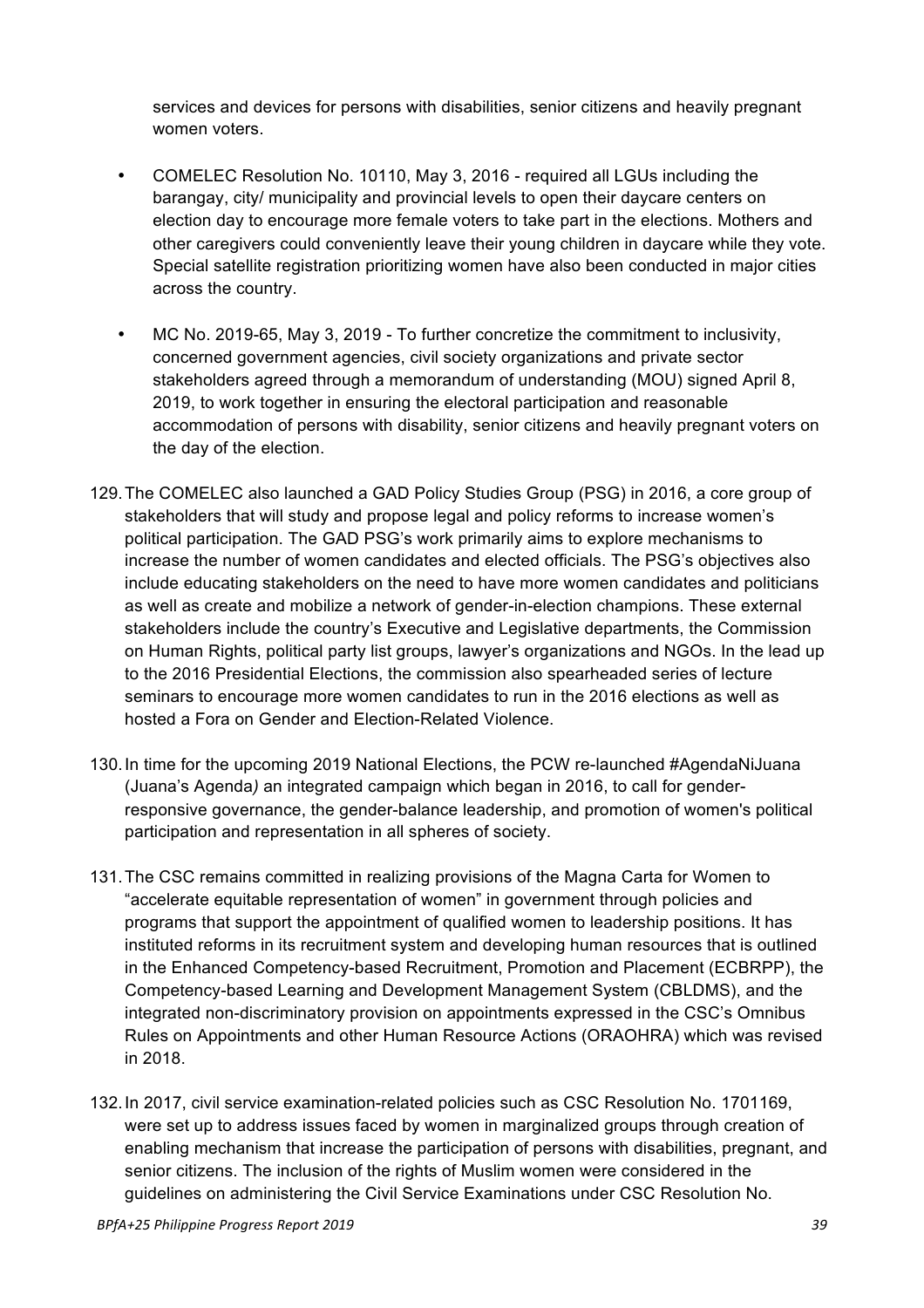1700630. It also maintains Program to Institutionalize Meritocracy and Excellence in Human Resource Management (PRIME-HRM), with reference to the CSC's HR Systems Maturity Level assessment which focuses on the articulation of Equal Opportunity Principle (EOP) in the Commission's policies across all core human resource systems and the development and implementation of actual plans to integrate people with diverse background.

133.It also conducted Gender Mainstreaming in HR Policies, Processes and Systems since 2014. As a result of this, a Gender Mainstreaming Manual with instructional video and HR Toolkit was developed by CSC, in partnership with PCW and the ASEAN Plus 3. While it continues to devote resources for developing and gender-responsive capacity development programs through Civil Service Institute (CSI) - Gender responsive provisions under Republic Act No. 11032 (An Act Promoting Ease of Doing Business and Efficient Delivery of Government Services, Amending for the Purpose Republic Act No. 9485 otherwise known as the Anti-Red Tape Act of 2007) (e.g., provision of special lane for pregnant women). Gender mainstreaming has also been consistently promoted via institutionalization in the collection of sex-disaggregated data by concerned offices (e.g., Inventory of Government Human Resource System; Profile of HRMOs; Career Service Examinees; Honor Awards Program; Public Sector Union Officers; Sexual Harassment Cases; and Participants' Profile in Trainings), as well as the application of GAD Analysis Tools like the Harmonized GAD Guidelines (HGDG) on major programs (i.e., ARTA, Honor Awards Program, and CBLDMS), which assist the CSC to formulate strategies that would enhance its GAD efforts. Alongside these initiatives are the conduct of GAD-related development interventions and creation of Pool of Subject Matter Experts, which ensure that every CSC employee is capacitated on GAD (e.g., Gender Sensitivity Seminar; Anti-Sexual Harassment; Use of Gender-Fair Language; Gender, Diversity and Inclusiveness; etc.).

#### Actions to increase women's access to expression through ICT

- 134.The Philippines launched the Women ICT Frontier Initiative (WIFI) of the Asian and Pacific Training Centre for ICT for Development (APCICT/ESCAP) in 2017 in partnership with the Department of Information and Communications Technology (DICT), ASEAN Women Entrepreneurs Network (AWEN), and PCW. This Project aims to develop an enhanced Philippine WIFI Entrepreneur Track Training of Trainers Module and Participants Manual that can be a model Training Course to be implemented nationwide and across ASEAN countries. WIFI recently conducted an Integration workshop, which is composed of two tracks and Entrepreneurship and Policy Track and Policy.
- 135.DICT together with Connected Women and Facebook, announced in 2018 the various programs of the WE-ICT (Women Empowerment-ICT), an initiative that aims to empower Filipinas with strong economic and digital literacy skills. One such program is *#SheMeansBusiness*, a Facebook-led initiative that has customized blueprint modules for training small to medium businesses. Also, the DICT and Connected Women have collaborated on a job matching program in order to match women trained in digital marketing to female entrepreneurs who can employ them. Co-led by Connected Women in the Philippines, *#SheMeansBusiness* has trained more than 400 women through six workshops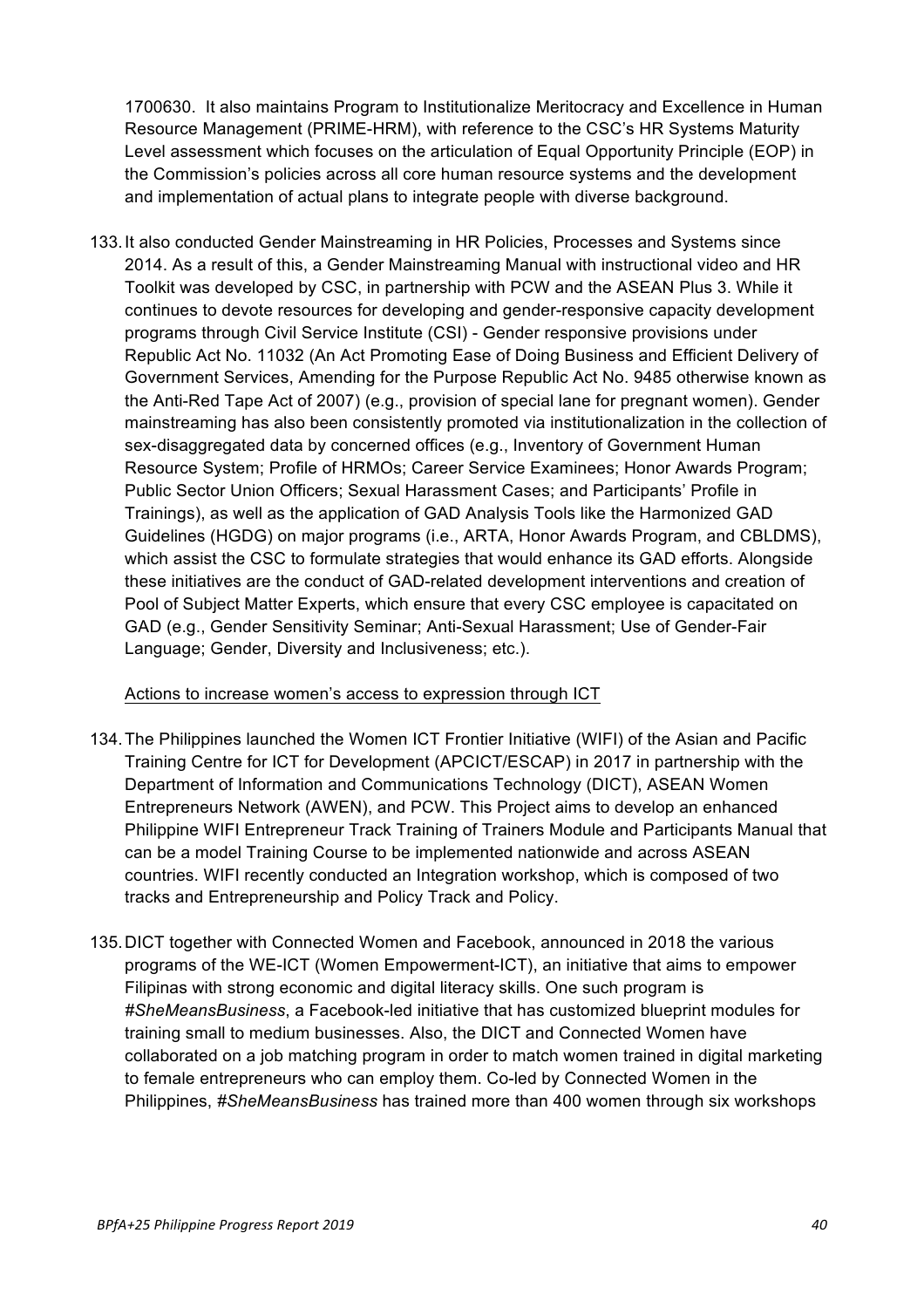in major cities across the Philippines. Through entrepreneurship modules, women in these cities have learned digital skills to bring their business ideas to life.<sup>15</sup>

- 136.DICT also conducted Women and Mobile: Bridging the Gender Gap trainings during the National Information and Communications Technology Month in 2018 with the theme: Thrive Through Disruption: Inclusivity, Empowerment and Sustainability. The initiative aimed at promoting digital inclusion, equal access to opportunity and narrowing the digital divide. <sup>16</sup>
- 137.To further their commitment to infuse gender awareness through ICT, the DICT organizes an annual GAD Summit. In 2016, more than a hundred attended the two-day event to address gender issues on ICT. The summit highlighted the gender dimension of DICT, including its potential in empowering women; its strategies in addressing the gender digital divide; and its initiatives in promoting gender-responsive governance.

#### National investments invested in the promotion of gender equality and the empowerment of women

- 138.The total GAD budget utilization of agencies with accepted GAD Accomplishment Reports (ARs) slightly increased to PhP468.3 billion (US\$ 88.81 million) in FY 2016 from PhP451.7 billion (US\$ 85.66 million) in FY 2015. While based on accepted ARs for FY 2017 the GAD budget utilization of agencies is at P540 billion (US\$ 102.40 million) already, as of May 28, 2018. This is still expected to increase upon completion of the review process. This notable increase is attributed to the incessant capacity building conducted by NGAs as influenced by PCW to increase their GAD allocation and utilization. Moreover, the rigorous review process undertaken by PCW helped ensure that GAD budgets are utilized for acceptable GAD programs and activities.
- 139.The COA has been the strategic partner of PCW in increasing the number of compliance of government agencies in the submission of annual GAD Plans and Budgets, and GAD Accomplishment Reports through the issuance of COA circulars and policies that provide agency heads guidance on the mandatory annual audit of funds for gender and development such as:
	- COA Circular 2014-01: Revised Guidelines in the Audit of GAD Funds and Activities in government agencies – it updated the previous audit guidelines and aligned it to new audit approach called the integrated risk and results-based audit approach (IRRBA) and the Magna Carta of Women;
	- Memorandum No. 2018-009: Checklist of Common Audit Observations in the Audit of GAD Funds and Determination of Gender Issues and Mandates of All Government Agencies - checklist is used by auditors as a reference in the audit of GAD funds and guide in the presentation of audit observations and recommendations in the annual audit reports.

 

<sup>15</sup> https://dict.gov.ph/dict-connected-women-facebook-collaborate-to-empower-women-through-technology/

<sup>&</sup>lt;sup>16</sup> https://dict.gov.ph/women-and-children-ict-use-essential-for-achieving-a-digital-economy/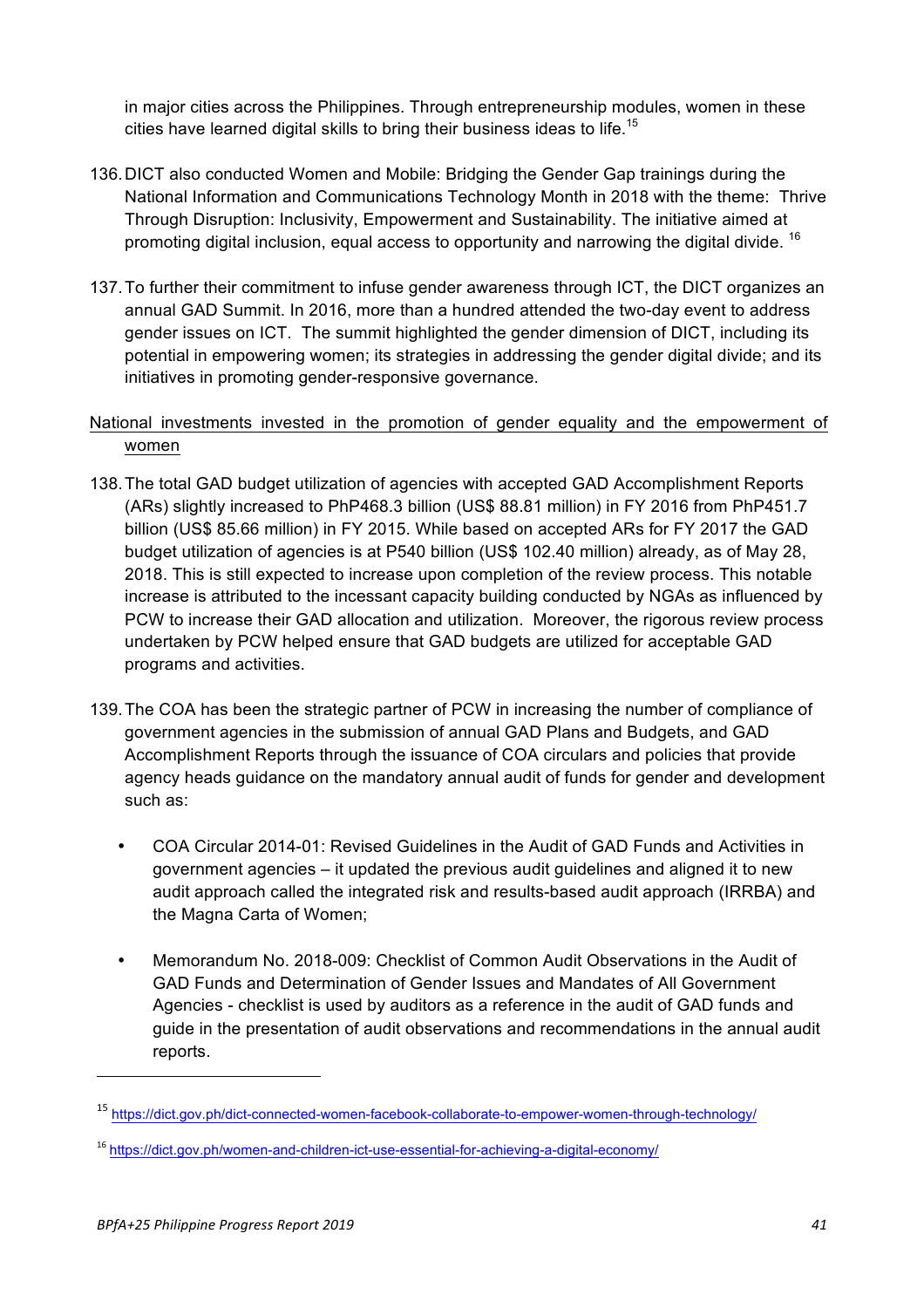140.Auditors are required to include in their Annual Audit Reports a paragraph on the results of audit of GAD funds. GAD has been part of the regular audit focus of audit teams in the audit of Philippine Embassies and Consulates. Continuous training and capacity building of COA Auditors and agency personnel on GAD Planning and Budgeting as well as Audit of GAD Funds have been undertaken through the regular course offering of the Professional Development Office of COA and upon invitation of government agencies. Through the audit of the utilization of funds for gender and development, the Auditors looked at the actual utilization of GAD funds versus the allocation of at least 5% of the total appropriation based on the endorsed and approved GAD Plans and Budgets, and GAD Accomplishment Reports of all government agencies. These audit observations are communicated to management and reflected in the Annual Audit Reports.

#### National action plan for gender equality

- 141.In 2019, the PCW launched its "Gender Equality and Women's Empowerment (GEWE) Plan 2019-2025" which serves as key reference in formulating Gender and Development (GAD) agenda, plans, and budgets of agencies. The GEWE plan contain a Compendium of Indicators for Monitoring and Evaluation of GEWE in the Philippines which presents a menu of GEWE indicators for various sectoral and thematic areas of concern to direct GAD work in the Philippines. The Plan and the Compendium of Indicators are based on CEDAW Recommendations, the BPfA and the SDGs.
- 142.Alongside the GEWE Plan 2019-2025 the government also launched an updated toolkit to measure the extent of gender-responsiveness of local government units (LGUs). The Gender-Responsive Local Government Unit (GeRL) Assessment Tool can be used to gather data and information on the level of LGUs' GAD mainstreaming efforts and practices; serve as a monitoring and evaluation tool to measure the extent of gender responsiveness of the LGU as an organization and in the delivery of basic services and facilities; and identify the gaps and corresponding strategies to achieve gender-responsive local governance

#### Action plan and timeline for the implementation for CEDAW recommendations

- 143.The Philippines regularly reports on the implementation of the CEDAW. The combined 7th and 8th CEDAW report went through a participatory formulation process. Information and updates were gathered and consolidated from concerned government agencies on their implementation of the CEDAW and supplemented with information from relevant studies, and statistics on the situation of women and men in the country.
- 144. Immediately after the Philippines received the concluding observations on the  $7<sup>th</sup>$  and 8th report in 2016, copies were disseminated to various groups, and workshops with government agencies, CSOs were conducted to address the recommendations of the CEDAW Committee.

#### National human rights institution

145.The Commission on Human Rights of the Philippines (CHRP), a constitutional body, is the country's independent National Human Rights Institution (NHRI), It prepares its own report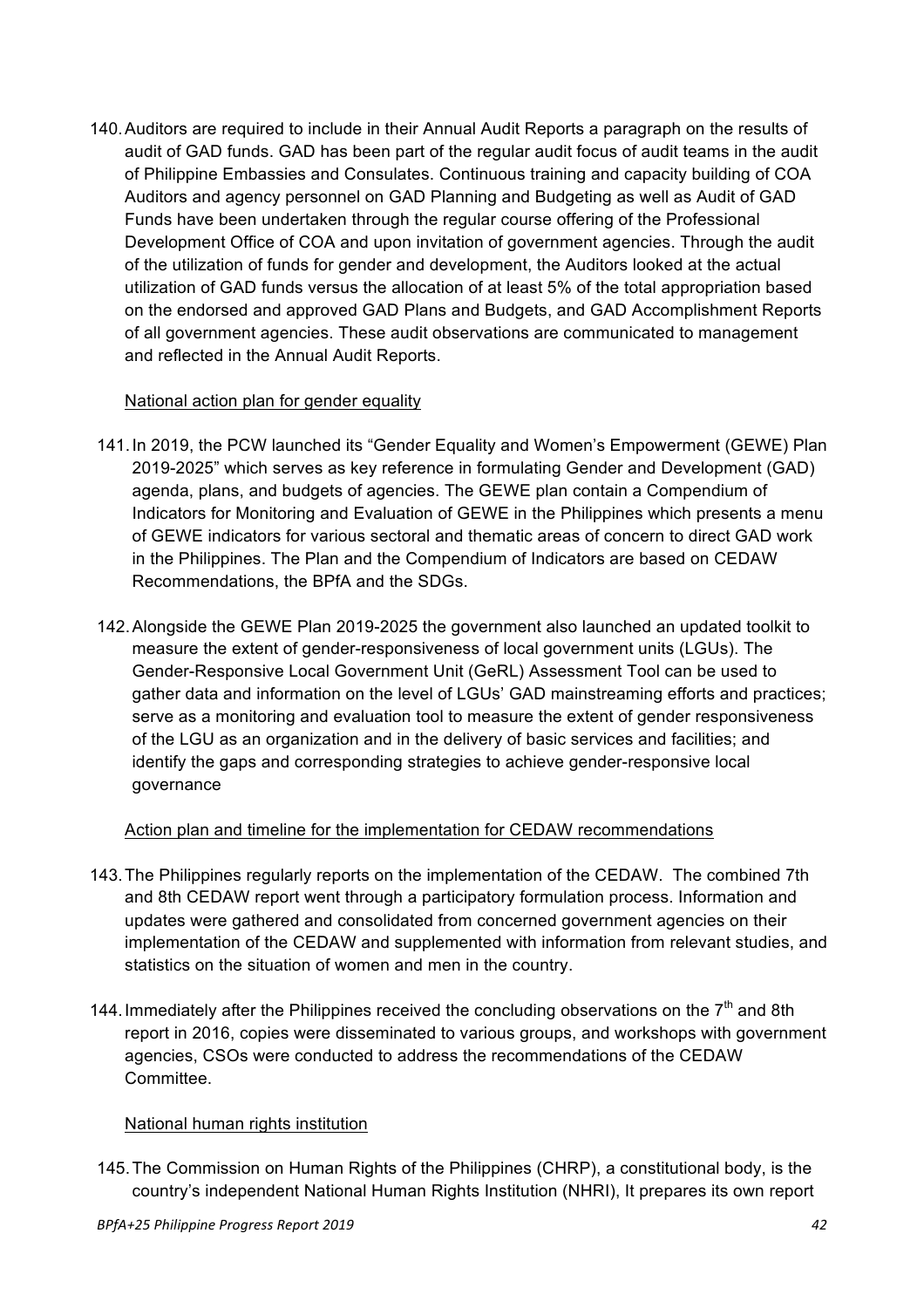on the Philippines' compliance to CEDAW and is regularly a member of the Philippine delegation to the UN Commission on the Status of Women Annual Meetings to participate in the sessions and side events and assert the vital role of NHRIs in advancing gender equality and women's empowerment

- 146.The Magna Carta of Women designates the CHRP as the Gender and Development Ombud. As such, it is mandated to advocate for the promotion and protection of women's human rights, strengthen its Human Rights Education program, investigate violations including those committed by private institutions or by private individuals, monitor compliance, and recommend appropriate measures. To pursue its mandate, the CHRP in 2016 developed the "CHR Gender Ombud Guidelines, Promoting Gender Equality and Women's Empowerment under the Magna Carta of Women (RA 9710) and Related Laws" together with the Protocols for the investigation of cases involving women, children and persons with diverse SOGIE. The CHRP has also a Women and Children's Rights Center with full-time staff focused not just on promotion of women's rights, but also on investigating women's rights violations. They have ruled on the dismissal of a pregnant student, and are currently investigating the misuse of the GAD budget by a local government unit.
- 147.The CHRP has consistently promoted gender equality. In 2016, the CHRP conducted a national inquiry into the barriers that some women face when accessing reproductive health services and a full range of family planning methods. The national inquiry also examined the existence of local government ordinances that contradict the general principles of the Responsible Parenthood and Reproductive Health (RPRH) Law and international human rights conventions. For example, in February 2015, Sorsogon City's mayor signed a pro-life Executive Order, which resulted in the withdrawal of contraceptives from local health centers. Women's access to contraceptives was also challenged by some groups before the courts. In addition, the inquiry considered the requirement of spousal and parental consents in some provisions of the RPRH Law and how this can limit the access of women and young people to reproductive health services.
- 148.The Commission recognizes that respect for sexual rights, sexual orientation and gender identity is integral to the realization of equality between men and women. Sexual orientation and gender identity and expression (SOGIE) are integral to every person's dignity and humanity and must not be the basis for discrimination or abuse. As an NHRI and as Gender Ombud, the Commission promotes the Yogyakarta Principles when it provides that "human beings of all sexual orientations and gender identities are entitled to the full enjoyment of all human rights." Like the PCW, it strongly supported the Anti-discrimination based on SOGIE bills pending in Congress.
- 149.As Gender Ombud, the CHRP endeavors to understand Violence Against Women in its various contexts and forms with a goal of effectively addressing violations and working towards elimination and prevention. One of its recent initiatives is the establishment of the Gender-based Violence or GBV Observatory, as part of the broader Human Rights Observatory funded by the GO JUST project of the European Union. The GBV Observatory aims to create a repository of data and information to deepen the understanding of GBV and to draw recommendations to improve structures, mechanisms, and programs and services. Prior to the establishment of the observatory this year, the CHRP conducted a GBV research and mapping of legal referral mechanism in 2018 to inform the drafting of the GBV Observatory framework and collect baseline data on GBV for 5 pilot areas. Interviews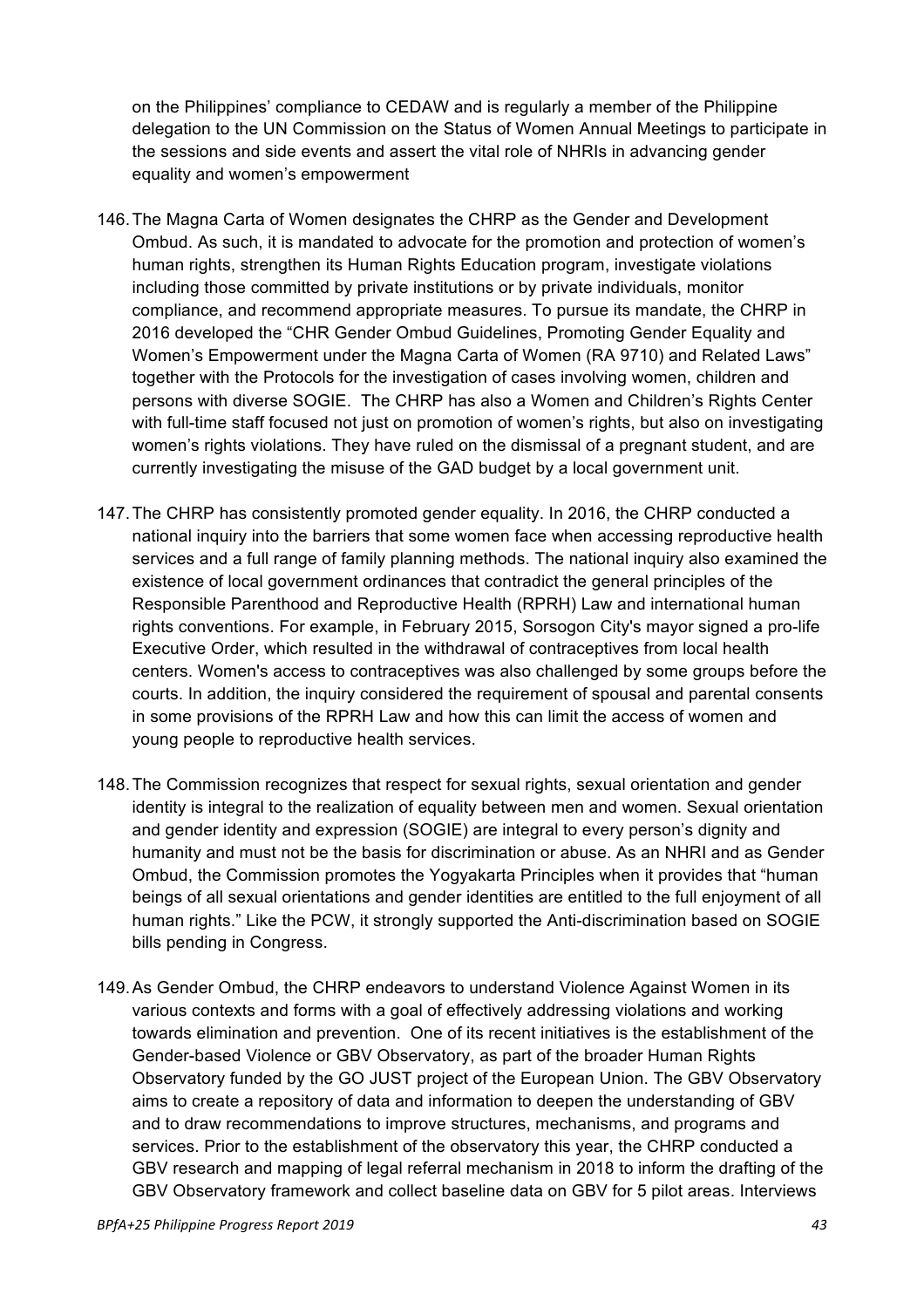with national government agencies, regional offices and academic institutions were also conducted. As a member of the Inter-Agency Council on Anti-Violence Against Women and their Children, the CHRP works with the other council members in putting together this Observatory.

#### **Overarching Dimension 5: Peaceful and inclusive societies**

#### Promoting peaceful and inclusive societies

- 150.The 2014-2016 National Action Plan on Women Peace and Security (NAP WPS) enabled national government agencies and local government units to identify women, peace and security interventions to be integrated in their respective GAD plans. The NAP WPS aligns with United Nations Security Council Resolutions (UNSCR) 1325 and 1820 through two primary outcomes: (1) protection of women's human rights and prevention of violation of these rights in armed conflict and post-conflict situations, and (2) empowerment of women that ensures their active and meaningful participation in areas of peacekeeping, peacemaking, peacebuilding, conflict prevention, conflict resolution, and post-conflict reconstruction. The plan supports the implementation of national mandates on women and gender equality as well as peace and development.
- 151.The 2017-2022 National Action Plan on Women, Peace and Security (NAPWPS) adopts a broader framework for addressing the situation of women in armed conflict and recognizing their contributions to conflict transformation. The plan integrates the basic precepts of women's human security as stipulated in CEDAW General Recommendation 30 (CEDAW GR 30), the context of non-international armed conflict. The 2017-2022 NAP WPS compliments the 2017-2022 Philippine Development Plan (PDP) as mentioned in Chapter 6: Foundation for Sustainable Development on Attaining Just and Lasting Peace.

Increasing leadership, representation and participation and participation of women in conflict resolution and decision-making in situations of armed and other conflicts

- 152.The 2017-2022's NAP WPS anchors its vision to achieving the expansion of women's role in the various spaces for peace. The five year plan highlights women's agency – both as leaders and participants – in the peace process and seeks to continue the women's participation in both formal processes as well as in other informal spaces (i.e. civil society and grassroots participation). It also aims to support various initiatives where women empower other women, recognize the intersectionality of gender, ethnicity, and religion, and build a stronger constituency for peace and conflict transformation where women are involved in the front, back, and center of the process.
- 153.Through the Magna Carta of Women and the Philippine National Police Reform and Reorganization Act of 1998 or RA 8551 on women's participation in the military and police, more women are reaching milestones in male dominated fields. On March 26, 2019, Gen. Joselyn R. Bandarlipe became the first female Army officer to assume the command of a brigade of the 53<sup>rd</sup> Engineering Brigade. A year prior, the Philippine Military Academy (PMA) valedictorian, and 7 more topnotchers of the top 10 graduates are women. On March 27, 2014, Chief Negotiator Prof. Miriam Coronel-Ferrer, the first female chief negotiator in Philippine history, signed a major peace agreement together with other women leaders in the Philippines bringing peace to Mindanao that has endured 45 years of bloody conflict. In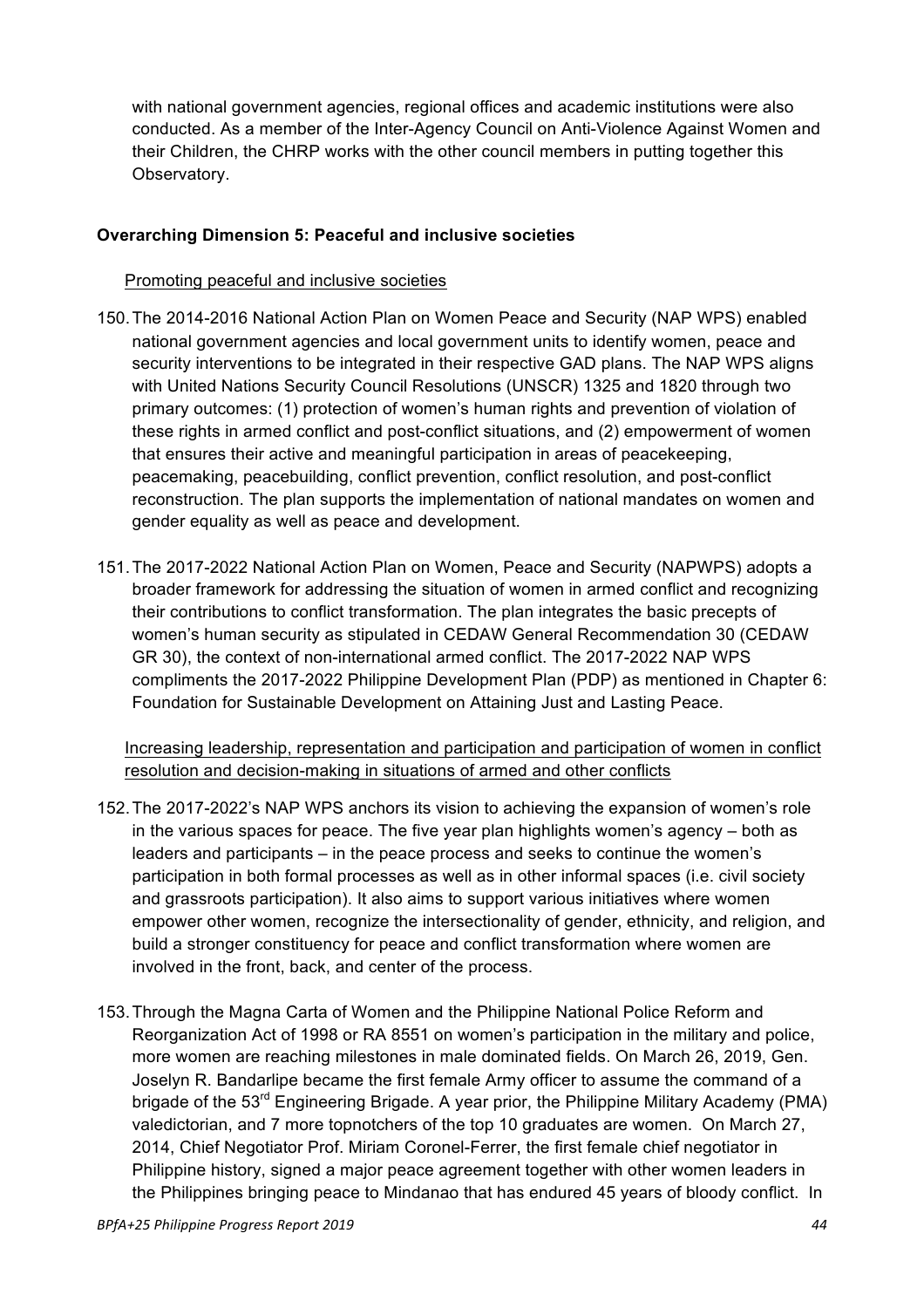addition to this, the so-called "Hijab Troopers", were awarded the Military Merit Medal for their services in the Marawi siege in 2017 when Daesh-inspired local terrorists seized the city. The Hijab-clad female soldiers provided vital support to the local government and other agencies in helping those displaced by the five months of fighting between government forces and the Maute terrorist group. They specifically focused on peace education and assisting in psychosocial debriefing, especially among children and young people traumatized by the war.

Enhancing judicial and non-judicial accountability for violations of international humanitarian law

154.Efforts to enhance judicial and non-judicial accountability for violations of international humanitarian law and violations of the human rights of women and girls in situations of armed and other conflicts or humanitarian action and crisis response were carried out through measures such as the Joint Statement on Promoting Women, Peace and Security in ASEAN which was adopted by all the member states on November 13, 2017. In the aftermath of the 2017 Marawi Siege, NSC WPS issued a resolution on "Ensuring Gender-Responsive Conflict Management, Conflict Resolution and Humanitarian Action in the Crisis in Marawi City, Lanao del Sur and the Whole of Mindanao" to ensure that greater accountability and protection were extended to protect the human rights of women and girls. The resolution also intended to promote the inclusion of gender dimension in the Transitional Justice and Reconciliation Agenda.

#### Elimination of discrimination against and violations of the rights of the girl child

- 155.On September 13, 2018, the Office of the Presidential Adviser on the Peace Process (OPAPP) initiated the crafting of the National Action Plan for Youth, Peace and Security (NAP YPS) in response to the United Nations Security Council Resolution (UNSCR) 2250 which recognizes the youth's efforts in peacebuilding.
- 156.On November 24, 2017, the Philippine Government, through the Department of Foreign Affairs (DFA) launched the country's National Action Plan (NAP) to End Statelessness. The NAP to End Statelessness is a framework of seven (7) action points, which the Philippine Government has committed to implement until the year 2024. The NAP Action Points are as follows: (1.) Resolve existing cases of statelessness; (2.) Ensure that no child is born stateless; (3.) Remove gender discrimination from nationality laws; (4.) Grant protection status and facilitate the naturalization of refugees and stateless persons; (5.) Ensure birth registration for the prevention of statelessness; (6.) Accede to the UN Statelessness Conventions; and (7.) Improve quantitative and qualitative data on stateless populations.
- 157.President Duterte signed into law the Special Protection of Children in Situations of Armed Conflict Act or RA No. 11188 on January 10, 2019. Under the law, children are declared as "Zones of Peace" which must extend beyond territorial or geographical boundaries. The law requires the state to "provide special protection to children in situations of armed conflict from all forms of abuse, violence, neglect, cruelty, discrimination and other conditions prejudicial to their development, taking into consideration their gender, cultural, ethnic, and religious background." It requires the state to take all feasible measures to "prevent the recruitment, re-recruitment, use, displacement of, or grave child rights violations against children involved in armed conflict." The law designates the Inter-Agency Committee on Children in Situations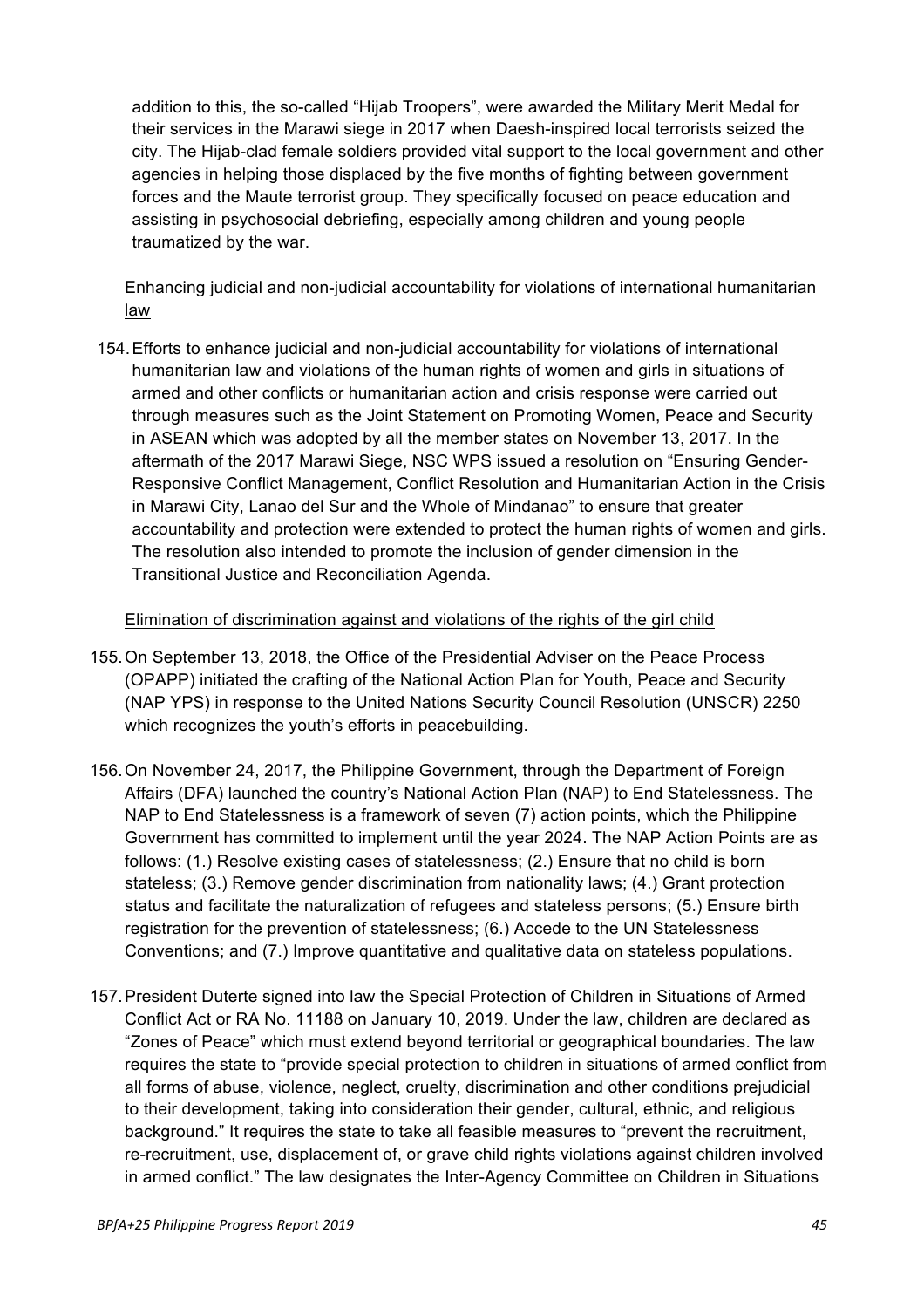of Armed Conflict to undertake the protection of the welfare of children in situations of armed conflict.

158.A Joint Action Plan between the UNICEF and the Moro Islamic Liberation Front (MILF) beginning 2009, resulted in the disengagement of 1,869 children from the ranks of the MILF.

#### **Overarching Dimension 6: Environmental conservation, protection and rehabilitation**

- 159.The Philippines is among the top countries at risk of adverse impacts of climate change worldwide. In the 2015 Global Climate Risk Index, it ranked first among the most affected countries by climate change and third among all of the countries with the highest disasterrisk globally (2018 World Risk Report). Climate change contributes greatly to occurrence of extreme weather events – stronger typhoons, sea-level rise, and intensified storm surges in coastal regions in the country, of which, the impacts on the most vulnerable groups, especially on women and girls, are more devastating.
- 160.With the country's increasing recognition of the gendered impacts of climate change and natural hazards, the Philippine government carried out actions from 2014-2019 to integrate gender perspective and concerns into its policies and programs for environmental protection and disaster risk reduction, climate resilience and mitigation by creating enabling mechanisms and promulgating policies that strengthen women's representation, participation and leadership in climate actions, environmental protection and resource management, gender and climate change knowledge-exchange platforms and M&E systems, gender-responsive capacity-building initiatives, and raising awareness on women's vulnerabilities to climate hazards and their rights and role in environmental sustainability and climate resilience.

#### Integrating gender perspectives and concerns into environmental policies

- 161.The government's commitment to integrate and mainstream gender perspectives and concerns into national environmental policies is articulated in the most updated strategic plans of the Department of Environment and Natural Resources and its attached agencies and the Climate Change Commission. For instance, the DENR-Forest Management Bureau developed a GAD Strategic Plan 2018-2022 to enhance gender equality and empowerment of marginalized sectors especially women and indigenous communities in the forestry sector. Women's participation in biodiversity conservation was also strengthened thru the passing of RA 11038 or the Expanded National Integrated Protected Areas System Act of 2018. It's Section 11 provides that "at least 40 percent of the Protected Area Management Board (PAMB) members shall be women, pursuant to Republic Act No. 9710 or 'The Magna Carta of Women'".
- 162.The government started monitoring the implementation of gender-responsive climate actions as identified in the National Climate Change Action Plan (NCCAP) 2011-2028, which, articulates a strong orientation towards mainstreaming gender perspective as outlined in its goal to "build the adaptive capacities of women and men in their communities, increase the resilience of vulnerable sectors and natural ecosystems to climate change, and optimize mitigation opportunities towards gender-responsive and rights-based sustainable development." Gender considerations have been incorporated in the indicators to measure and track its progress. Most importantly, the Commission ensures the operationalization of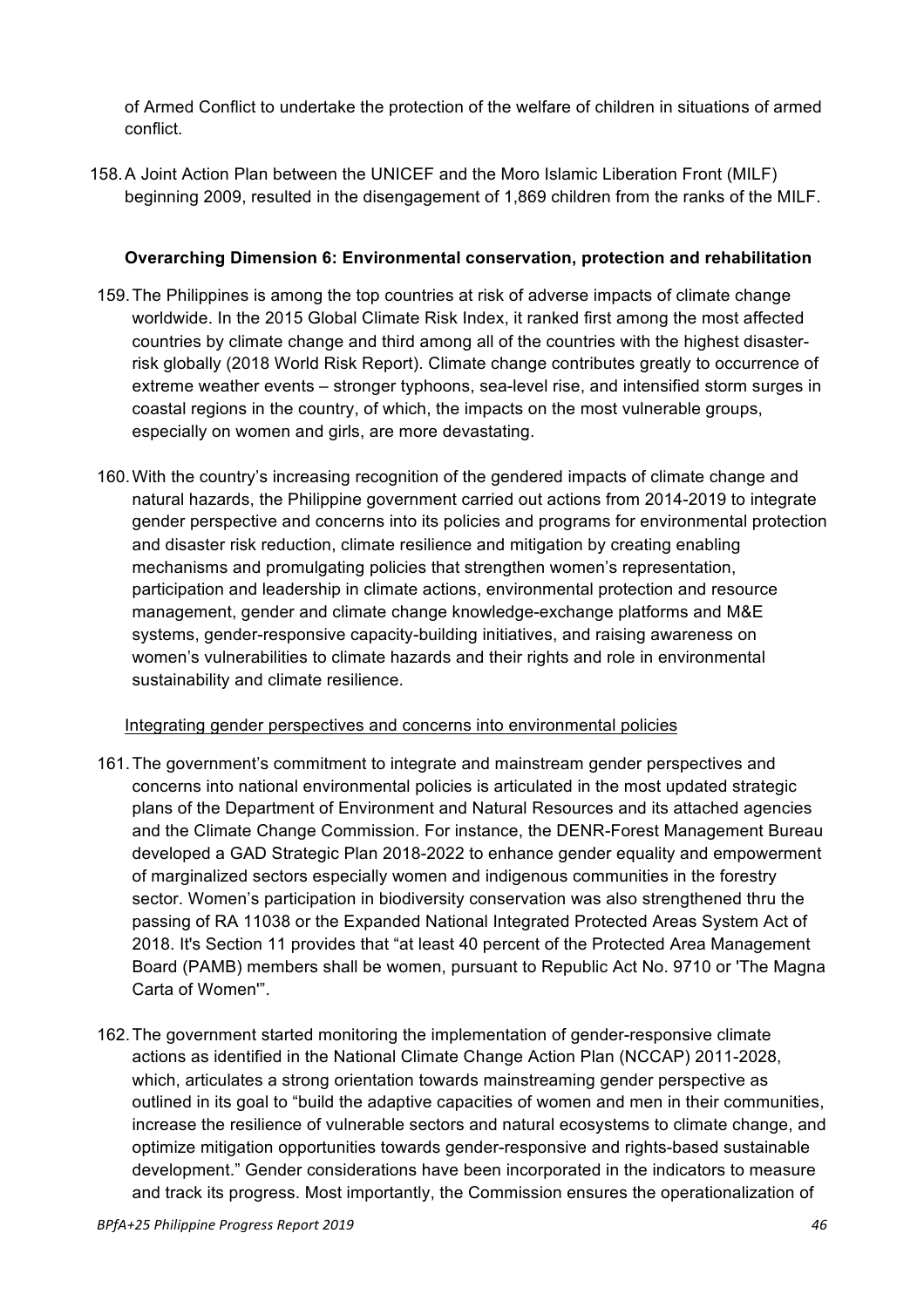gender-responsive approaches in the formulation and implementation of climate change policies, plans, programs and activities including the generation of sex-disaggregated data and conduct of gender analysis as enshrined in Commission Resolution 2019-02.

Integrating gender perspectives into policies and programs for disaster risk reduction, climate resilience and mitigation

- 163.Programs to strengthen the role of women in shaping environmental protection and climateresilient policies and practices were also sought through activities such as:
	- the National Climate Science Youth Congress in 2018 which provided an opportunity for young climate scientists, half of which are girls, from the Philippine Science High School, to present their research projects that seek to promote innovative and sustainable agricultural practices.
	- Institutionalization of the Climate Resiliency Field Schools (CrFS) in 2017 piloted by the Rice Watch Action Network (R1). A joint effort of the government and a civil society organization, R1, the CrFS program, caters to both men and women in the farming and fisheries sector and builds the capacity of farmers and fisherfolk to adapt to climate change through informed farming decisions, contingency planning, and income diversification. This program was recognized internationally for engaging women and youth, promoting diversification of income sources, and capacitating women on activities traditionally dominated by men.
	- Enhanced National Greening Program (eNGP) wherein women actively participated in the nursery operations, plantation establishment, and maintenance. In 2018, 30% of those engaged in the Enhanced National Greening Program are women. As of December 2018, there was a total of 19,346 women and 42,929 men engaged in activities such as survey, mapping and planning, seedling production, site development, and maintenance and protection.



Figure 2. No. of men and women participants in the NGP per region, as of December 31, 2018.

• Green Jobs Act of 2016 that enable the just transition to a low carbon green economy. The law defined "green jobs" as "employment that contributes to preserving or restoring the quality of the environment, be it in the agriculture, industry or services sector," and

*Reference: Department of Environment and Natural Resources-Central Office, February 2019*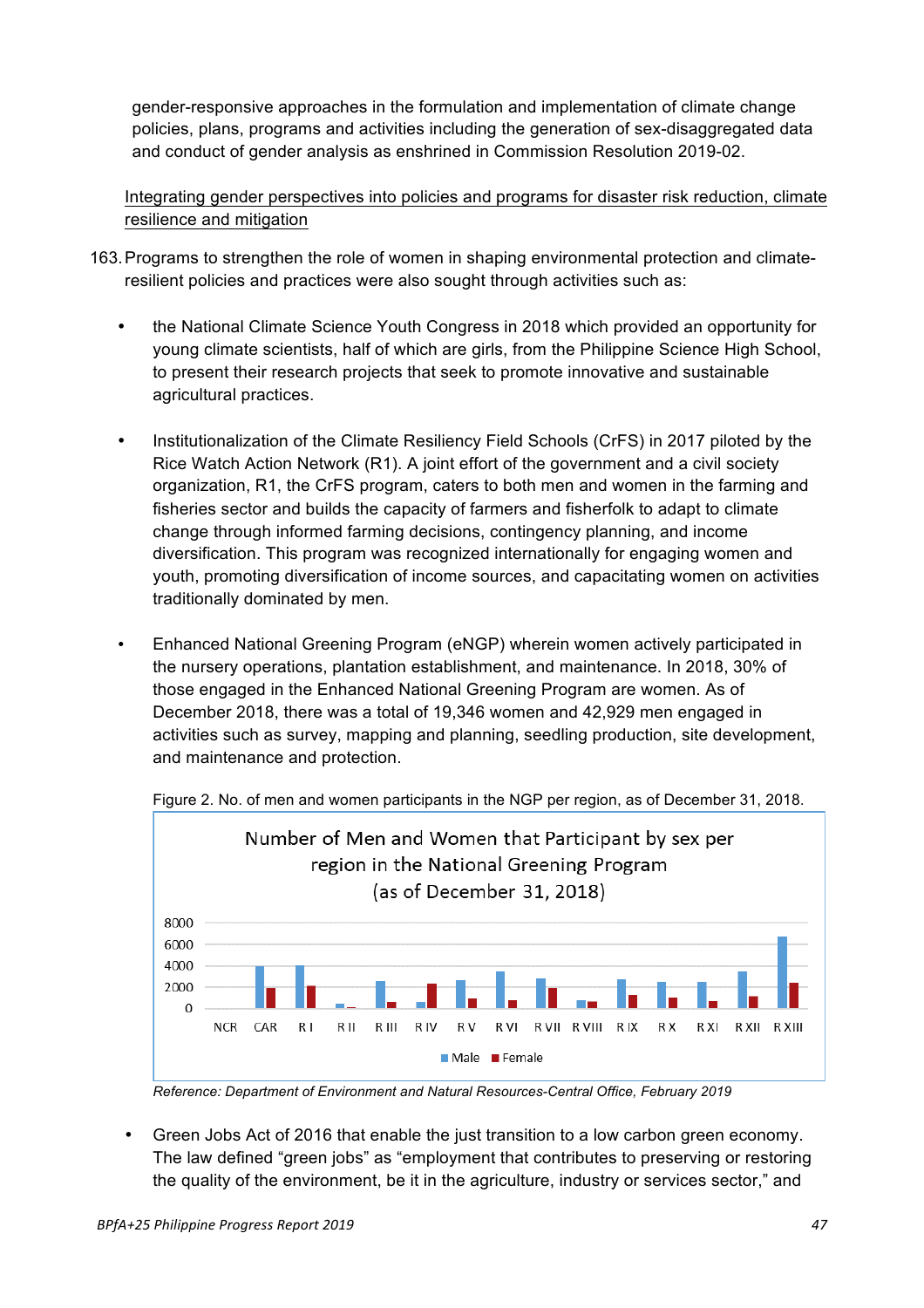"decent jobs that are productive, respect the rights of workers, deliver a fair income, provide security in the workplace and social protection for families, and promote social dialogue. In the process of developing and administering appropriate standards (for the assessment and certification of green goods and services, and green technologies and practices for the purpose of regulating the availment of incentives under the law), the Philippine Commission on Women was engaged as one of the key stakeholders to ensure that gender consideration is included in the certification process.

- The Bureau of Fisheries and Aquatic Resources (BFAR) is implementing Women-Managed Marine and Coastal Areas to establish database information, document success stories of women fisherfolk, provide technical assistance for women's participation in the conservation and management of natural marine habitats and forge partnerships with various stakeholders.
- 164.The government initiated awareness-raising activities at the national, local, and down to the barangay level, on matters relating to the vulnerabilities of women and men to climate impacts, and the rights and roles of women in environmental sustainability and climate change adaptation towards building resilient communities.
- 165.These activities include, learning events to identify strategies promoting complementation of men and women in forest and land restoration towards sustainable management of forest resources conducted by the Department of Environment and Natural Resources (DENR)- Forest Management Bureau as part of its GAD Strategic Plan 2018-2022. The DENR-Mines and Geosciences Bureau has conducted regular information and education campaign to all local government units down to the barangay levels on geological hazards within their respective areas. Women and children were taught how to read geological hazards maps to capacitate them on how to better understand the level of geological risks in the area. The DENR has also been regularly conducting village-level information campaigns to raise women's awareness on their right to register land titles under their name. From 2015 to 2017, 46 percent or 119,197 land patents were issued by the DENR to women and 141,158 were issued to men. For 2014-2016, agencies reported gender balance in the conduct of trainings on land use planning, forest resources assessment, forest protection, and community-based environmental law enforcement.





*Reference: Department of Environment and Natural Resources-Central Office, 2019*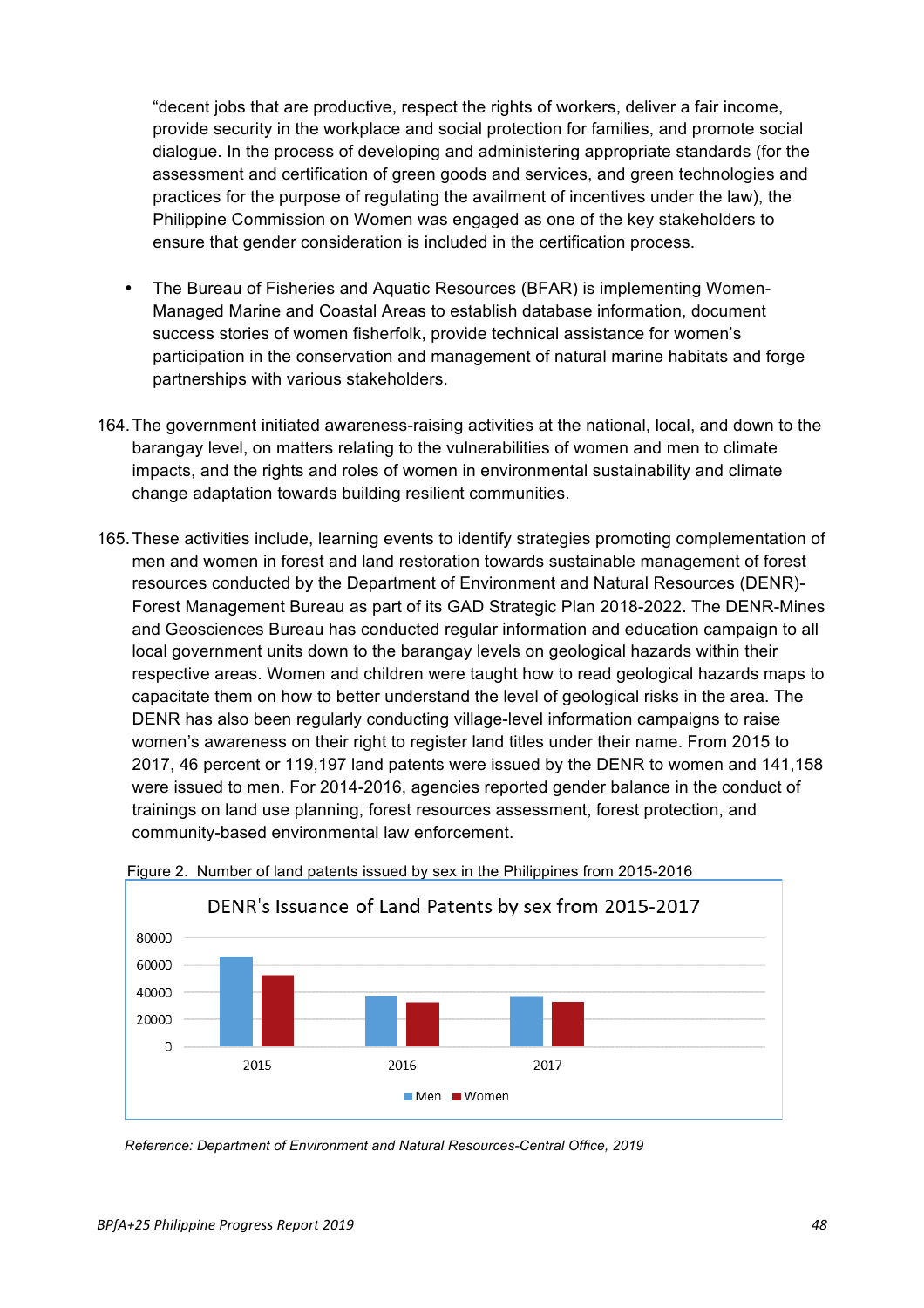- 166.The Philippines secured a seat as alternate member in the Green Climate Fund Board from 2019 to 2022, providing an opportunity to shape the policies of the Board and its funding decisions. The Philippine representative, and most of her advisers, are women. Meanwhile, it has also designated gender focal points to the United Nations Framework Convention on Climate Change (UNFCCC) to assist with all gender-related decisions and mandates under the UNFCCC processes and to the Intergovernmental Panel on Climate Change (IPCC) Task Group on Gender.
- 167.The distribution of solar lamps to women by humanitarian groups allowed cleaner access to energy consistent to SDG 7 (ensured access to affordable, sustainable, and modern energy) and facilitated better protection for women and girls especially in evacuation camps. It was not just access to energy, but the practice can also be deemed as having climate change cobenefit mitigation measure (e.g. reduction of fossil fuel use). A micro-study conducted by Institute for Climate and Sustainable Cities (ICSC) reaffirmed that addressing access with more affordable, safer and better energy should target women and strengthen their role as household energy managers.
- 168.The government organized awareness-raising, knowledge exchange, and capacity-building platforms through the Office of Civil Defense (OCD)'s conduct of continuous education of disaster risk reduction and management down the lowest level of the community to ensure zero casualty when disasters strike. The OCD has also instituted the annual "Gawad KALASAG" to recognize outstanding performances of local government units, civil society organizations, people's organization, education and health institutions, private organizations, individuals and other stakeholders that continue to contribute significantly in promoting and implementing gender-sensitive DRRM-CCA programs and innovations that build community resiliency in the long term.
- 169.The DSWD introduced and promoted the Team Balikatan (*"balikatan"* means shoulder-to shoulder in English) and Rescue in Emergencies (TeamBRE) Project (2012-2015) which aimed to provide maximum care, assistance and services to disaster-affected individuals and families and to implement emergency rehabilitation projects. Through this project, 150 fisher folk, including women fishers, in pilot areas in Region V, VIII, and CARAGA were organized and mobilized to strengthen community resiliency and prevent them from risking their lives during typhoon season by providing alternative sources of livelihood during those lean months. Further, food and cash assistance on disaster volunteer work, disaster response skills training and educational assistance for the children benefited the whole family. Lastly, they were oriented on the different social protection laws and services such as HIV-AIDS, Men Opposed to Violence Against Women, and Child Trafficking.
- 170.Active participation of women through coastal rehabilitation programs continues to be sought such as the Rehabilitation Program for coastal areas of the municipalities of Guiuan and Salcedo in Eastern Visayas of the *Sentro ng Ikakaunlad ng Katutubong Agham at Teknolohiya' or* SIKAT (Center for the Development of Indigenous Science and Technology). The program, managed and implemented by women, initiated the construction of artificial coral reefs and mangroves and the rehabilitation of see grass communities devastated by typhoon Haiyan in order to provide fishing grounds for women. The program demonstrated the women's leadership capacities and their critical role in coastal resource management. More importantly it promoted self-reliance through self-help savings as the women were encouraged to rely on their savings instead of borrowing loans during disasters. Other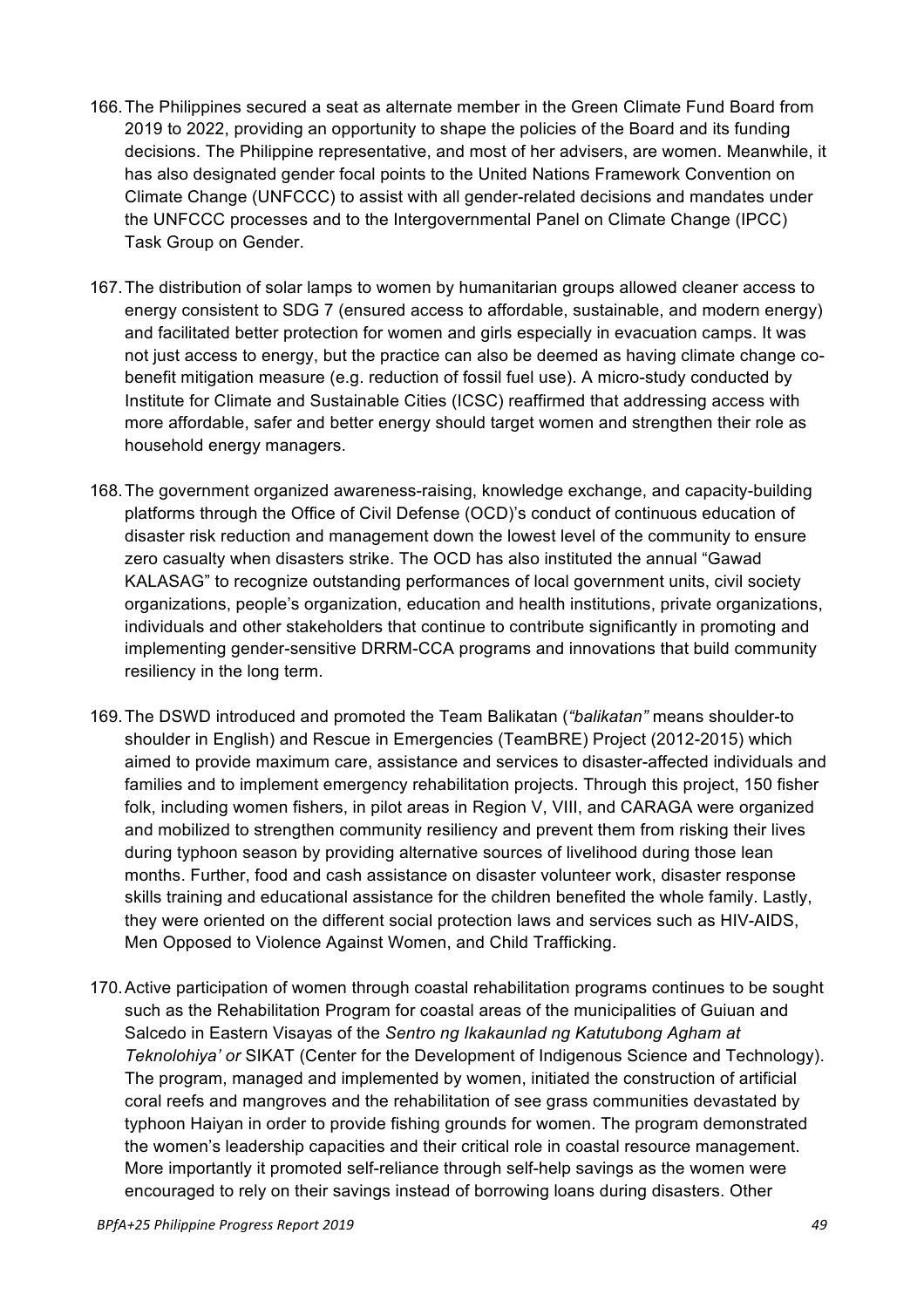impacts of the rehabilitation program saw the increase of fish catch from 7 to 15 kilograms, organization of 74 self-help groups with a total of 976 women members (from Guiuan and Salcedo) and total individual savings of PhP1.7 million (US\$ 32.14 million).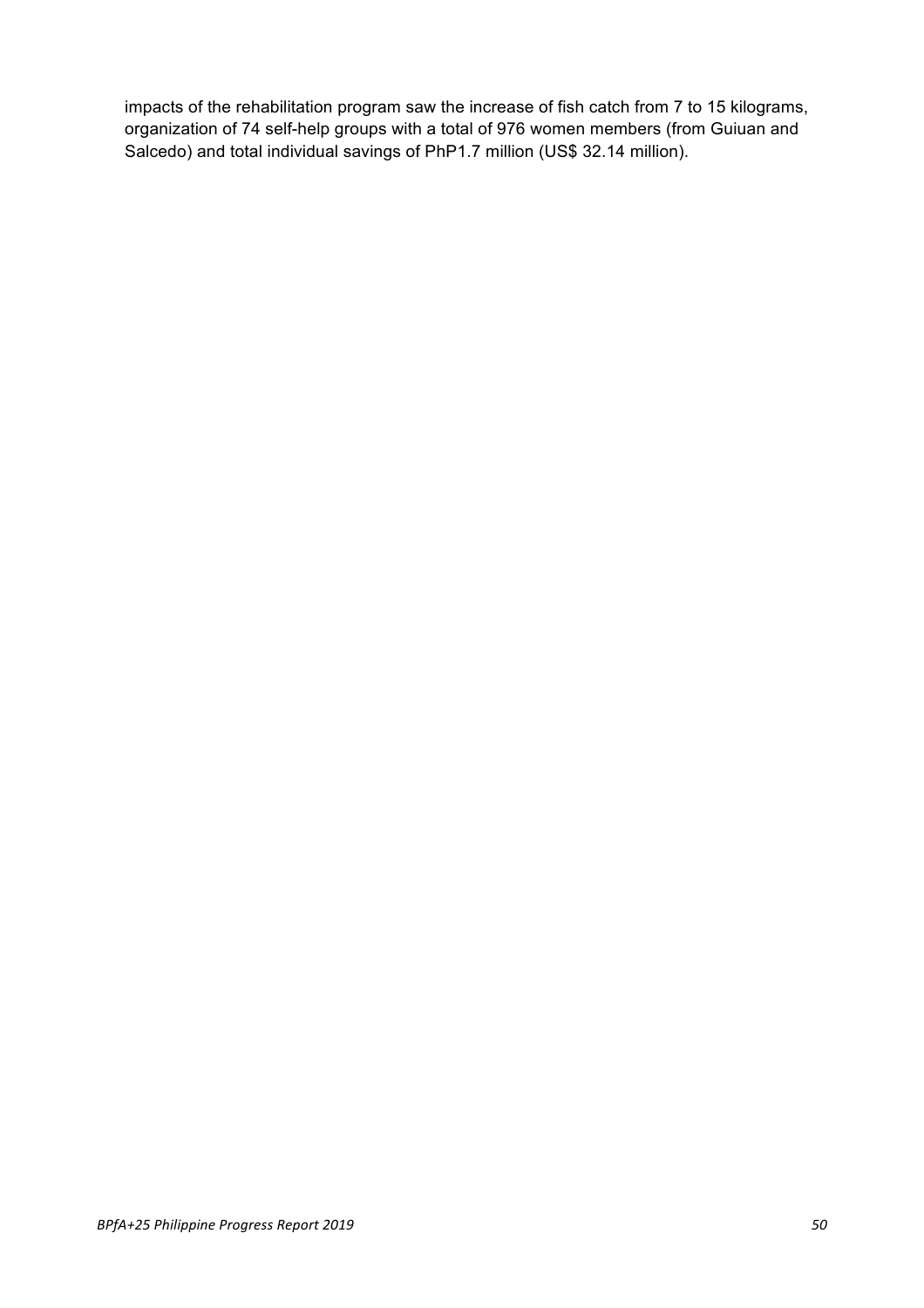### **Section Three** National Institutions and Processes

#### National machinery for gender equality

171.The Philippine Commission on Women (PCW) is the national machinery for gender equality and the empowerment of women and the primary policy-making, coordinating and oversight body on women and gender equality concerns. The PCW has been operating under the Office of the President (OP) from its creation in 1975 until the issuance of Executive Order No. 67 (EO 67) on October 31, 2018 that mandates the transfer of supervision of some OPattached agencies to executive departments. The PCW is now attached to the Department of the Interior and Local Government (DILG), the government agency that promulgates policies, rules and regulations on the general supervision over local governments and the interior or security sector. One advantage of this attachment to the DILG is to strengthen the localization of the Magna Carta of Women and other international mandates on women's rights and mobilizing the regional offices and local government offices to pursue the Gender and Development (GAD) agenda.

Membership in the institutional process for SDG implementation

- 172.Yes, the PCW is a member of the inter-agency national mechanism led by the National Economic Development Authority (NEDA), the premier national socio-economic planning body, which steers the whole-of-government, multisectoral implementation and monitoring of the SDGs. PCW is designated to oversee the implementation and monitoring of the SDGS. The PCW acts as a catalyst for gender mainstreaming, authority on women's concerns, and lead advocate of women's empowerment, gender equity, and gender equality in the country. In March 2019, it conducted a series of nationwide stakeholders' consultations for the formulation of the Gender Equality and Women's Empowerment (GEWE) Plan 2017-2022 anchored among others on the BPFA, Goal No. 5 of the SDGs and the Philippine Development Plan 2017-2022.
- 173.The PCW submitted baseline data for the compilation of the Philippine SDG Watch in 2018 and designated permanent and alternate SDG Focal Persons. Since then, PCW has designated permanent and alternate SDG Focal Persons to the Philippine SDG Indicator Focal Point (SDGIFP) to lead the development of the SDG indicators and updating of SDG Watch and Database.
- 174.The PCW also serves as the Philippine focal point to the ASEAN Committee on Women (ACW) and led the drafting and negotiations of the ASEAN Declaration on the Gender-Responsive Implementation of the ASEAN Community Vision 2025 and SDGs<sup>17</sup>, which was adopted by the ASEAN Leaders in 2017. To implement this declaration the Philippines is leading the conduct of gender mainstreaming conferences across the three ASEAN community pillars bringing together all sectoral bodies per pillar to discuss proposed gender mainstreaming action plans. Over a hundred delegated each from the ASEAN Socio-

 

*BPfA+25 Philippine Progress Report 2019 51* <sup>17</sup> www.pcw.gov.ph "31<sup>st</sup> ASEAN Summit Outcomes: What's In It for Women?" (2017)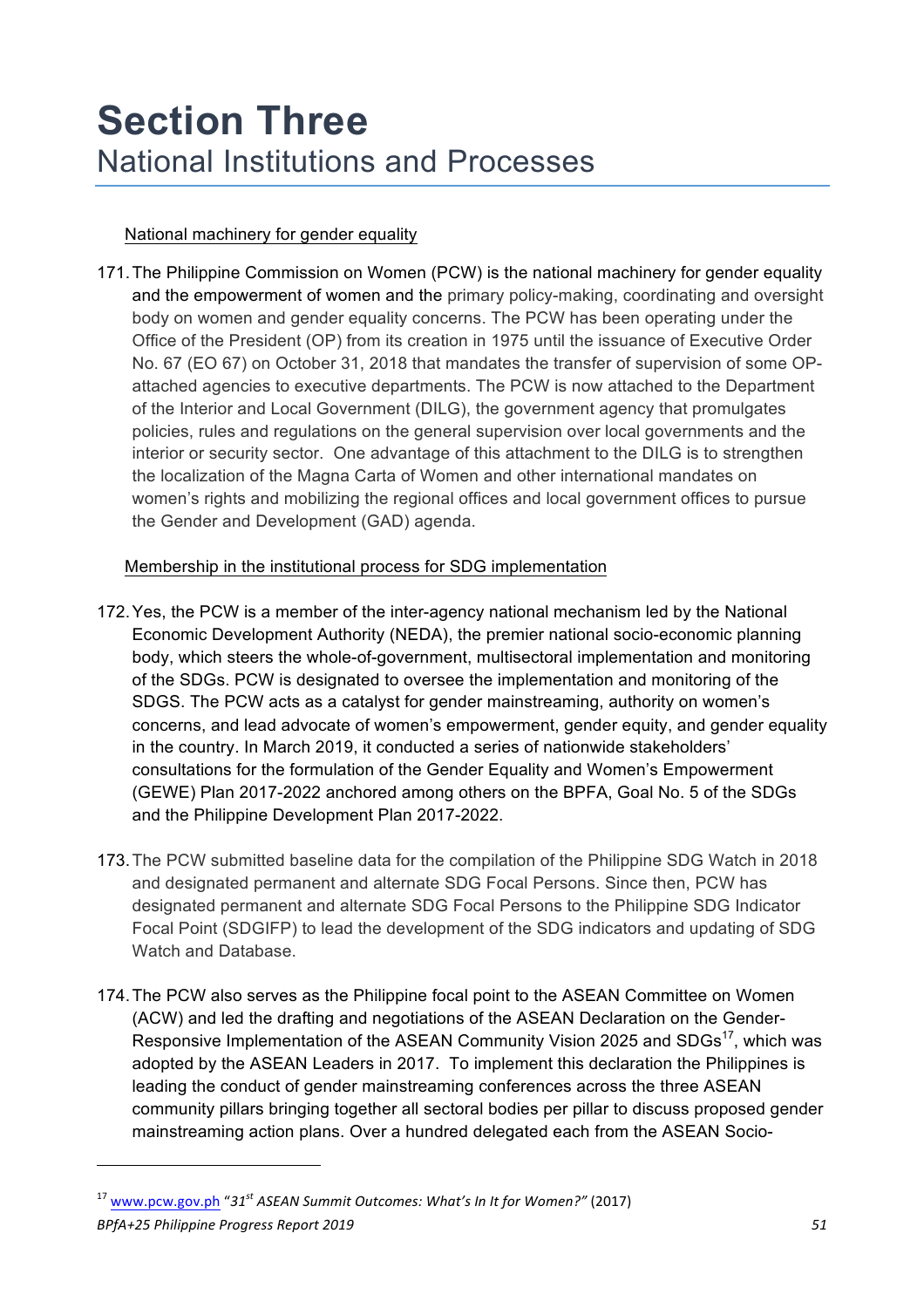Cultural Community (ASCC) and the ASEAN Economic Community (AEC) pillars were convened in June and December 2018. Representatives from the ASEAN Political Security Community pillar will meet in Manila in September 2019.

#### Formal mechanism in monitoring BPfA and SDG implementation

- 175.National government agencies like the National Economic and Development Authority (NEDA); and its attached research arm, the Philippine Institute for Development Studies (PIDS), the Department of the Interior and Local Government (DILG); and the Philippine Statistics Authority (PSA), are formal mechanisms leading the implementation and monitoring the 2030 Agenda for Sustainable Development. The DILG has issued JMC 2018-01 on the *Guidelines on the Localization of the PDP 2017-2022 Results Matrices and Sustainable Development Goals (SDGs*). The Circular ensures national-local levels complementation and harmonization of priorities contained both in the Philippine Development Plan (PDP) and SDGs.
- 176.The Philippine Development Plan (PDP) 2017-2022, the first medium-term plan anchored on a national long-term vision till year 2040, ensures the alignment of its goals with those of the SDGs. The Philippine Statistical Development Program 2018-2023 (Chapter 26) contains data requirements, plans, programs and strategies to generate and monitor the implementation of the PDP and the SDGs. PSA Resolution No 4, series of 2016, mandates the national planning body and other government agencies to provide the necessary data support to monitor the country's performance vis-à-vis the fulfilment of SDGs. These strategies are mainstreamed in the sectoral plans and localized through the Regional Development Plans (RDP) and Comprehensive Development Plans (CDP) at the regional and local levels, respectively.

#### Mechanism ensuring participation of marginalized group of women and girls

- 177.Republic Act 9710 or the Magna Carta of Women is a comprehensive women's human rights law that seeks to eliminate discrimination against Filipino women, especially those in the marginalized sectors. Chapter 5 (*Rights and Empowerment of Marginalized Sectors*) of MCW states that political, civil, economic, and economic rights are accorded to women coming from marginalized sectors.
- 178.The National Anti-Poverty Commission (NAPC), the coordinating agency of the government for poverty reduction programs, ensures participation of the marginalized sectors in decisionmaking processes. The NAPC strengthens government partnerships with 14 basic sectors: artisanal fisherfolk, farmers and landless rural workers, urban poor, indigenous peoples, formal labor and migrant workers, workers in the informal sector, women, youth and students, children, senior citizens, persons with disabilities, victims of disasters and calamities, non-government organizations, and cooperatives. In selecting the members of the Basic Sectoral Councils, 40 % of must be women. These basic sectors have important roles in legislative advocacy, particularly in pushing for the enactment of pro-poor policies and implementation down to the local level. The NAPC actively pursues opportunities for engagement with local government units, national and local agencies, and the rest of civil society.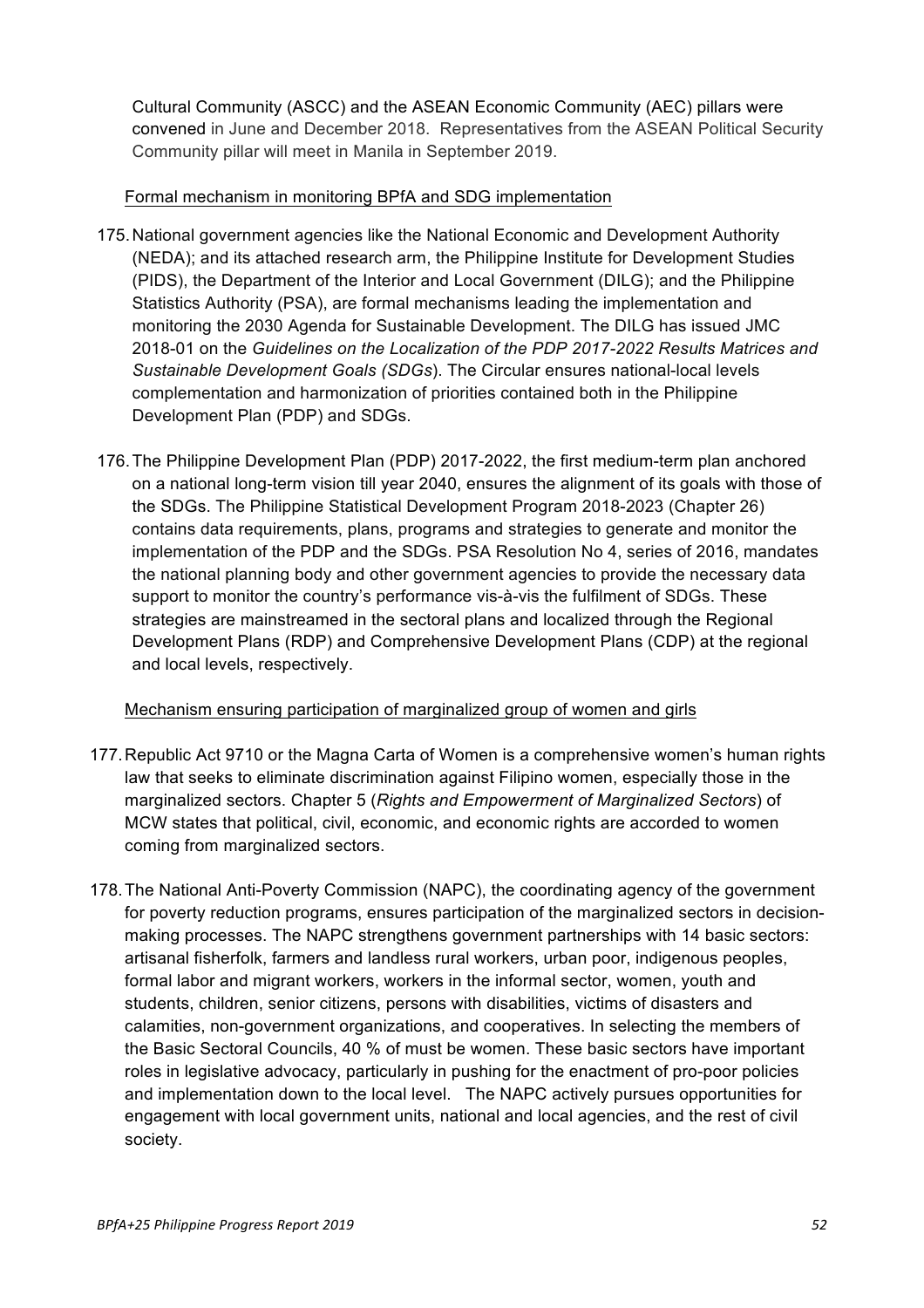- 179.The PCW ensures that national government agencies, State Universities and Colleges (SUCs), and Government-Owned and -Controlled Corporations (GOCCs) incorporate in their annual Gender and Development (GAD) Plans and Budget (GPB) the concerns of women and girl- clients in accordance with their mandates. While there is no specific formal mechanism solely for the BPfA, the government is consciously doing its effort to provide appropriate interventions that would improve the status of women and girls and the subsequent monitoring of its development and progress.
- 180.The PCW initiated the crafting of the Gender Equality and Women's Empowerment (GEWE) Plan 2019-2025, the medium-term plan of government, launched last March 8, 2019. A product also of extensive government –civil society consultations, it contains the objectives and outcomes, strategies and targets aligned with the CEDAW, BPfA and SDG5 that government is expected to implement. It is accompanied by the Monitoring and Evaluation Compendium of Indicators to ensure that gender-responsive efforts can be measured.
- 181.The DILG takes the lead in localizing the SDGs and has conducted a series of regional and provincial workshops to strengthen the functionality of LGUs in ensuring the integration of the SDGs in their respective plans and programs. The partnership between NEDA and the DILG was strengthened through JMC 2018-01 or *Guidelines on the localization of the PDP 2017- 2022 Results Matrices and the SDGs* signed in November 2018. Since then, the NEDA and DILG have jointly undertaken workshops in 76 provinces and 1,373 municipalities. In March 2019, NEDA has undertaken the  $2^{nd}$  National Voluntary Review (VNR) on the SDGs with three (3) Regional consultation workshops, and another workshop with major sectors as the youth, labor tri-partite bodies, and  $CSOs^{18}$ .
- 182.The PCW ensures that national government agencies, State Universities and Colleges (SUCs), and Government-Owned and -Controlled Corporations (GOCCs) incorporate in their annual Gender and Development (GAD) Plans and Budget (GPB) the concerns of women and girl- clients in accordance with their mandates. While there is no specific formal mechanism solely for the BPfA, the government is consciously doing its effort to provide appropriate interventions that would improve the status of women and girls and the subsequent monitoring of its development and progress.
- 183.The DILG takes the lead in localizing the SDGs and has conducted a series of regional and provincial workshops to strengthen the functionality of (LGUs in ensuring the integration of the SDGs in their respective plans and programs. The partnership between NEDA and the DILG was strengthened through JMC 2018-01 or *Guidelines on the localization of the PDP 2017-2022 Results Matrices and the SDGs* signed in November 2018. Since then, the NEDA and DILG have jointly undertaken workshops in 76 provinces and 1,373 municipalities. In March 2019, NEDA has undertaken the  $2^{nd}$  National Voluntary Review (VNR) on the SDGs with three (3) Regional consultation workshops, and another workshop with major sectors as the youth, labor tri-partite bodies, and  $CSOs<sup>19</sup>$ .

<sup>&</sup>lt;sup>18</sup> Falcon R. P. (2018); "*National Strategy to Meet the SDGs"*, National Economic Development Authority.<br><sup>19</sup> Falcon R. P. (2018); "*National Strategy to Meet the SDGs"*, National Economic Development Authority.

*BPfA+25 Philippine Progress Report 2019 53*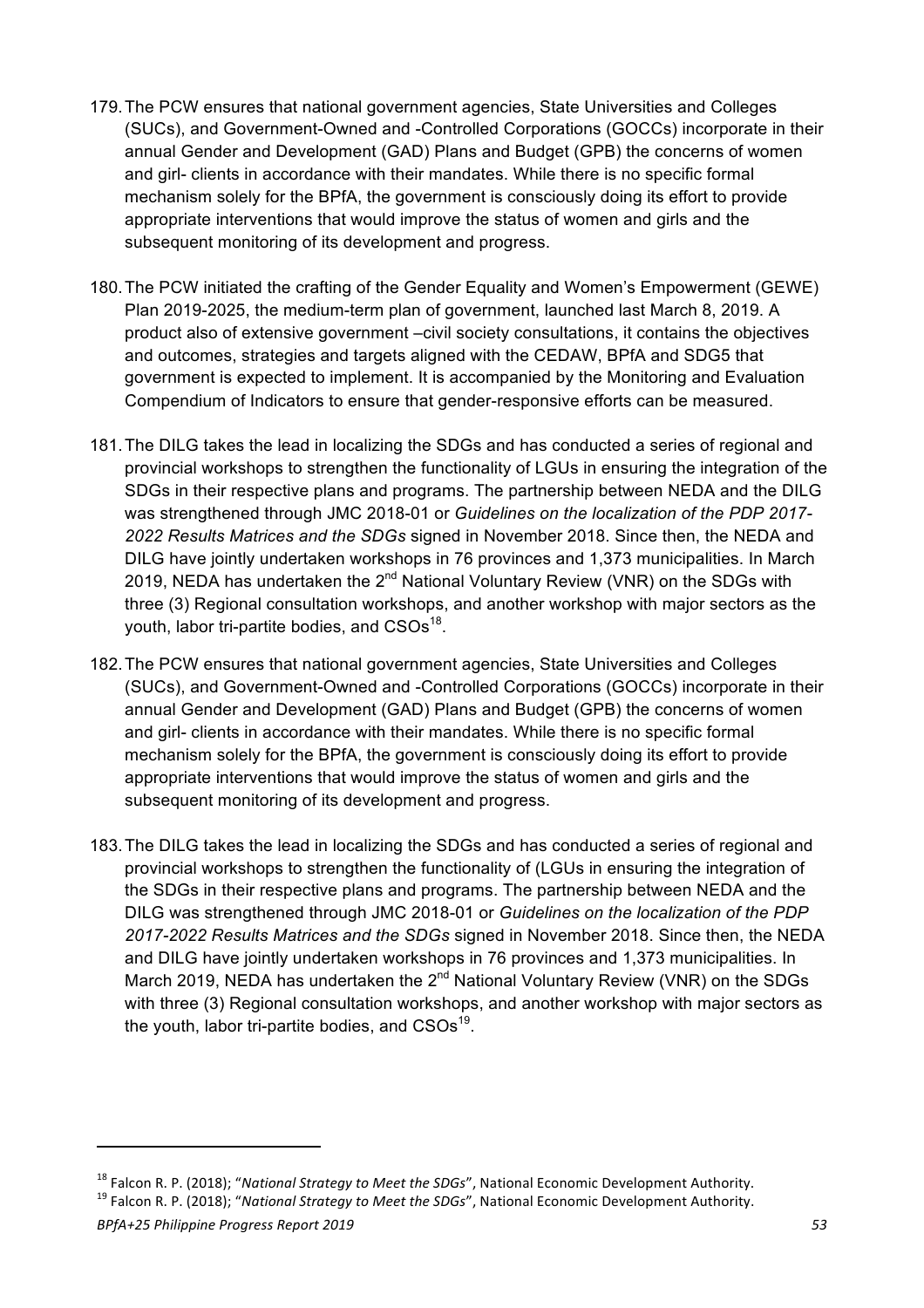Stakeholders contribution in BPfA+25 Philippine Progress Report preparation

- 184.The preparation of the BPfA +25 Philippine Progress Report involved various multi-sectoral stakeholders. The kick-off activity was conducted last January 30, 2019 with 120 participants from government agencies, civil society organizations, women's rights organizations with a strong presence at the grassroots level, academe, private sector, and international development partners. It was followed by a series of sub-national consultation workshops for the island clusters, Luzon, Visayas and Mindanao. The 3-part consultation gathered 173 participants from the non-government organizations (NGOs), local government units (LGUs), regional government agencies, state universities and colleges, and people's organizations. The BPfA+25 Consultation culminated in a national consultation and validation workshop held on March 28-29 with 134 multi-stakeholder representatives. The PCW ensures that voices of the marginalized groups were heard in the consultations. Present were rural women, women migrant workers, union members, workers in the informal economy, urban poor, indigenous women, Bangsamoro women, Muslim women, persons with hearing disability, and youth. PCW acknowledges the support of UN Women for making the regional and national consultations possible.
- 185.Stakeholders, both government and CSOs have contributed to the present preparation of the report by sending reports, and participating in the consultations. For example, the Philippine Federation of Rural Women has as partnership with OXFAM's WE CARE project and the PCW to advocate for the recognition, reduction, redistribution and representation of Unpaid Care Work of women. Persons with hearing disabilities were very grateful that they were invited to the consultations and their concerns are being heard. The women migrant workers were also very active in sharing their good practices in addressing abuse and gender-based violence experienced in other countries. Government responders as well as survivors of calamities and disasters also shared their good practices in ensuring that women-friendly spaces were set up in evacuation sites and that hygiene kits were prepositioned and distributed during disasters.

#### Gender equality as a key priority in the national plan for SDG implementation

- 186.The Philippine Government's commitment, to uphold gender equality and empowerment of all women and girls, is integrated in 12 of the 20 Chapters of the Philippine Development Plan (PDP) 2017-2022. These are Chapters 5 *(Ensuring People-centered clean and efficient governance*); 6 (*Pursuing Swift and Fair Administration of Justice*); 7 (*Promoting Philippine Culture and Values)*; 8 (*Expanding Economic Opportunities, Agriculture, Forestry and Fisheries)*; 9 (*Expanding Economic Opportunities in Industry and Service through Trabaho and Negosyo*); 10 (*Accelerating Human Capital Development* ); 11 (*Reducing Vulnerability of Individuals and Families*); 12 (*Building Safe and Secure Communities*); 13 (*Reaching for the Demographic Dividend*); 17 (*Attaining Just and Lasting Peace)*;18 (*Ensuring Security, Public Order, and Safety*); and 19 (*Accelerating Infrastructure Development)*.
- 187.The Philippine Government's commitment, to uphold gender equality and empowerment of all women and girls, is integrated in 12 of the 20 Chapters of the Philippine Development Plan (PDP) 2017-2022 which incorporates the SDGs. These are Chapters 5 *(Ensuring People-centered clean and efficient governance*); 6 (*Pursuing Swift and Fair Administration of Justice*); 7 (*Promoting Philippine Culture and Values)*; 8 (*Expanding Economic*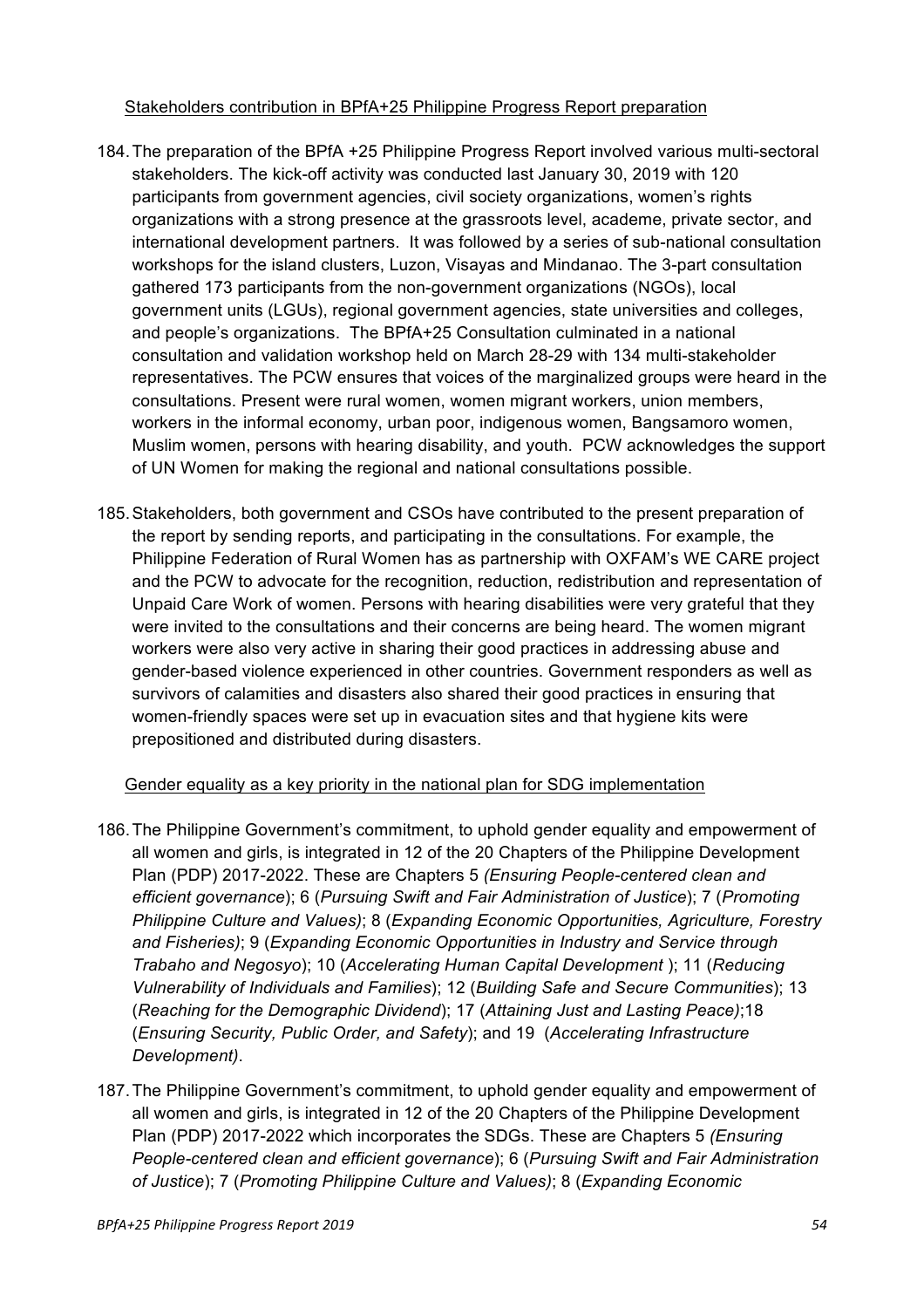*Opportunities, Agriculture, Forestry and Fisheries)*; 9 (*Expanding Economic Opportunities in Industry and Service through Trabaho and Negosyo*); 10 (*Accelerating Human Capital Development* ); 11 (*Reducing Vulnerability of Individuals and Families*); 12 (*Building Safe and Secure Communities*); 13 (*Reaching for the Demographic Dividend*); 17 (*Attaining Just and Lasting Peace)*;18 (*Ensuring Security, Public Order, and Safety*); and 19 (*Accelerating Infrastructure Development)*.

188.Gender perspective is reflected in the strategic framework of each PDP Chapter as well as the strategies to implement the SDGs.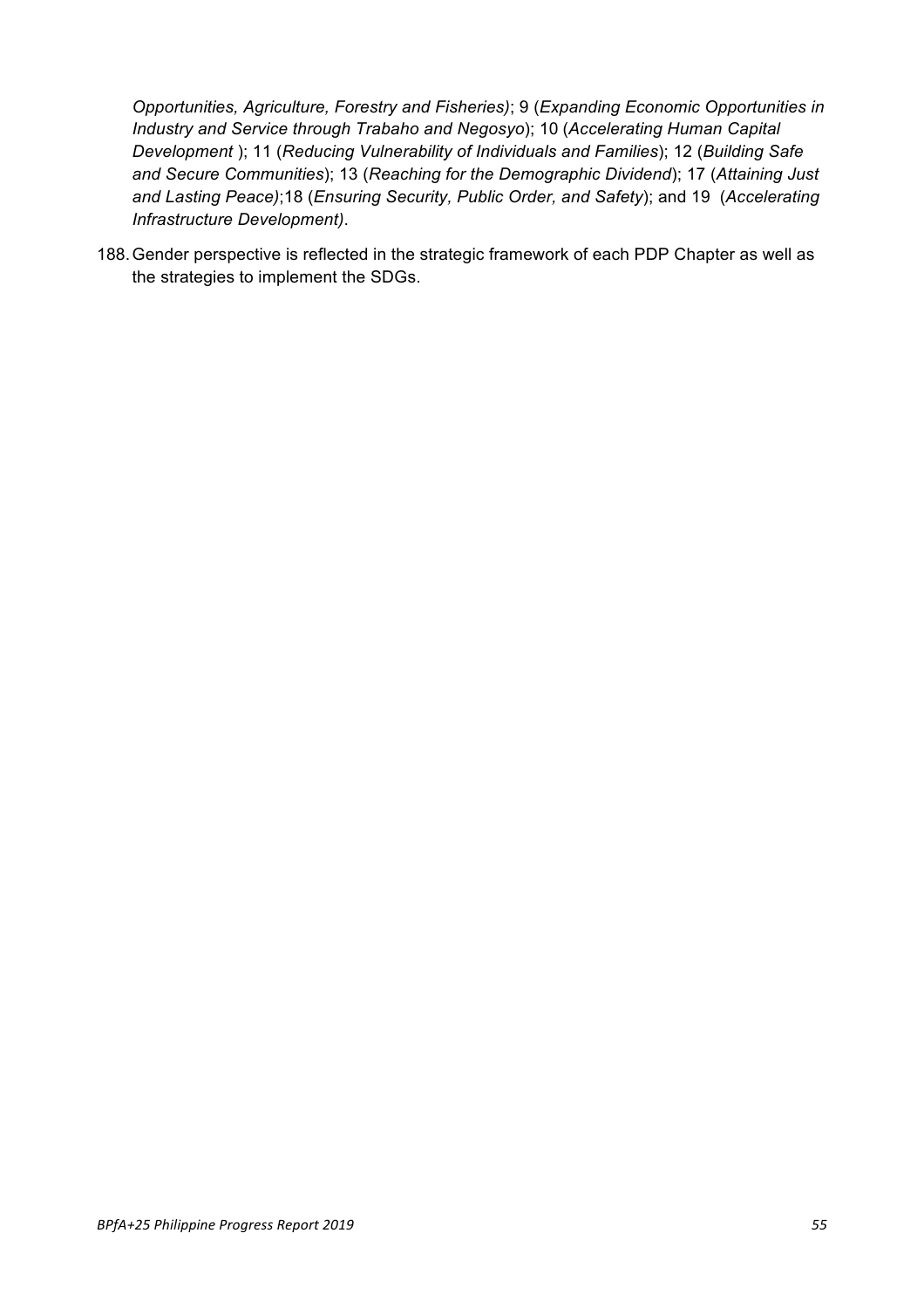### **Section Four** Data and Statistics

#### Progress on gender statistics from 2014 to 2019

- 189.The government has promulgated laws and policies, and has established an inter-agency mechanism, which set out the development of gender statistics:
	- As mentioned in the BPFA+20 Philippine Progress report<sup>20</sup>. Republic Act 10625 was passed in 2013 to reorganize the Philippine Statistical System and create the Philippine Statistics Authority (PSA). Said law mandates, among others, the integration of gender concerns in the generation, collection and compilation of statistics.<sup>21</sup>
	- Pursuant to RA 10625, a Memorandum Circular was issued by the PCW in 2014 mandating the Adoption and Generation of Data Support to the Magna Carta of Women Indicators.
	- In 2017, an Inter-Agency Committee on Gender and Children Statistics (IAC-GCS) was established and operationalized. The IAC-GCS serves as the coordination mechanism on gender statistics that ensures an efficient workable scheme towards the production, dissemination and archiving of statistics on gender and children. $^{22}$
- 190.Established an inter-agency coordination mechanism on gender statistics (e.g., technical The government, through various concerned agencies, continuously conducts new surveys to produce national baseline information on specialized topics such as time use, gender-based violence, asset ownership, poverty, and disability. Among the recent surveys done are the following:
	- National Demographic and Health Survey 2017 which include (Women's Safety Module)
	- Inclusion of pilot time-use questions in Module 3 of the Pilot ILO-Labor Force Survey in 2017
	- National Baseline Study on Violence Against Children 2015<sup>23</sup>
	- Pilot Survey on Measuring Asset Ownership and Entrepreneurship from a Gender **Perspective**
	- Family Income and Expenditure Survey (FIES) 2015
	- Functional Literacy, Education and Mass Media Survey (FLEMMS) 2015.
- 191.The government has on-going efforts to improve administrative-based or alternative data sources to address gender data gaps. To harmonize statistics on violence against women (VAW), client intake forms and national report template of all concerned frontline agencies.

 $^{20}$  Submitted in 2105<br> $^{21}$  PCW Memorandum Circular No. 2014-05

 $22$  PSA Memorandum Order No. 13 Series of 2017

<sup>&</sup>lt;sup>23</sup> Developed by the Council for the Welfare of Children in partnership with UNICEF

*BPfA+25 Philippine Progress Report 2019 56*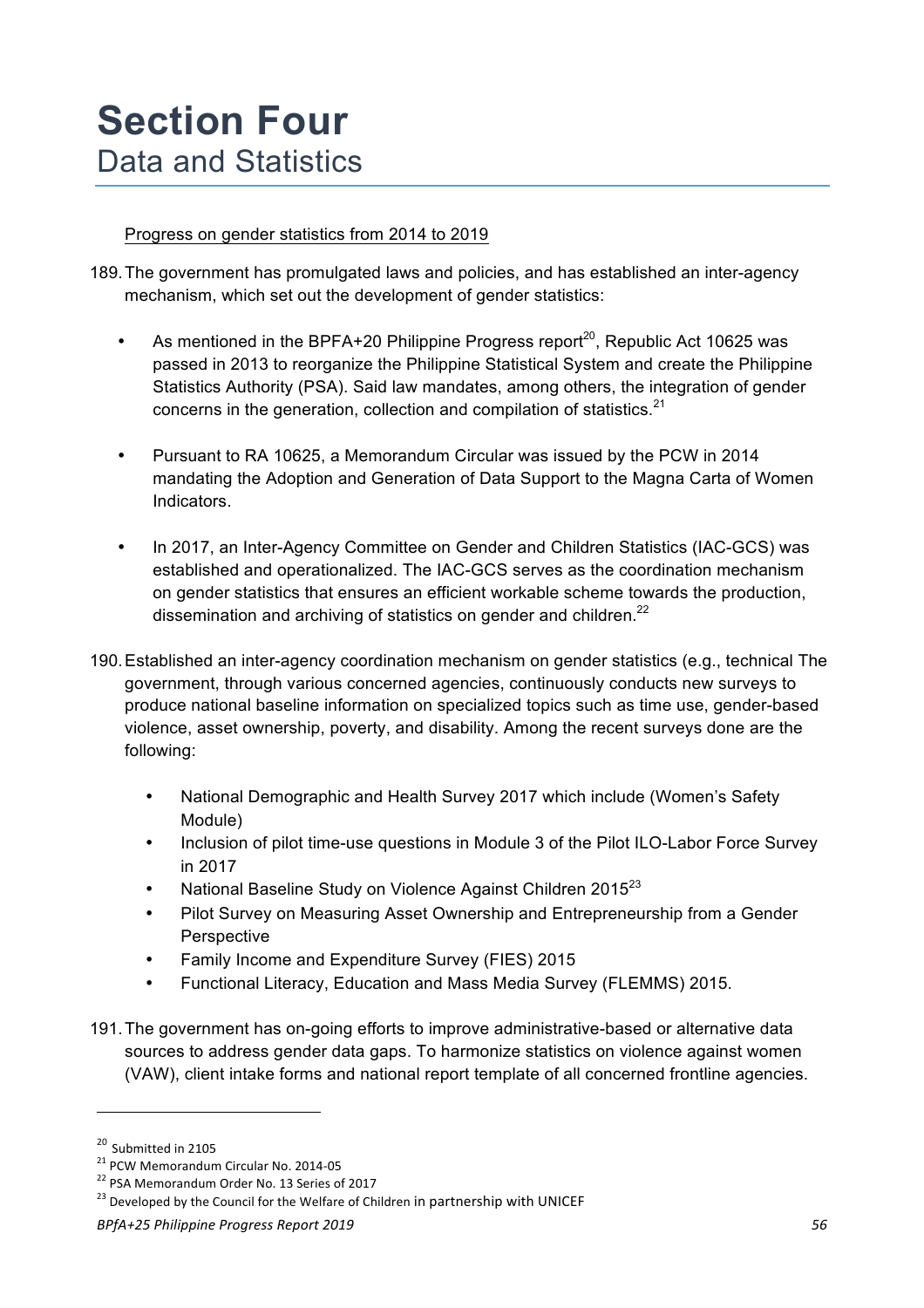are being standardized, thru the Inter-Agency Council on Violence Against Women and Children (IACVAWC).

192.PSA produced knowledge products on gender statistics, such as the following:

- The 2016 Statistical Handbook on Women and Men in the Philippines presents relevant sex-disaggregated information, which can serve as a guide in advocacy work geared towards women's welfare and advancement in the various sectors of society. It provides information on women related to such areas as violence, migration, and peace and human rights, which have not been given focus in traditional statistical publications, but are critical to improving the status of women. It also contains statistical facts on the situation of Filipino women relative to that of their male counterparts in the areas of population and families, work, economic participation, agriculture, education, health and nutrition, social welfare, public life, migration, peace and human rights, violence against women and children, and environment.
	- The 2017 Gender Statistics on Labor and Employment is a valuable source of information in the formulation, implementation, monitoring and evaluation of plans, policies and programs that promote equality in the economic and social situation of men and women in the country.
	- The Sustainable Development Goals (SDG) Watch is compiled by PSA as the official repository of SDG indicators in the Philippines, per PSA Board Resolution 09-2017.

#### Priorities on strengthening national gender statistics in 2020-2025

- 193.Over the next five years, the country shall prioritize the following areas to strengthen national gender statistics
	- Design of laws, regulations or statistical program/ strategy promoting the development of gender statistics. The Philippine Government agencies would be encouraged to maximize the use of evidence-based sex-disaggregated data and gender statistics for the formulation of and implementation of gender responsive policies, programs and projects. Moreover, with the emergence of micro, small and medium enterprises, the country sees it imperative to generate statistics on women in business to measure entrepreneurship from a gender perspective.<sup>24</sup>It shall also endeavor to review and improve methodology for estimating gender wage gap.
	- Development of a centralized web-based database and/or dashboard on gender statistics. The PSA releases Men and Women Factsheets annually which present statistical information from past to the latest available data, to show trends on various spheres such as labor, overseas employment, agriculture, population, families and households, politics and governance, VAW, health, and education. To complement the efforts of PSA, PCW is currently finalizing its compendium of gender equality and women's empowerment indicators, which shall be the bases of its GAD Database that contains, among others, statistics on the Core GAD Indicators developed by the Inter-

*BPfA+25 Philippine Progress Report 2019 57* <sup>24</sup> PSDP 2018-2023, Chapter 24.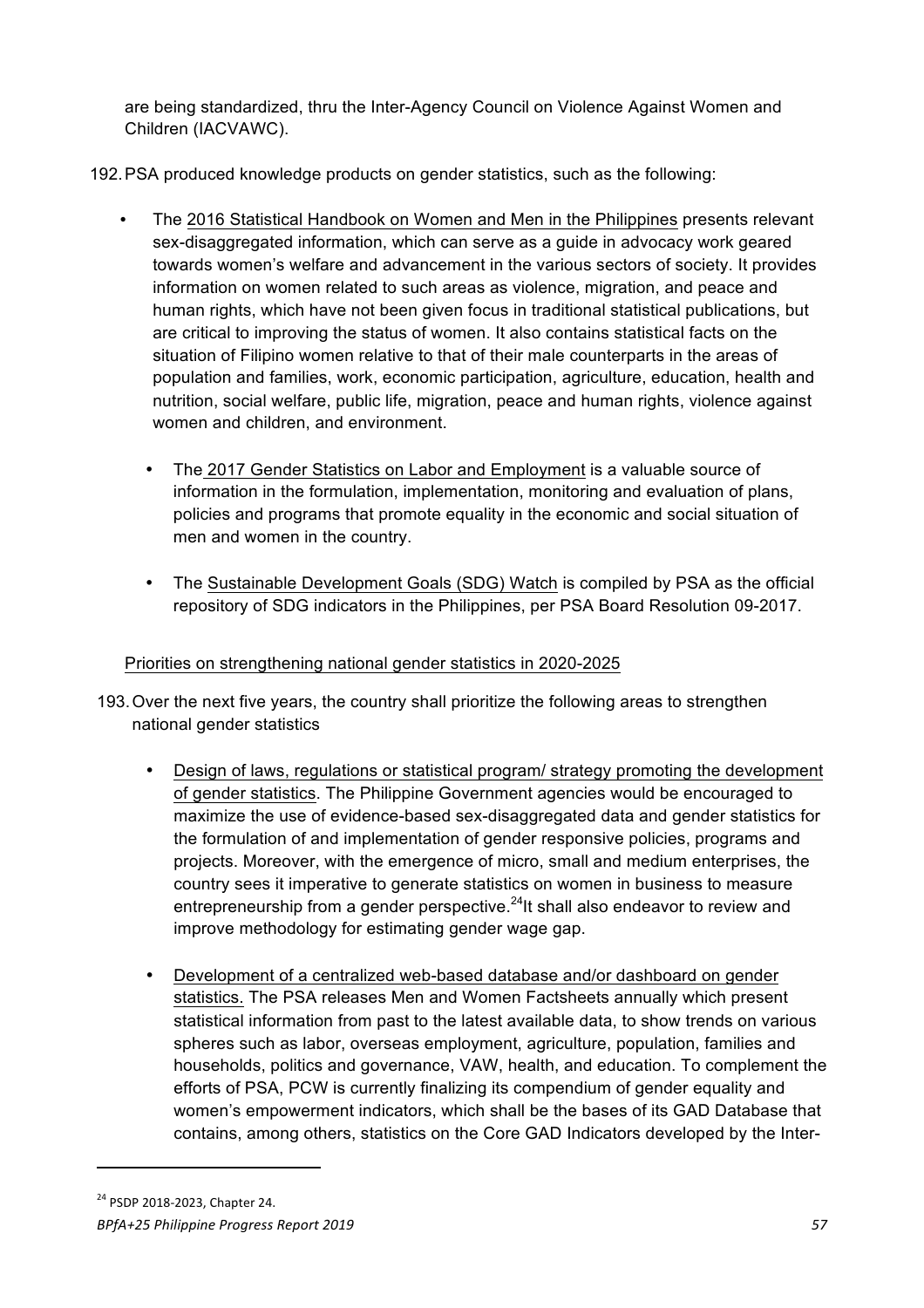Agency Committee on Gender Statistics (IACGS), and the gender-related SDG indicators. The statistical information that the PCW has collected from various statistical and non-statistical agencies are processed, organized and packaged into a knowledge product called Factsheets on Filipino WoMen.<sup>25</sup> Given that there exist various gender statistics products, the government deems it imperative, for the next five years, to harmonize and centralize the existing databases and publications on gender statistics.

Statistical capacity building of users to increase appreciation on and use of gender statistics. One of the major statistical programs of PSA for the period 2018-2023 is the conduct of more capacity building activities or training of (1) data producers -- on the compilation, analysis, presentation, and dissemination of sex-disaggregated data; and (2) data users -- towards better understanding and analysis of sex-disaggregated data. PSA also intends to participate in the Global Forum on Gender Statistics and the Inter-Agency and Expert Group on Gender Statistics (IAEG-GS).<sup>26</sup>

#### Defining a national set of indicators for monitoring progress on the SDGs

- 194.In 2016, the PSA Board issued a Resolution enjoining government agencies to provide data support to the  $SDGs^{27}$ . The resolution enjoins all concerned government agencies to provide the necessary data support to monitor the country's performance vis-à-vis the SDGs based on the indicator framework that shall be determined by the National Economic and Development Authority (NEDA), PSA, and other concerned government agencies. Further, the Resolution designated the PSA as the official repository of SDG indicators in the Philippines. Likewise, in 2017 the PSA Board also issued Resolution No. 1, Series of 2017 Enjoining Different Agencies to Promote Gender Concerns in the Generation of Statistics. The resolution directs all government agencies to promote gender concerns in the production and dissemination of statistics for planning and policy/decision-making purposes.
- 195.On May 18, 2017, the PSA Board approved the initial set of SDG indicators to be monitored in the Philippines. The indicators have undergone various consultations with inter-agency committees, data source agencies and other stakeholders. The initial set of SDG indicators consist of 155 indicators; 102 global SDG indicators, 27 proxy indicators and 25 supplemental indicators. PSA maintains and regularly updates a centralized web-based database and/or dashboard on gender statistics. It also organizes capacity building activities to strengthen the use of gender statistics (e.g., trainings, statistical appreciation seminars).
- 196.In 2017, the PSA Board through Resolution No. 9, Series of 2017approved and adopted the initial list of SDG indicators for monitoring in the Philippines. The indicators have undergone various consultations with inter-agency committees, data source agencies and other stakeholders. The initial set of SDG indicators consisted of 17 goals, 97 targets, and 155 indicators, of which 102 are global SDG indicators, 27 are proxy indicators and 25 are

<sup>&</sup>lt;sup>25</sup> "2017 PCW Factsheet on Filipino WoMen", culled from the official website of PCW.<br><sup>26</sup> PSDP 2018-2023, Chapter 24

<sup>&</sup>lt;sup>27</sup> PSA Resolution No. 04 Series of 2016

*BPfA+25 Philippine Progress Report 2019 58*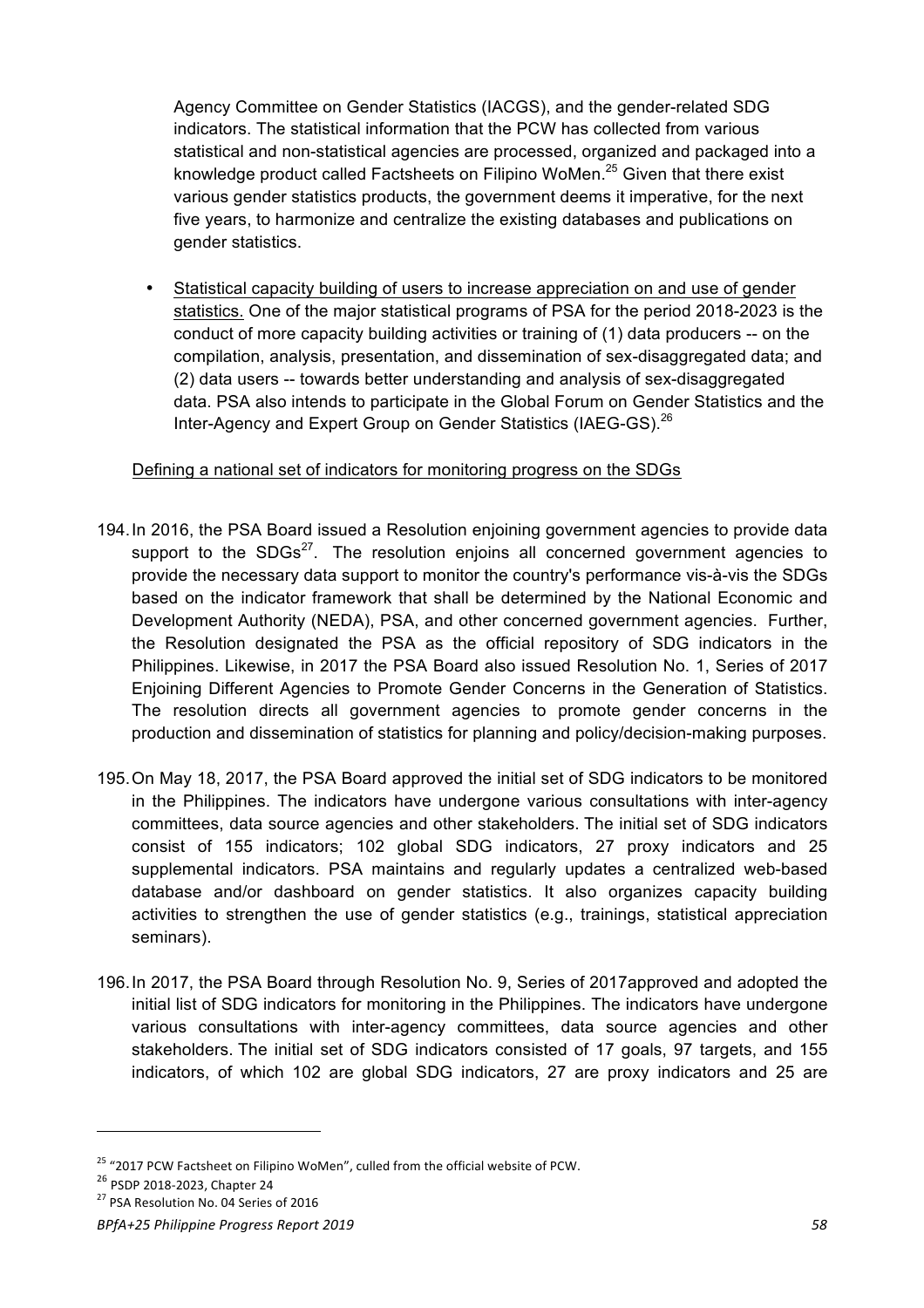supplemental indicators. Of the 155 indicators, 84% are disaggregated by sex. Annex 4 provides the list of Philippine SDG Indicators.

197.The Philippine SDG indicators includes supplemental indicators that are not necessarily included in the global SDG indicators but could provide additional or related information on the intent of the original global indicators. Seventeen (17) of the 25 supplemental indicators can be considered gender-specific as they refer specifically on women or they provide sexdisaggregated information. Annex 5 provides the list of the Supplemental Philippine Gender-Specific Indicators.

#### Other country efforts related to the SDGs<sup>29</sup>

- 198.The Philippine Development Plan (PDP) 2017-2022, the country's socioeconomic development blueprint under the Duterte Administration, serves as the implementation mechanism for the SDGs in the Philippines. The 17 goals are integrated into the different chapters of the PDP.
- 199.NEDA and the Department of Interior and Local Government (DILG) continue to work towards the localization of the SDGs. Both agencies intend to include an assessment checklist containing SDGs-related criteria in discussing the Seal of Good Local Governance (SGLG) with local government units. Currently, DILG is in the process of identifying provincial and municipal-level indicators that will operationalize and contribute to the attainment of the goals and outcome areas in the PDP and SDGs.
- 200.NEDA also introduced the SDG Annex in the formulation of the 2018 Philippine Socioeconomic Report (SER). The SDG Annex aims to:
	- Identify the Philippine policies, programs, activities, and projects (PPAPs) that are implemented that contribute to the attainment of the SDGs;
	- Support the alignment of the chapters of the PDP with the SDGs and identify the relevant initiatives per sector;
	- Identify the SDG targets where there is no specific intervention designed towards its attainment and propose a corresponding PPAP; and
	- Ascertain that the 2030 targets are continually provided with interventions until 2030 through the inclusion of the SDG Annex in the future editions of the Philippine Development Plan and the SER.
	- To strengthen the government's existing efforts in monitoring the country-level progress on the SDGs as well as allow more participation from stakeholders, NEDA recently launched a website on the SDGs **(http://sdg.neda.gov.ph/).** The site contains information on accomplishments relating to the promotion and attainment of each of the seventeen (17) goals as set out in the 2030 Sustainable Development Agenda.

 $29$  Information under this subheading are culled from the official website of NEDA.